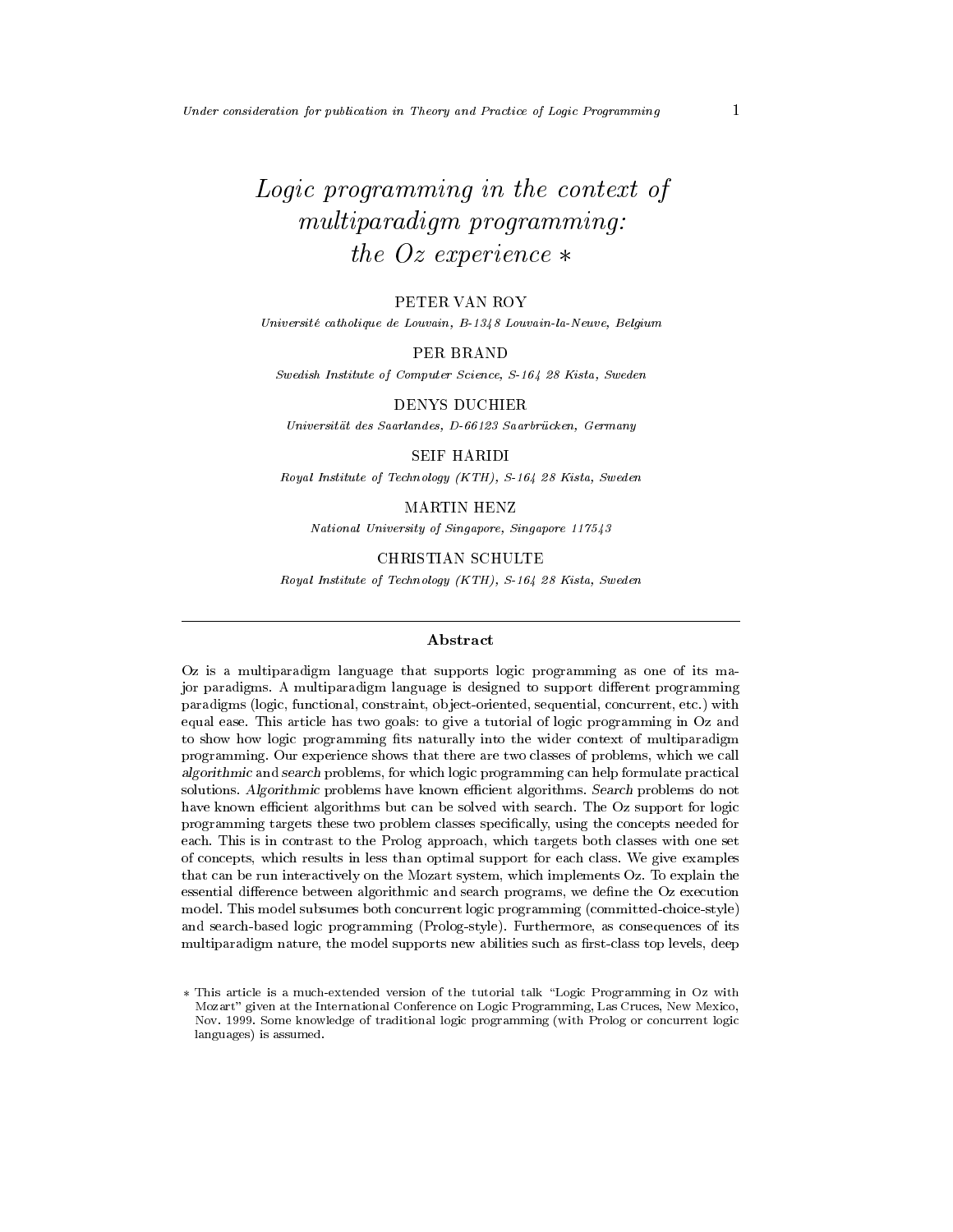guards, active ob jects, and sophisticated control of the search process. Instead of Horn clause syntax, Oz has a simple, fully compositional, higher-order syntax that accommodates the abilities of the language. We give a brief history of Oz that traces the development of its main ideas and we summarize the lessons learned from this work. Finally, we give many entry points into the Oz literature.

#### 1 Introduction

In our experience, logic programming can help give practical solutions to many different problems. We have found that all these problems can be divided into two classes, each of which uses a totally different approach:

- $\bullet$  Algorithmic problems. These are problems for which efficient algorithms are known. This includes parsing, rule-based expert systems, and transformations of complex symbolic data structures. For such problems, a logical specification of the algorithm is sometimes simpler than an imperative specication. In that case, deterministic logic programming or concurrent logic programming may be natural ways to express it. Logical specifications are not always simpler. Sometimes an imperative specification is better, e.g., for problems in which state updating is frequent. Many graph algorithms are of the latter type.
- $\bullet$  Search problems. These are problems for which efficient algorithms are not known. This may be either because such algorithms are not possible in principle or because such algorithms have not been made explicit. We cite, e.g., NP-complete problems (Garey & Johnson, 1979) or problems with complex specifications whose algorithms are difficult for this reason. Some examples of search problems are optimization problems (planning, scheduling, configuration), natural language parsing, and theorem proving. These kinds of problems can be solved by doing search, i.e., with nondeterministic logic programming. But search is a dangerous tool. If used naively, it does not scale up to real applications. This is because the size of the search space grows exponentially with the problem size. For a real application, all possible effort must be made to reduce the need for search: use strong (global) constraints, concurrency for cooperative constraints, heuristics for the search tree, etc. (Schulte & Smolka, 1999). For problems with complex specifications, using sufficiently strong constraints sometimes results in a polynomial-time algorithm (Koller & Niehren, 2000).

For this paper, we consider logic programming as programming with executable specifications written in a simple logic such as first-order predicate calculus. The Oz support for logic programming is targeted specically towards the two classes of algorithmic problems and search problems. The first part of this article (Sections 2– 6) shows how to write logic programs in Oz for these problems. Section 2 introduces deterministic logic programming, which targets algorithmic problems. It is the most simple and direct way of doing logic programming in Oz. Section 3 shows how to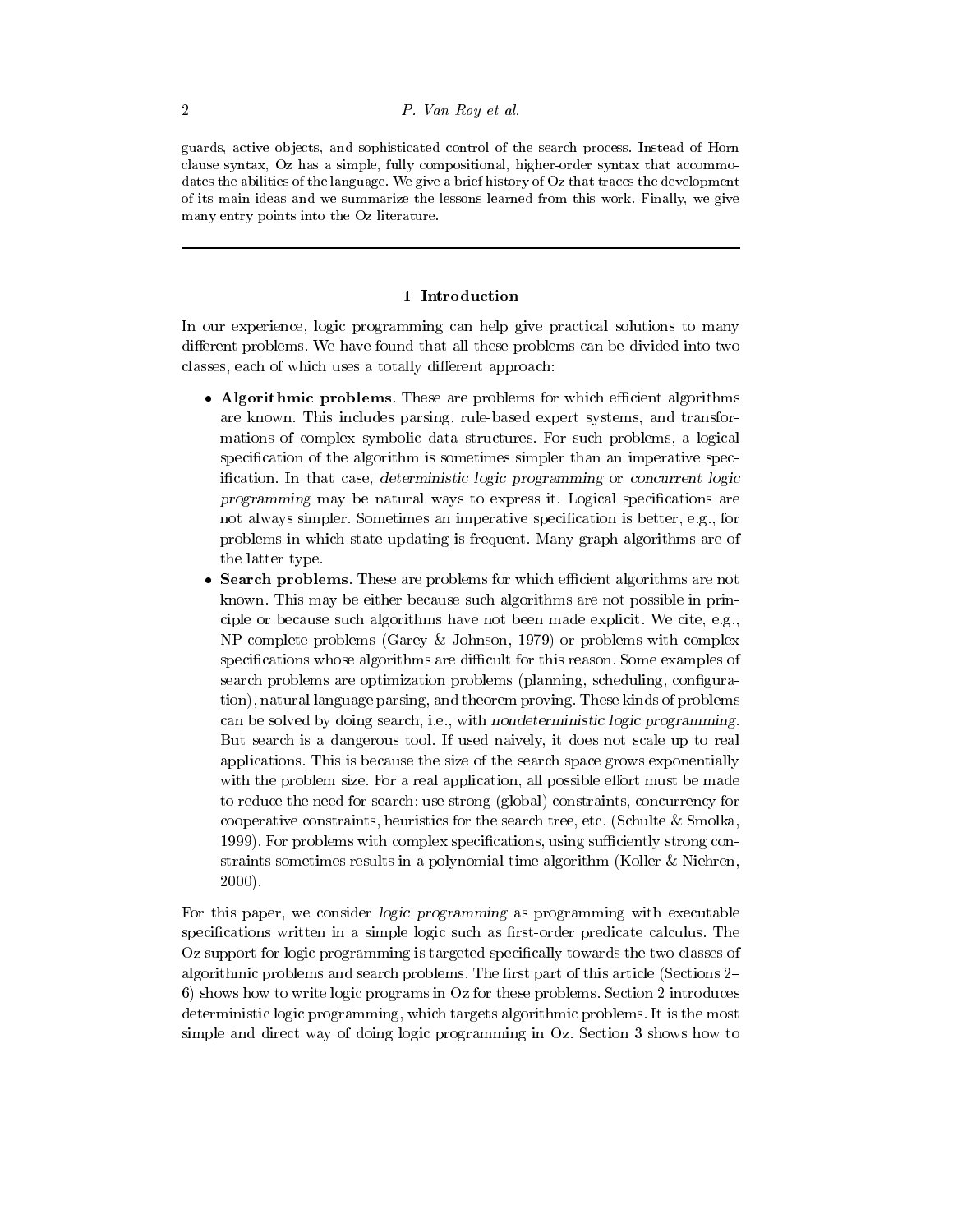do nondeterministic logic programming in the Prolog style. This targets neither algorithmic nor search problems, and is therefore only of pedagogical interest. Section 4 shows how to do concurrent logic programming in the classical tradition. This targets more algorithmic problems. Section 5 extends Section 4 with state. In our experience, state is essential for practical concurrent logic programming. Section 6 expands on Section 3 to show how search can be made practical.

The second part of this article (Sections  $7-9$ ) focuses on the essential difference between the techniques used to solve algorithmic and search problems. This leads to the wider context of multiparadigm programming. Section 7 introduces the Oz execution model, which has a strict functional core and extensions for concurrency, lazy evaluation, exception handling, security, state, and search. The section explains how these extensions can be used in different combinations to provide different programming paradigms. In particular, Section 7.4 explains the abstraction of computation spaces, which is the main tool for doing search in Oz. Spaces make possible a deep synthesis of concurrent and constraint logic programming. Section 8 gives an overview of other research in multiparadigm programming and a short history of Oz. Finally, Section 9 summarizes the lessons we have learned in the Oz project on how to do practical logic programming and multiparadigm programming.

This article gives an informal (yet precise) introduction targeted towards Prolog programmers. A more complete presentation of logic programming in Oz and its relationship to other programming concepts is given in the textbook (Van Roy & Haridi, 2002).

#### 2 Deterministic logic programming

We call deterministic logic programming the case when the algorithm's control flow is completely known and specified by the programmer. No search is needed. This is perfectly adapted to sequential algorithmic problems. For example, a deterministic naive reverse can be written as follows in Oz:

```
declare
proc {Append Xs Ys Zs}
   case Xs
   of nil then Zs=Ys
   [] X|Xr then Zr in
      Zs=X|Zr {Append Xr Ys Zr}
   end
end
proc {NRev Xs Ys}
   case Xs
   of nil then Ys=nil
   [] X|Xr then R in
      {NRev Xr R}
      {Append R [X] Ys}
   end
end
```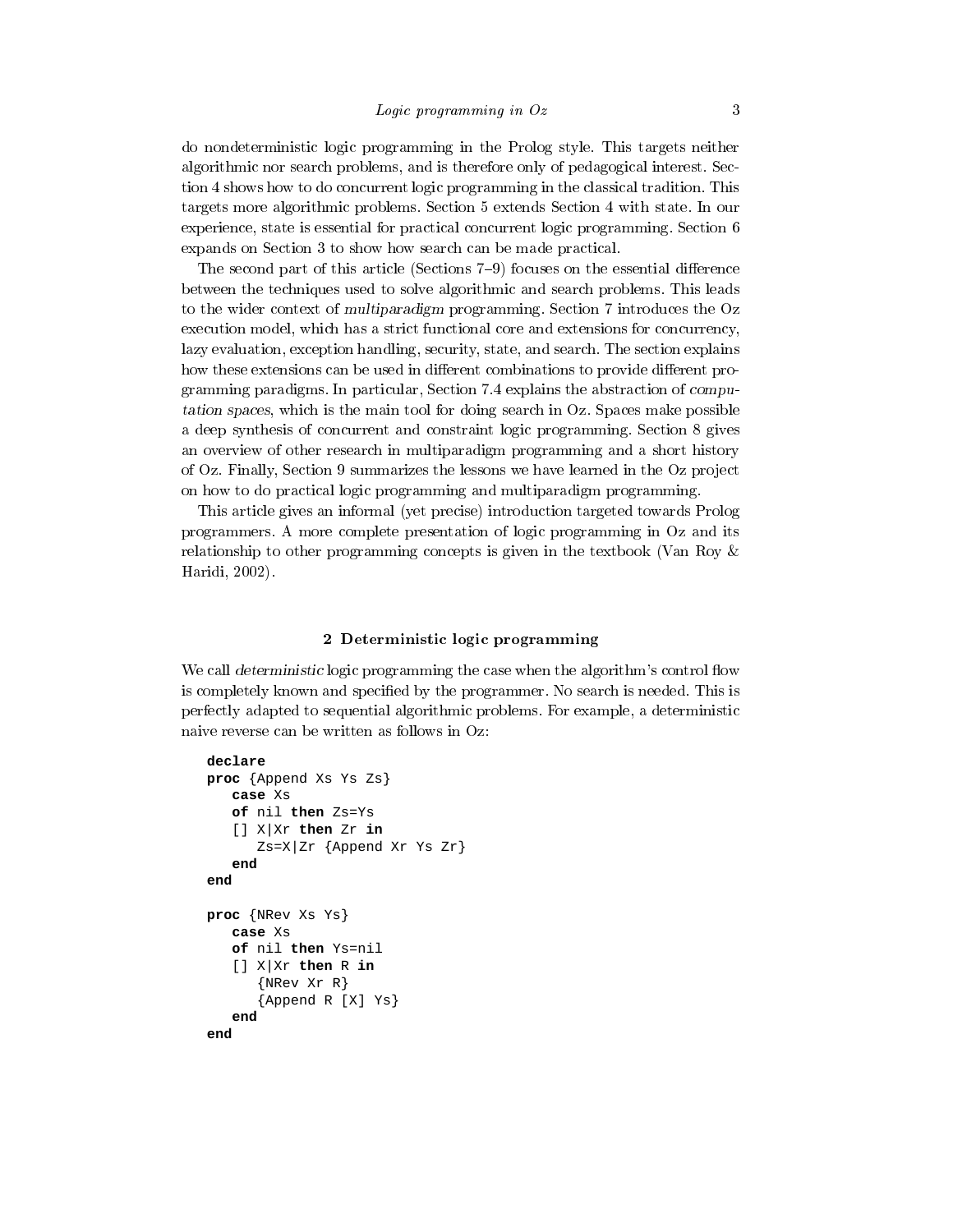This syntax should be vaguely familiar to people with some knowledge of Prolog and functional programming (Sterling & Shapiro, 1986; Maier & Warren, 1988; Thompson, 1999; Cousineau & Mauny, 1998). We explain it briefly, pointing out where it differs from Prolog. All capitalized identifiers refer to logic variables in a constraint store.<sup>1</sup> Append and NRev are procedures whose arguments are passed by unication, as in Prolog. The **declare** declares new global identiers, Append and NRev, which are bound to the newly-created procedure values. This means that the order of the declarations does not matter. All local variables must be declared within a scope, e.g., " $Zr$  in" and " $R$  in" declare  $Zr$  and R with scopes to the next enclosing **end** keyword. A list is either the atom nil or a pair of an element X and a list Xr, written X|Xr. The [] is not an empty list, but separates clauses in a **case** statement (similar to a guarded command, except that **case** is sequential).

We explain briefly the semantics of the naive reverse to highlight the relationship to logic programming. The constraint store consists of equality constraints over rational trees, similar to what is provided by many modern Prolog systems. Statements are executed sequentially. There are two basic operations on the store, ask and tell (Saraswat, 1993):

- The tell operation (e.g., Ys=ni1) adds a constraint; it performs unification. The tell is an incremental tell; if the constraint is inconsistent with the store then only a consistent part is added and an exception is raised (see, e.g.,  $(Smolka, 1995b)$  for a formal definition).
- The ask operation is the **case** statement (e.g., **case**Xs **of** X|Xr **then** ... **else** ... **end**). It waits until the store contains enough information to decide whether the pattern ismatched (entailment) or can never be matched (disentailment).

The above example can be written in a functional syntax. We find that a functional syntax often greatly improves the readability of programs. It is especially useful when it follows the data flow, i.e., the input and output arguments. In  $Oz$ , the definition of NRev in functional syntax is as follows:

```
declare
fun {Append Xs Ys}
   case Xs of nil then Ys
   [] X|Xr then X|{Append Xr Ys} end
end
fun {NRev Xs}
   case Xs of nil then nil
   [] X|Xr then {Append {NRev Xr} [X]} end
end
```
This is just syntactic sugar for the procedural definition. In Oz, a function is just a shorter way of writing a procedure where the procedure's last argument is the function's output. The statement Ys={NRev Xs} has identical semantics to the procedure call {NRev Xs Ys}.

<sup>1</sup> Including Append and NRev, which are bound to procedure values (lexically-scoped closures).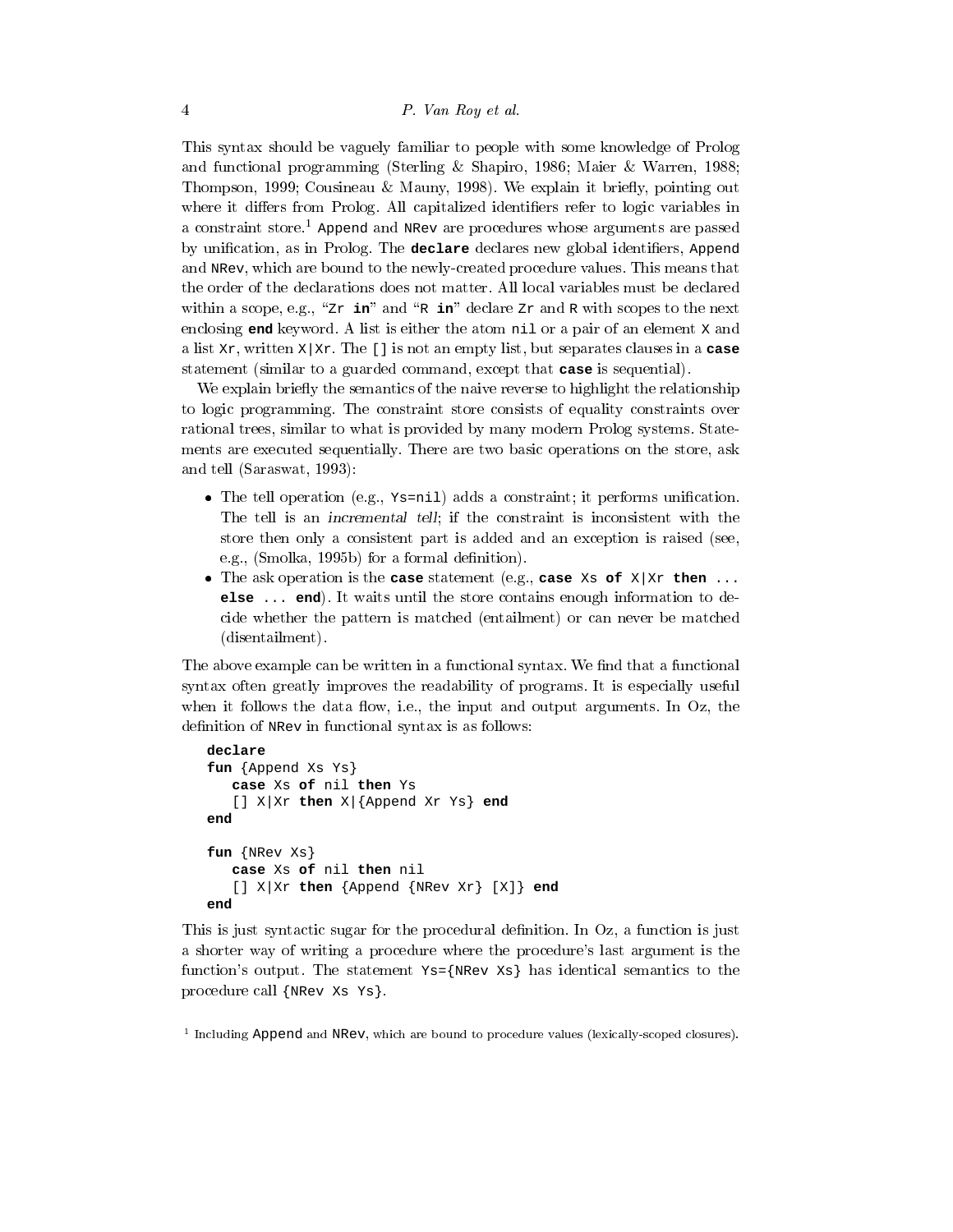From the semantics outlined above, it follows that Append and NRev do not search. If there is not enough information to continue, then the computation will simply block. For example, take these two calls:

```
declare XYAB in
{Append [1] X Y}
{Append A [2] B}
```
(The **declare** ... **in** introduces new variables.) The first call,  $\{Appendi[1] \times Y\}$ , will run to completion since Append does not need the value of its second argument. The result is the binding of  $Y$  to  $1|X$ . The second call, {Append A [2] B}, will suspend the thread it is executing in. This is because the **case** statement does not have enough information to decide what A is. No binding is done. If another thread binds A, then execution will continue.

This is how Oz supports deterministic logic programming. It is purely declarative logic programming with an operational semantics that is fully specified and deterministic. Programs can be translated in a straightforward way to a Horn clause syntax. However, deductions are not performed by resolution. The execution can be seen as functional programming with logic variables and dynamic typing, carefully designed to have a logical semantics. Resolution was originally designed as an inference rule for automatic theorem provers (Robinson, 1965); it is not a necessary part of a logic programming language.

Note that there are higher-order procedures as in a functional language, but no higher-order logic programming, i.e., no logic programming based on a higher-order logic. Higher-order procedures are useful within first-order logic programming as a tool to structure programs and build abstractions.

We find that adding logic variables to functional programming is an important extension for three reasons. First, it allows to do deterministic logic programming in a straightforward way. Second, it increases expressiveness by allowing powerful programming techniques based on incomplete data structures, such as tail-recursive append and difference lists (Clark & Tärnlund, 1977; Sterling & Shapiro, 1986). The third reason is perhaps the most important: adding concurrency to this execution model gives a useful form of concurrent programming called declarative concurrency (see Section 7.2).

#### 3 Nondeterministic logic programming

We call nondeterministic logic programming the situation when search is used to provide completeness. Using search allows finding solutions when no other algorithm is known.2 Oz provides the **choice** statement as a simple way to introduce search. The **choice** statement creates a choice point for its alternatives.

The **choice** statement allows to do Prolog-style generative execution. However,

<sup>2</sup> To be precise, search is a general technique that works for any problem by giving just the problem specification, but it can be impractical because it does brute force exploration of a potentially large space of candidate solutions. Search can be made more efficient by incorporating problemspecific knowledge, e.g., games can be programmed using alpha-beta search.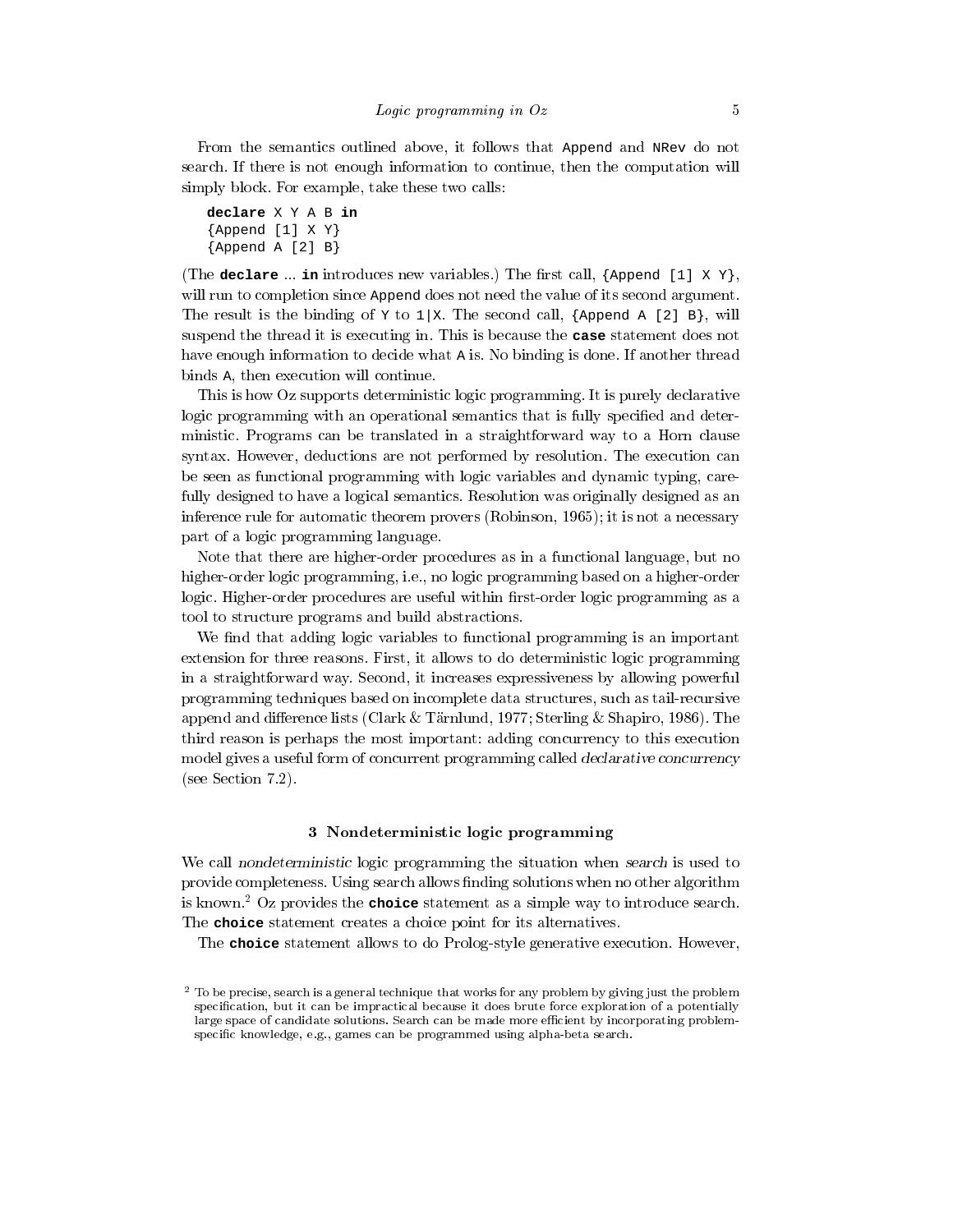6 P. Van Roy et al.

this style of programming does not scale up to real-world search problems.3 In our opinion, its primary value is pedagogical and exploratory. That is, it can be used on small examples to explore and understand a problem's structure. With this understanding, a more efficient algorithm can often be designed. When used naively, search will not work on large examples due to search space explosion.

Search is a fundamental part of constraint programming. Many techniques have been devised there to reduce greatly the size of the search space. Section 6 gives a simple example to illustrate some of these techniques.

Here is a nondeterministic naive reverse with **choice**:

```
proc {Append Xs Ys Zs}
  choice Xs=nil Zs=Ys
  [] X Xr Zr in Xs=X|Xr Zs=X|Zr {Append Xr Ys Zr}
  end
end
proc {NRev Xs Ys}
  choice Xs=nil Ys=nil
  [] X Xr in Xs=X|Xr {Append {NRev Xr} [X] Ys}
  end
end
```
(In this and all further examples, we leave out the **declare** for brevity.) Because this example does not use higher-order programming, there is a direct translation to the Horn clause syntax of Prolog:

```
appendix is the first of \mathcal{S} is the \mathcal{S} - \mathcal{S} is the \mathcal{S}append(Xxx) :- Xi, Za) :- Xxx, Qarjang, Zse, Qarjang, Xry, Ys, Ys, Xr, Zr). Zang. Za
nrev(1191, 1999) :- 1194. 1194. 1194. 1194. 1194. 1194. 1195. 1196. 1197. 1197. 1197. 1197. 1197. 1197. 1197.
```
If the Oz program is run with depth-first search, its semantics will be identical to the Prolog version.

nrev(Xs, Ys) :- Xs=[X|Xr], nrev(Xr, Yr), append(Yr, [X], Ys).

#### Controlling search

The program for nondeterministic naive reverse can be called in many ways, e.g., by lazy depth-rst search (similar to a Prolog top level) <sup>4</sup> , eager search, or interactive search (with the Explorer tool (Schulte, 1999b; Van Roy, 1999a)). All of these search abilities are programmed in Oz using the notion of computation space (see Section 7). Often the programmer will never use spaces directly (although he or she can), but will use one of the many predefined search abstractions provided in the Search module (see Section 6.2).

<sup>3</sup> For problems with a small search space, they may be sucient. For example, a practical diagnostics generator for the VLSI-BAM microprocessor was written in Prolog (Holmer et al., 1996; Van Roy, 1989b).

 $\,$  - Lazy search is different from lazy evaluation in that the program must explicitly request the  $\,$ next solution (see Section 7).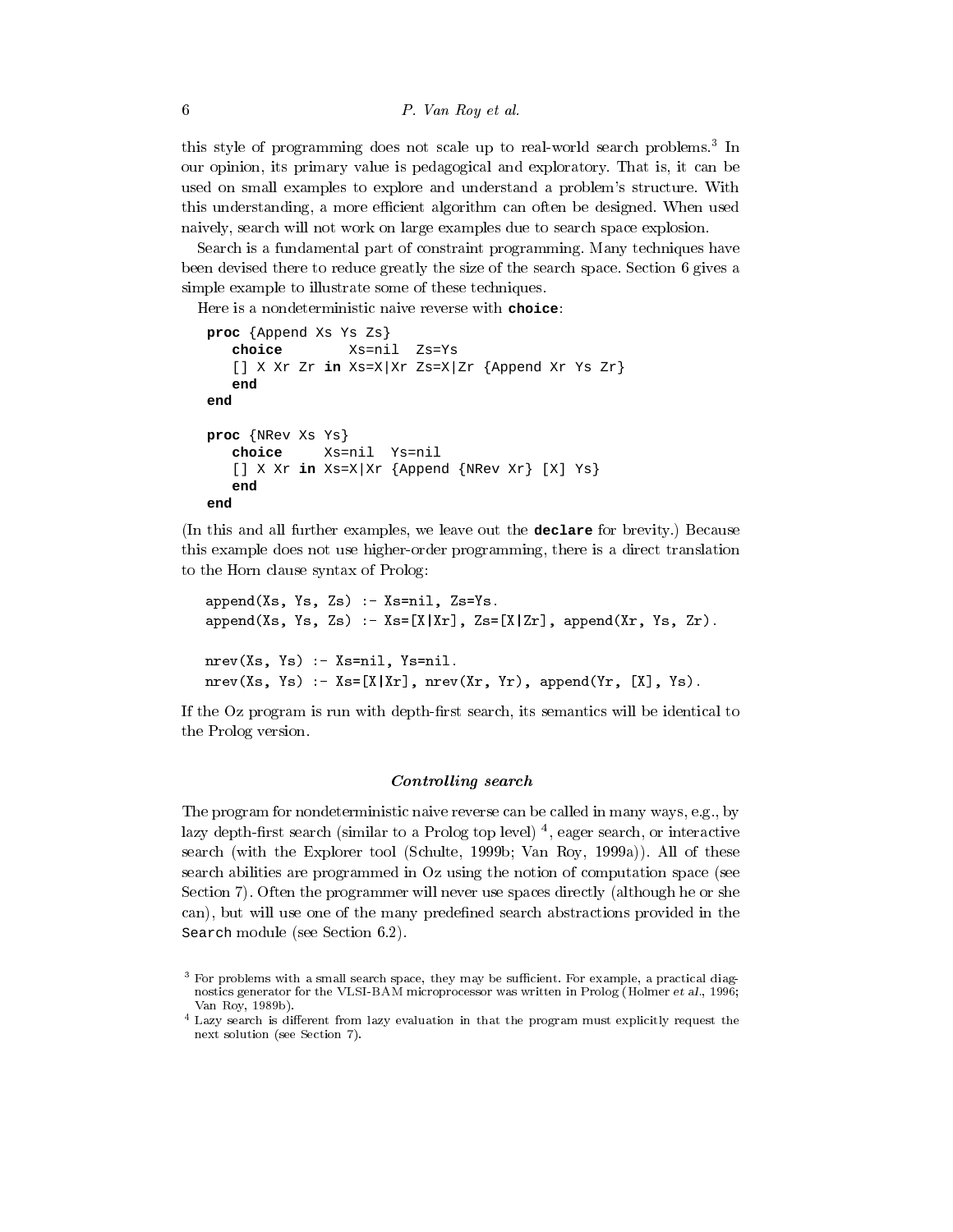As a first example, let us introduce an abstraction, called search object, that is similar to a Prolog top level. It does depth-first search and can be queried to obtain successive solutions. Three steps are needed to use it: <sup>5</sup>

```
declare P E in
% 1. Define a new search query:
proc {P S} X Y in {Append X Y [1 2 3 4 5]} S=sol(X Y) end
% 2. Set up a new search engine:
E = \{New Search.object script(P)\}% 3. Calculate and display the first solution:
% (and others, when repeated)
local X in {E next(X)} {Browse X} end
```
Let us explain each of these steps:

- 1. The procedure  $\bar{P}$  defines the query and returns the solution  $\bar{S}$  in its single argument. Because Oz is a higher-order language, the query can be any statement. In this example, the solution has two parts, X and Y. We pair them together in the tuple sol(X Y).
- 2. The search object is an instance of the class Search.object. The object is created with New and initialized with the message script(P).
- 3. The object invocation  $\{E \text{ next}(X)\}\$  finds the next solution of the query P. If there is a solution, then X is bound to a list containing it as single element. If there are no more solutions, then X is bound to nil. Browse is a tool provided by the system to display data structures.

When running this example, the first call displays the solution  $[sol(ni1 1 2 3$ 4 5])], that is, a one-element list containing a solution. Successive calls display the solutions  $[sol([1] [2 3 4 5]); \dots, [sol([1 2 3 4 5] nil)].$  When there are no more solutions, then nil is displayed instead of a one-element list.

The standard Oz approach is to use search only for problems that require it. To solve algorithmic problems, one does not need to learn how to use search in the language. This is unlike Prolog, where search is ubiquitous: even procedure application is defined in terms of resolution, and thus search. In Oz, the **choice** statement explicitly creates a choice point, and search abstractions (such as Search.object, above) encapsulate and control it. However, the **choice** statement by itself is <sup>a</sup> bit too simplistic, since the choice point is statically placed. The usual way to add choice points in Oz is with abstractions that dynamically create a choice point whose alternatives depend on the state of the computation. The heuristics used are called the distribution strategy. For example, the procedure FD.distribute allows to specify the distribution strategy for problems using finite domain constraints. Section 6.3 gives an example of this approach.

<sup>5</sup> For clarity, we leave out syntactic short-cuts. For example, calculating and displaying the next solution can be written as  $\{Brows\}$ .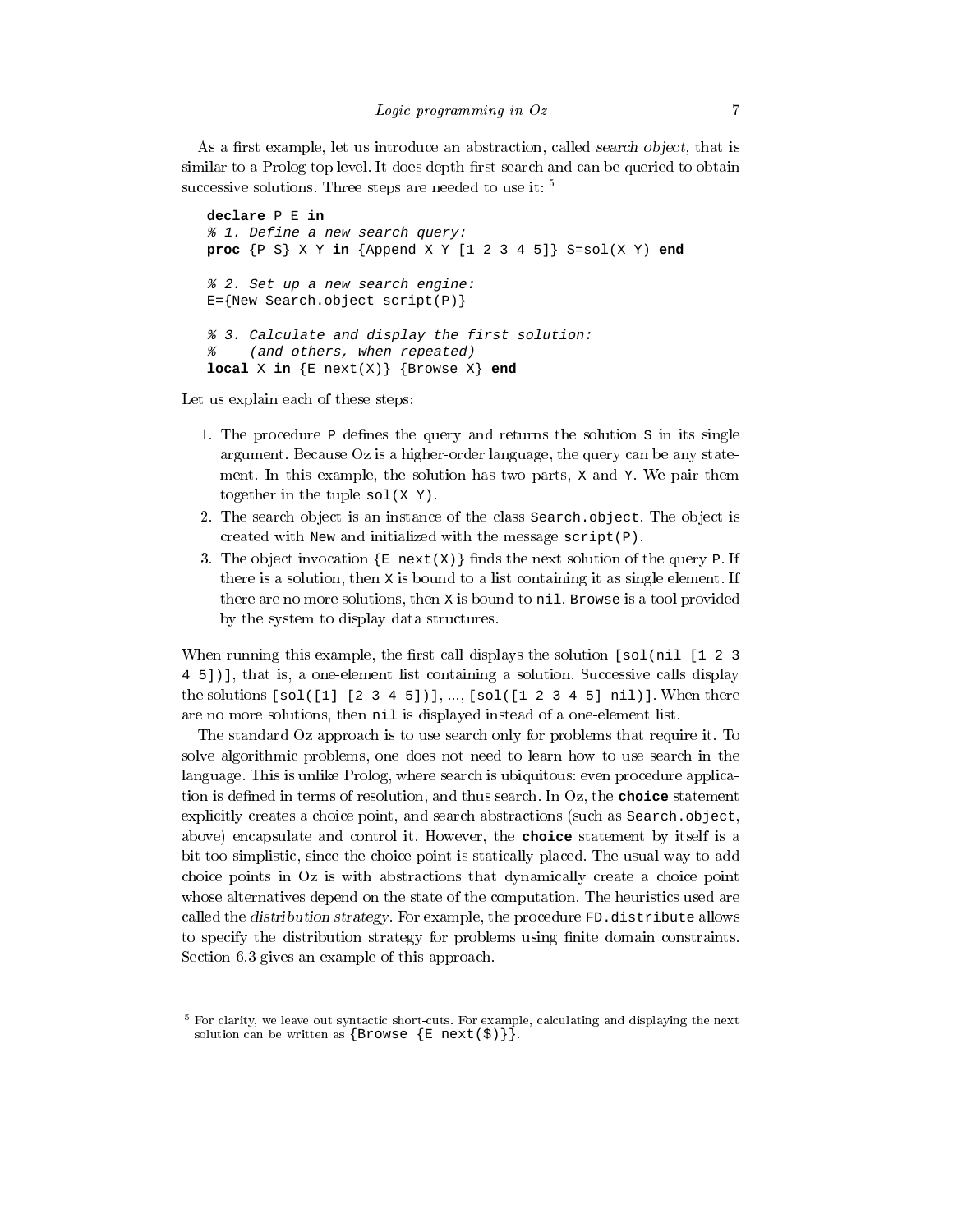### 4 Concurrent logic programming

In concurrent logic programming, programs are written as a set of don't-care predicates and executed concurrently. That is, at most one clause is chosen from each predicate invocation, in a nondeterministic way from all the clauses whose guards are true. This style of logic programming is incomplete, just like deterministic logic programming. Only a small part of the search space is explored due to the guarded clause selection. The advantage is that programs are concurrent, and concurrency is essential for programs that interact with their environment, e.g., for agents, GUI programming, OS interaction, etc. Many algorithmic problems are of this type. Concurrency also permits a program to be organized into parts that execute independently and interact only when needed. This is an important software engineering property.

In this section, we show how to do concurrent logic programming in Oz.In fact, the full Oz language allows concurrency and search to be used together (see  $S$  . The clean integration of  $S$  is one of the main  $S$  single is one of the main  $S$  is one of the main  $S$ strengths of  $Oz$ . The integration was first achieved in  $Oz$ 's immediate ancestor, AKL, in 1990 (Haridi & Janson, 1990). Oz shares many aspects with AKL but improves over it in particular by being compositional and higher-order.

#### 4.1 Implicit versus explicit concurrency

In early concurrent logic programming systems, concurrency was implicit, driven solely by data dependencies (Shapiro, 1989). Each body goal implicitly ran in its own thread. The hope was that this would make parallel execution easy. But this hope has not been realized, for several reasons. The overhead of implicit concurrency is too high, parallelism is limited without rewriting programs, and detecting program termination is hard. To reduce the overhead, it is possible to do lazy thread creation, that is, to create a new thread only when the parent thread would suspend. This approach has a nice slogan, "as sequential as possible, as concurrent as necessary," and it allows an efficient implementation. But the approach is still inadequate because reasoning about programs remains hard.

After implementing and experimenting with both implicit concurrency and lazy thread creation, the current Oz decision is to do only explicit thread creation (see Section 8.2). Explicit thread creation simplifies debugging and reasoning about programs, and is efficient. Furthermore, experience shows that parallelism (i.e., speedup) is not harder to obtain than before; it is still the programmer's responsibility to know what parts of the program can potentially be run in parallel.

# 4.2 Concurrent producer-consumer

A classic example of concurrent logic programming is the asynchronous producerconsumer. The following program asynchronously generates a stream of integers and sums them. A stream is a list whose tail is an unbound logic variable. The tail can itself be bound to a stream, and so forth.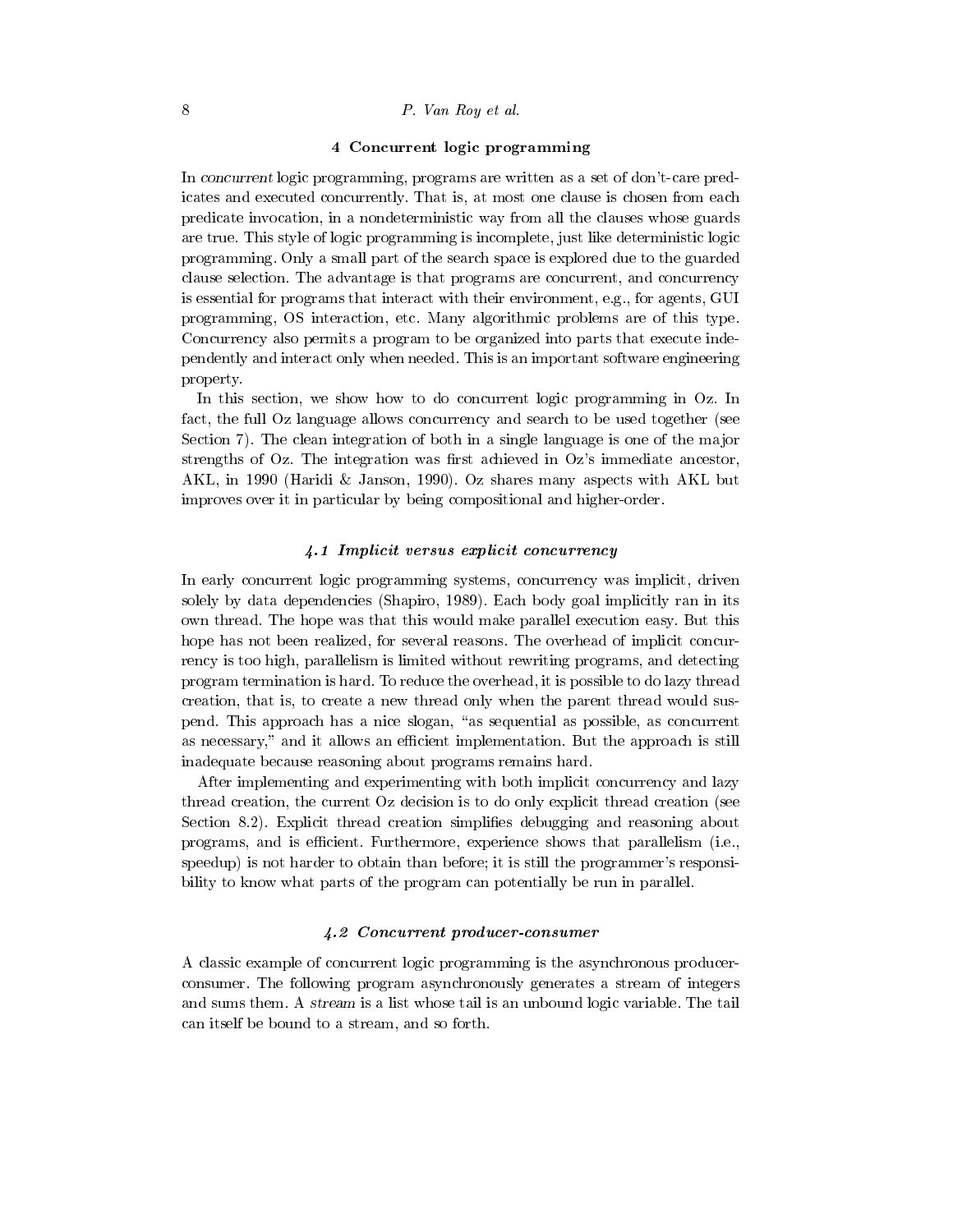```
proc {Generate N Limit Xs}
   if N<Limit then Xr in
     Xs=N|Xr
      {Generate N+1 Limit Xr}
   else Xs=nil end
end
proc {Sum Xs A S}
  case Xs
   of X|Xr then {Sum Xr A+X S}
   [] nil then S=A
   end
end
local Xs S in
   thread {Generate 0 150000 Xs} end % Producer thread
   thread {Sum Xs 0 S} end % Consumer thread
   {Browse S}
end
```
This executes as expected in the concurrent logic programming framework. The producer, Generate, and the consumer, Sum, run in their own threads. They com municate through the shared variable Xs, which is a stream of integers. The **case** statement in Sum synchronizes on Xs being bound to a value.

This example has exactly one producer feeding exactly one consumer. It therefore does not need a nondeterministic choice. More general cases do, e.g., a client-server application with more than one client feeding a server. Without additional information, the server never knows which client will send the next request. Nondeterministic choice can be added directly to the language, e.g., the WaitTwo operation of Section 7.2. It turns out to be more practical to add state instead. Then nondeterministic choice is a consequence of having both state and concurrency, as explained

### 4.3 Lazy producer-consumer

In the above producer-consumer example, it is the producer that decides how many list elements to generate. This is called supply-driven or eager execution. This is an efficient technique if the total amount of work is finite and does not use many system resources (e.g., memory or calculation time). On the other hand, if the total work potentially uses many resources, then it may be better to use demanddriven or lazy execution. With lazy execution, the consumer decides how many list elements to generate. If an extremely large or a potentially unbounded number of list elements are needed, then lazy execution will use many fewer system resources at any given point in time. Problems that are impractical with eager execution can become practical with lazy execution.

Lazy execution can be implemented in two ways in  $Oz$ . The first way, which is applicable to any language, is to use explicit triggers. The producer and consumer are modied so that the consumer asks the producer for additional list elements. In our example, the simplest way is to use logic variables as explicit triggers. The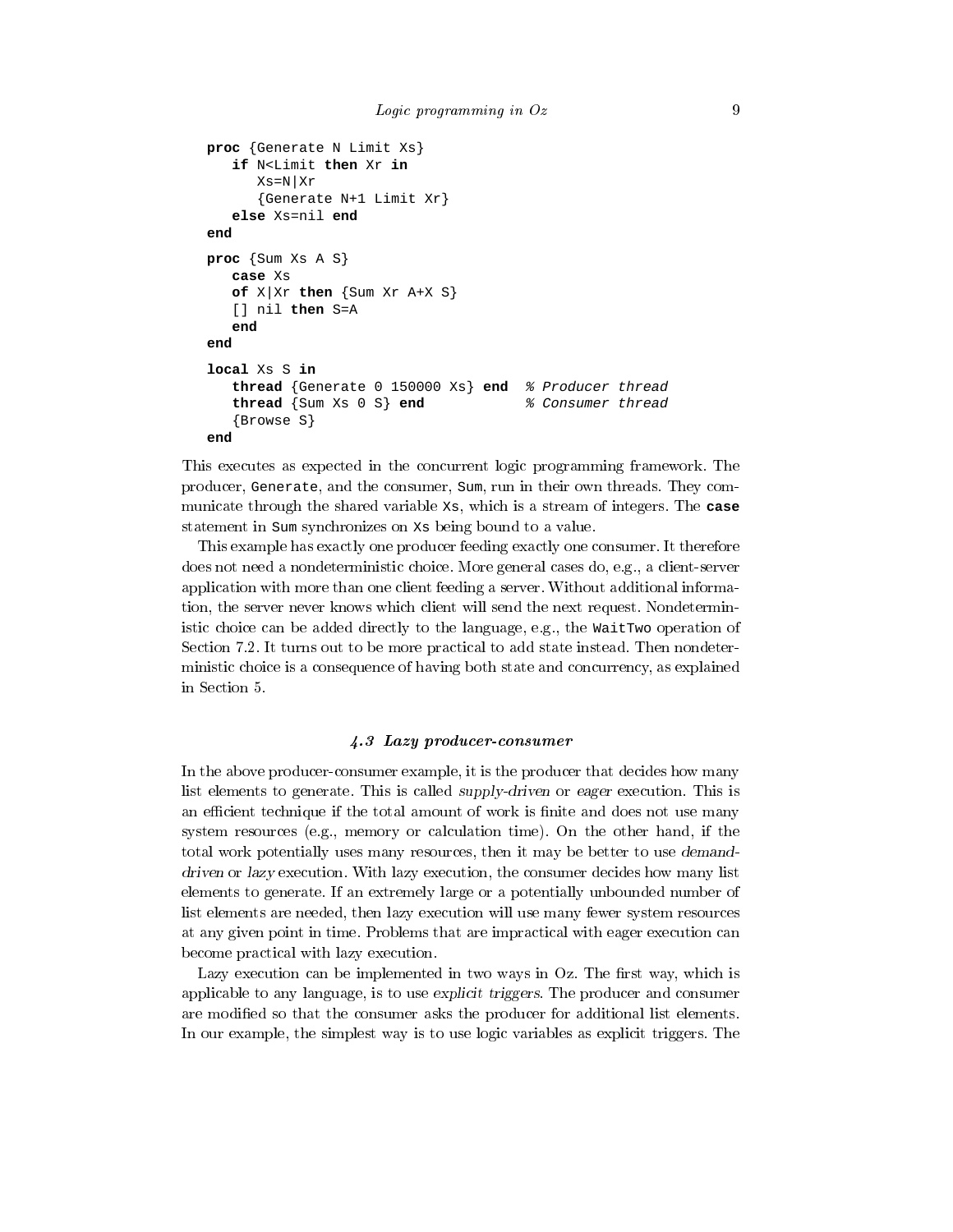consumer binds the end of a stream to  $x$ . The producer waits for this and binds X to the next list element.

Explicit triggers are cumbersome because they require the producer to accept explicit communications from the consumer. A better way is for the language to support laziness directly. That is, the language semantics would ensure that a function is evaluated only if its result were needed. Oz supports this syntactically by annotating the function as " $l$ azy". Here is how to do the previous example with a lazy function that generates a potentially infinite list:

```
fun lazy {Generate N}
   N|{Generate N+1}
end
proc {Sum Xs Limit A S}
   if Limit>0 then
      case Xs
      of X|Xr then
         \{Sum Xr Limit-1 A+X S\}end
   else S=A end
end
local Xs S in
   thread Xs={Generate 0} end
   thread {Sum Xs 150000 0 S} end
   {Browse S}
end
```
Here the consumer, Sum, decides how many list elements should be generated. The addition A+X implicitly triggers the generation of a new list element X. Lazy execution is part of the Oz execution model; Section 7.2 explains how it works.

# 4.4 Coroutining

Sequential systems often support coroutining as a simple way to get some of the abilities of concurrency. Coroutining is a form of non-preemptive concurrency in which a single locus of control is switched manually between different parts of a program. In our experience, a system with efficient preemptive concurrency almost never needs coroutining.

Most modern Prolog systems support coroutining. The coroutining is either supported directly, as in IC-Prolog (Clark & McCabe, 1979; Clark et al., 1982), or indirectly by means of an operation called freeze which provides data-driven computation. The freeze( $X, G$ ) operation, sometimes called geler( $X, G$ ) from Prolog II which pioneered it (Colmerauer, 1982), sets up the system to invoke the goal <sup>G</sup> when the variable X is bound (Sterling & Shapiro, 1986). With freeze it is possible to have "non-preemptive threads" that explicitly hand over control to each other by binding variables. Because Prolog's search is based on global backtracking, the \threads" are not independent: if a thread backtracks, then other threads may be forced to backtrack as well. Prolog programming techniques that depend on back-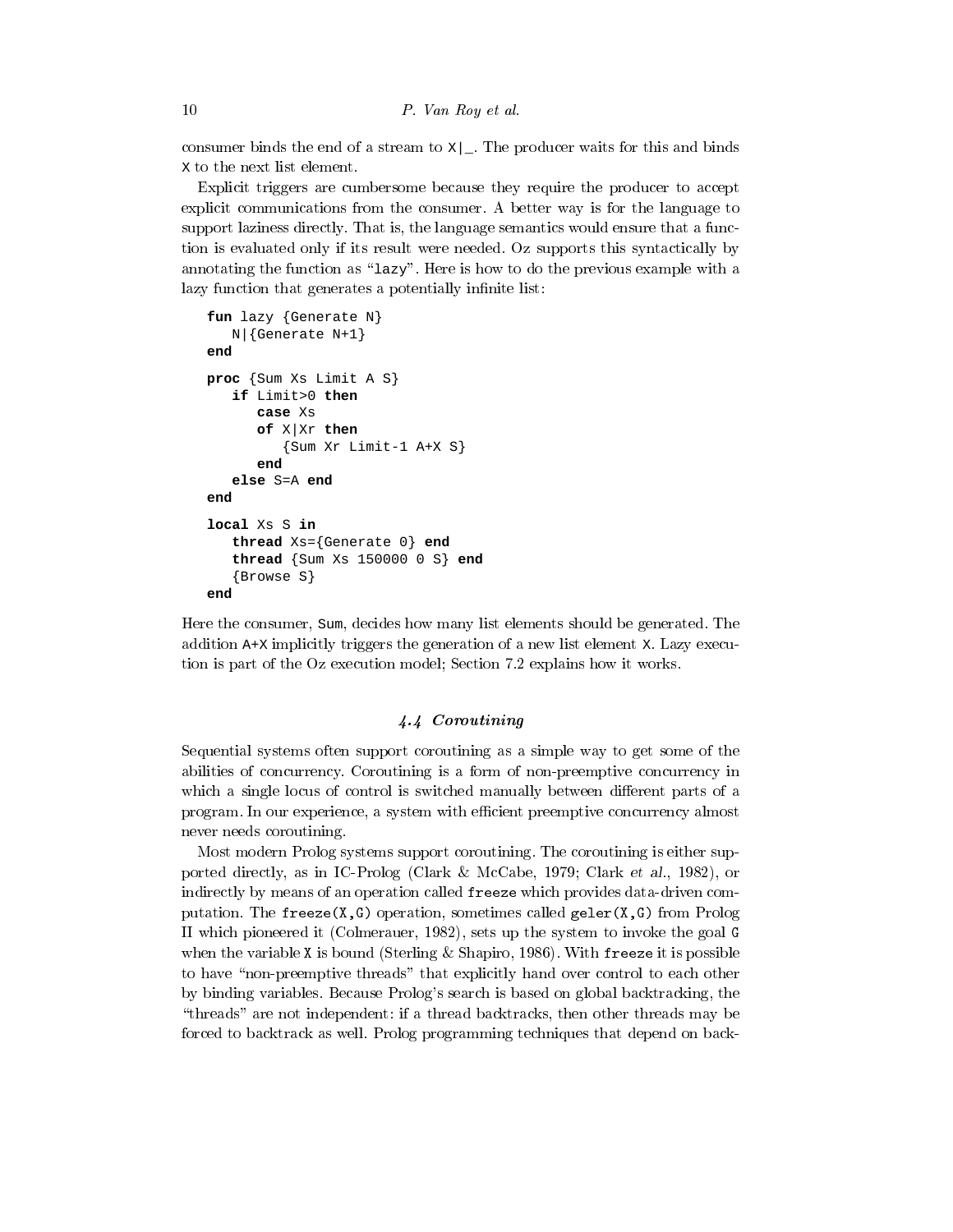tracking, such as search, deep conditionals, and exceptions, cannot be used if the program has to switch between threads.

#### 5 Explicit state

From a theoretical point of view, explicit state has often been considered a forbidden fruit in logic programming. We find that using explicit state is important for fundamental reasons related to program modularity (see Chapter 4 of (Van Roy & Haridi, 2002)).

There exist tools to use state in Prolog while keeping a logical semantics when possible. See for example SICStus Objects (Carlsson et al, 1999), Prolog $++$  (Moss, 1994), and the Logical State Threads package (Kagedal et al., 1997). An ancestor of the latter was used to help write the Aquarius Prolog compiler (Van Roy, 1989a; Van Roy & Despain, 1992).

Functional programmers have also incorporated state into functional languages, e.g., by means of set operations in LISP/Scheme (Steele, Jr., 1984; Abelson et al., 1996), references in ML (Milner et al., 1990), and monads in Haskell (Wadler, 1992).

# 5.1 Cells (mutable references)

State is an explicit part of the basic execution model in Oz. The model defines the concept of cell, which is a kind of mutable reference. A cell is a pair of a name C and a reference X. There are two operations on cells:

```
{NewCell X C} % Create new cell with name C and content X
{Exchange C X Y} % Update content to Y and bind X to old content
```
Each Exchange atomically accesses the current content and defines a new content.

Oz has a full-featured concurrent object system which is completely defined in terms of cells (Henz, 1997b; Henz, 1997a). The ob ject system includes multiple inheritance, fine-grained method access control, and first-class messages. Sections 7 gives more information about cells and explains how they underlie the ob ject system.

# 5.2 Ports (communication channels)

In this section we present another, equivalent way to add state to the basic model. This is the concept of port, which was pioneered by AKL. A port is a pair of a name P and a stream Xs (Janson *et al.*, 1993). There are two operations on ports:

{NewPort Xs P} % Create new port with name <sup>P</sup> and stream Xs {Send P X} % Add <sup>X</sup> to port's stream asynchronously

Each Send asynchronously adds one more element to the port's stream. The port keeps an internal reference to the stream's unbound tail. Repeated sends in the same thread cause the elements to appear in the same order as the sends. There are no other ordering constraints on the stream.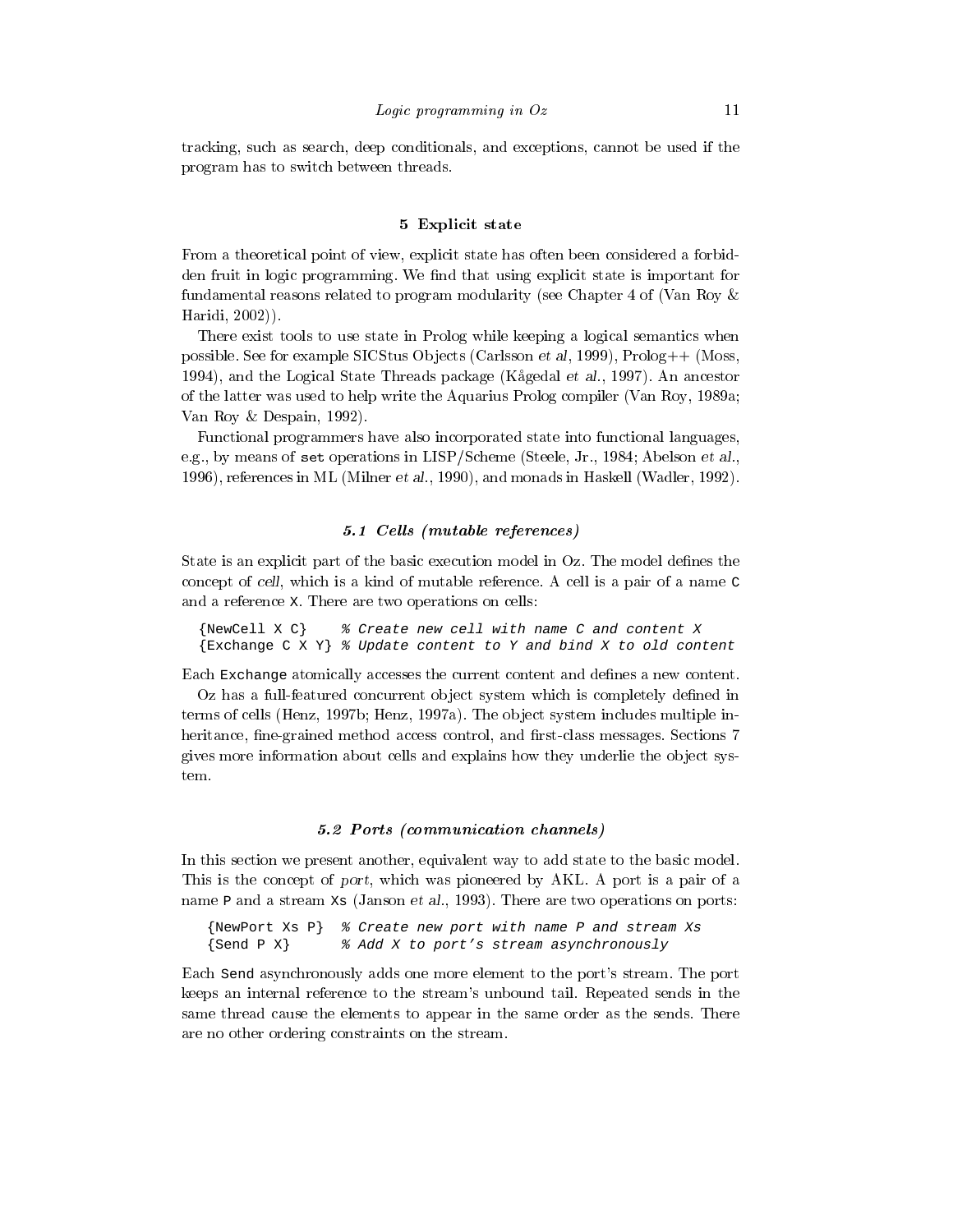#### 12 P. Van Roy et al.

Using ports gives us the ability to have named active objects. An active object, in its simplest form, pairs an ob ject with a thread. The thread reads a stream of internal and external messages, and invokes the ob ject for each message. The Erlang language is based on this idea (Armstrong et al., 1996). Erlang extends it by adding to each ob ject a mailbox that does retrieval by pattern matching.

With cells it is natural to define non-active objects, called passive objects, shared between threads. With ports it is natural to define active objects that send messages to each other. From a theoretical point of view, these two programming styles have the same expressiveness, since cells and ports can be defined in terms of each other without changing time or space complexity (Henz, 1997a; Lauer & Needham, 1978). They differ in practice, since depending on the application one style might be more convenient than the other. Database applications, which are centered around a shared data repository, find the shared object style natural. Multi-agent applications, defined in terms of collaborating active entities, find the active object style natural.

#### 5.3 Relevance to concurrent logic programming

From the perspective of concurrent logic programming, explicit state amounts to the addition of a constant-time  $n$ -way stream merge, where  $n$  can grow arbitrarily large at run-time. That is, any number of threads can concurrently send to the same port, and each send will take constant time. This can be seen as the ability to give an *identity* to an active object. The identity is a first-class value: it can be stored in a data structure and can be passed as an argument. It is enough to know the identity to send a message to the active ob ject.

Without explicit state it impossible to build this kind of merge. If  $n$  is known only at run-time, the only solution is to build a tree of stream mergers. With  $n$  senders, this multiplies the message sending time by  $O(\log n)$ . We know of no simple way to solve this problem other than by adding explicit state to the execution model.

# 5.4 Creating an active object

Here is an example that uses a port to make an active ob ject:

```
proc {DisplayStream Xs}
  case Xs of X|Xr then {Browse X} {DisplayStream Xr}
  else skip end
end
declare P in % P has global scope
local Xs in % Xs has local scope
   {NewPort Xs P}
  thread {DisplayStream Xs} end
end
```
Sending to P sends to the active object. Any number of clients can send to the active ob ject concurrently: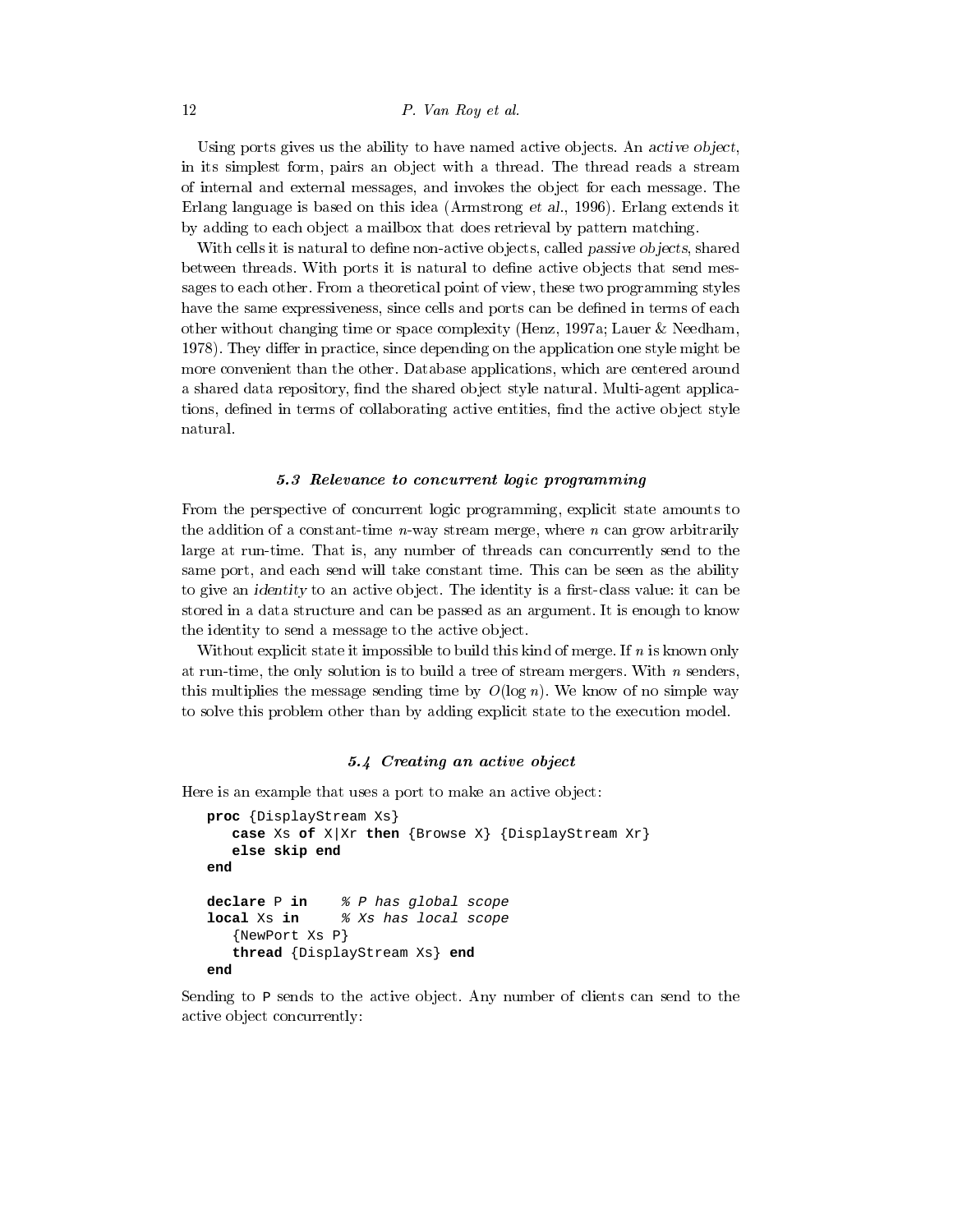| thread $\{Send P 1\}$ $\{Send P 2\}$ end $% Client 1$ |  |  |  |  |  |  |
|-------------------------------------------------------|--|--|--|--|--|--|
| thread $\{Send P a\}$ $\{Send P b\}$ end $% Client 2$ |  |  |  |  |  |  |

The elements 1, 2, a, b, etc., will appear fairly on the stream Xs. Port fairness is guaranteed because of thread fairness in the Mozart implementation.

Here is a more compact way to define the active object's thread:

**thread** {ForAll Xs **proc** {\$ X} {Browse X} **end**} **end**

The notation **proc**  $\{ \infty \}$ ... **end** defines an anonymous procedure value, which is not bound to any identifier. ForAll is a higher-order procedure that applies a unary procedure to all elements of a list. For All keeps the dataflow synchronization when traversing the list. This is an example how higher-orderness can be used to modularize a program: the iteration is separated from the action to be performed on each iteration.

We have already introduced search in Section 3 by means of the **choice** statement and the lazy depth-first abstraction Search.object. The programming style shown there is too limited for many realistic problems. This section shows how to make search more practical in Oz. We only scratch the surface of how to use search in Oz; for more information we suggest the Finite Domain and Finite Set tutorials in the Mozart system documentation (Schulte & Smolka, 1999; Muller, 1999).

# 6.1 Aggregate search

One of the powerful features of Prolog is its ability to generate aggregates based on complex queries, through the built-in operations setof/3 and bagof/3. These are easy to do in Oz; they are just special cases of search abstractions. In this section we show how to implement bagof/3. Consider the following small biblical database (taken from (Sterling & Shapiro, 1986)):

```
proc {Father F C}
   choice F=terach C=abraham
      [] F=terach C=nachor
      [] F=terach C=haran
      [] F=abraham C=isaac
      [] F=haran C=lot
      [] F=haran C=milcah
       [] F=haran C=yiscah
   end
```

```
end
```
Now consider the following Prolog predicate:

children the children is the control of the control of the control of the control of the control of the control of the control of the control of the control of the control of the control of the control of the control of th

This is defined in Oz as follows: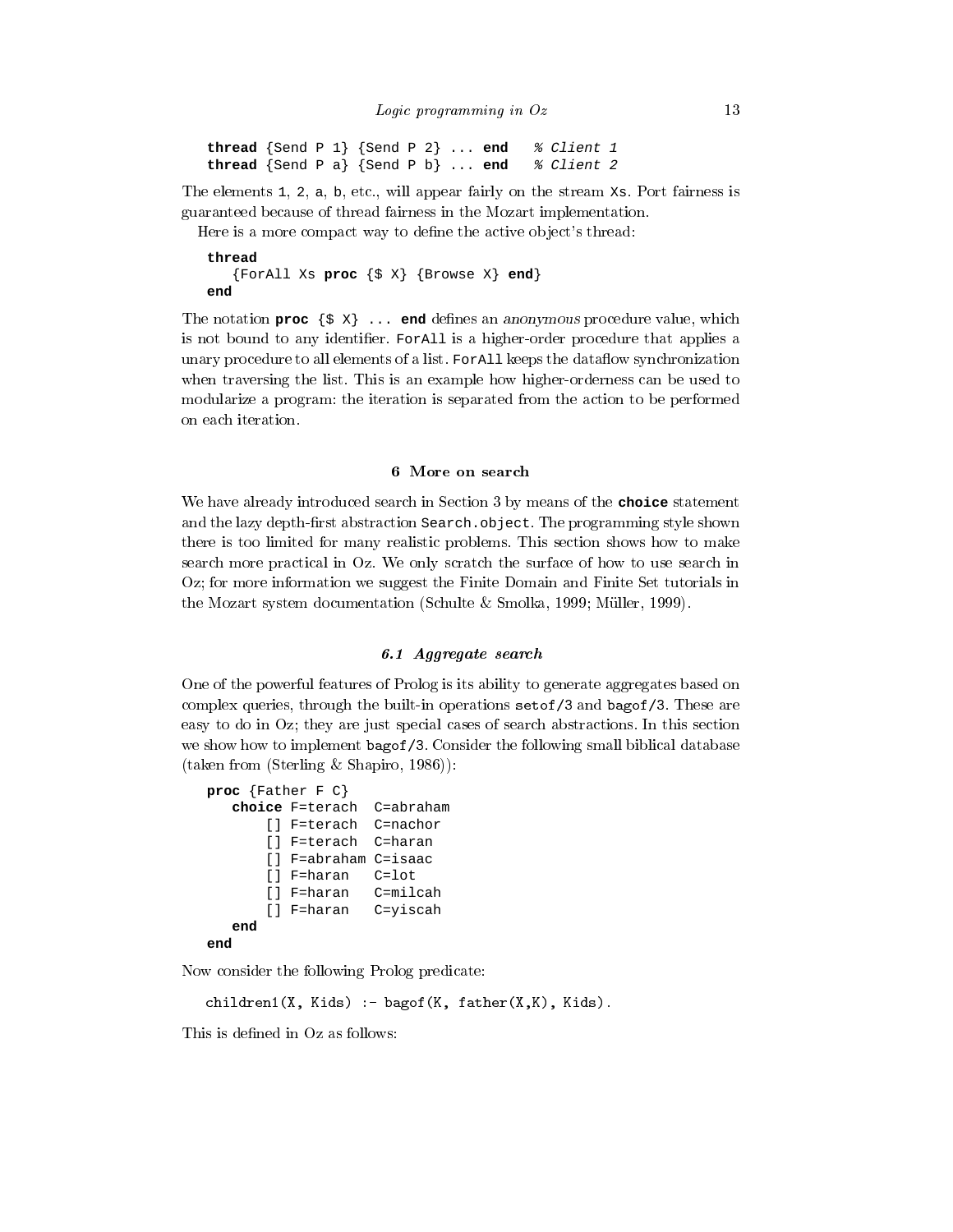```
14 P. Van Roy et al.
  proc {ChildrenFun X Kids}
  F in
     proc {F K} {Father X K} end
     {Search.base.all F Kids}
  end
```
The procedure F is a lexically-scoped closure: it has the external reference X hidden inside. This can be written more compactly with an anonymous procedure value:

```
proc {ChildrenFun X Kids}
   {Search.base.all proc {$ K} {Father X K} end Kids}
end
```
The Search.base.all abstraction takes a one-argument procedure and returns the list of all solutions to the procedure. The example call:

```
{Browse {ChildrenFun terach}}
```
returns [abraham nachor haran]. The ChildrenFun definition is deterministic; if called with a known  $x$  then it returns Kids. To search over different values of  $x$ we give the following definition instead:

```
proc {ChildrenRel X Kids}
   {Father X _ }{Search.base.all proc {$ K} {Father X K} end Kids}
end
```
The call {Father  $X \subseteq \}$  creates a choice point on X. The "\_" is syntactic sugar for **local** X **in** X **end**, which is just a new variable with a tiny scope. The example

```
{Browse {Search.base.all
 proc {$ Q} X Kids in {ChildrenRel X Kids} Q=sol(X Kids) end}}
```
returns:

```
[sol(terach [abraham nachor haran])
sol(terach [abraham nachor haran])
sol(terach [abraham nachor haran])
sol(abraham [isaac])
sol(haran [lot milcah yiscah])
sol(haran [lot milcah yiscah])
sol(haran [lot milcah yiscah])]
```
In Prolog, bagof can use existential quantification. For example, the Prolog predi-

children2(Kids) :- bagof(K, X^father(X,K), Kids).

collects all children such that there exists a father. This is defined in Oz as follows:

```
proc {Children2 Kids}
   {Search.base.all proc {$ K} {Father _ K} end Kids}
end
```
The Oz solution uses \_ to add a new existentially-scoped variable. The Prolog solution, on the other hand, introduces a new concept, namely the "existential quantifier" notation  $X^*$ , which only has meaning in terms of setof/3 and bagof/3.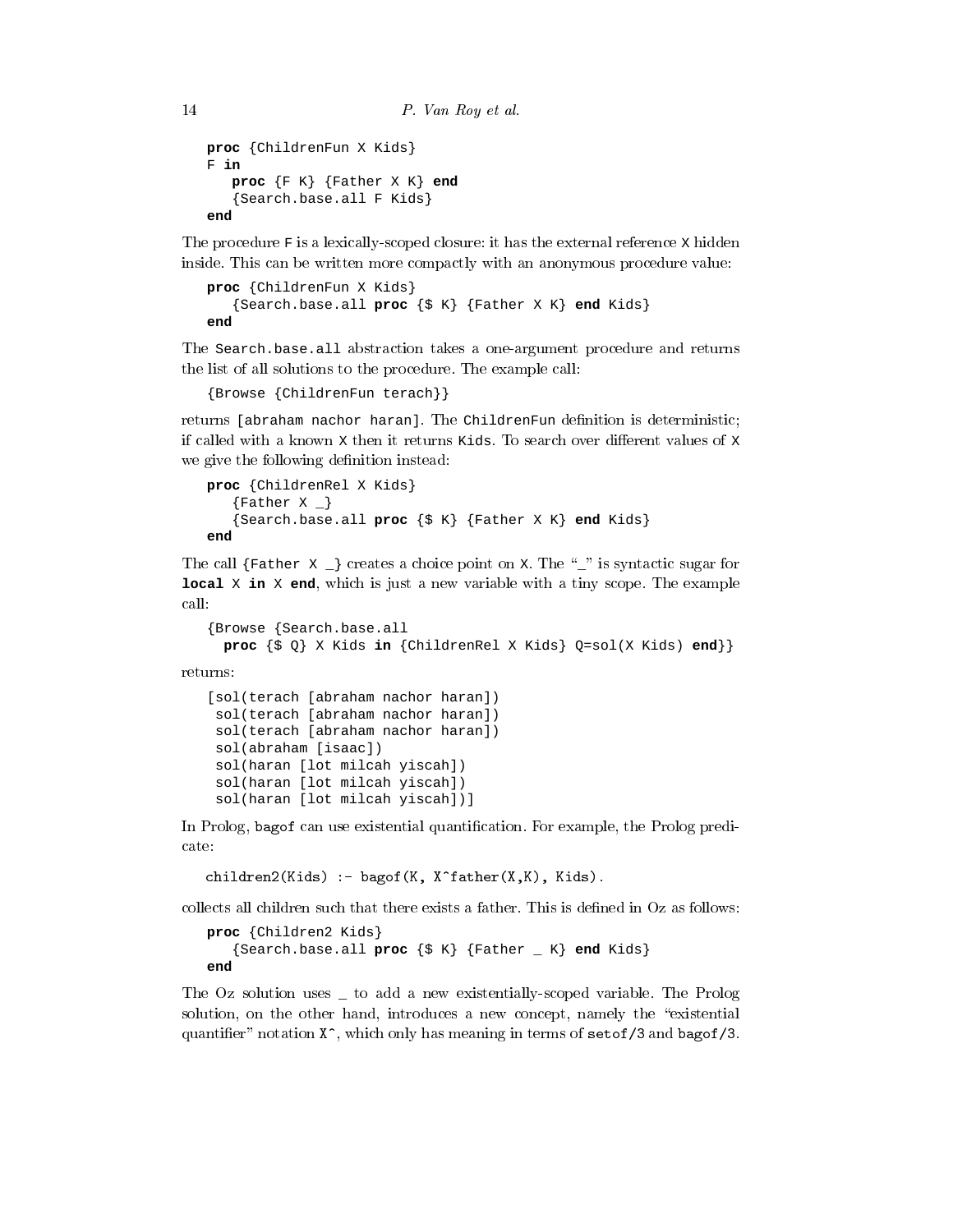The fact that this notation denotes an existential quantifier is arbitrary. The Oz solution introduces no new concepts. It really does existential quantification inside the search query.

#### 6.2 Simple search procedures

The procedure Search.base.all shown in the previous section is just one of a whole set of search procedures provided by Oz for elementary nondeterministic logic programming. We give a short overview; for more information see the System Modules documentation in the Mozart system (Duchier et al., 1999b). All procedures take as argument a unary procedure  $\{P \times\}$ , where X is bound to a solution. Except for lazy search, they all provide depth-first search (one and all solution) and branch-and-bound search (with a cost function). Here are the procedures:

- $\bullet$  Basic search. This is the simplest to use; no extra parameters are needed.
- $\bullet$  General-purpose search. This allows parameterizing the search with the maximal recomputation distance (for optimizing time and memory use), with an asynchronous kill procedure to allow stopping infinite searches, and with the option to return solutions either directly or encapsulated in computation spaces (see Section 7.4). Search implemented with spaces using strategies combining cloning and recomputation is competitive in time and memory with systems using trailing (Schulte, 1999a). Using encapsulation, general-purpose search can be used as a primitive to build more sophisticated searches.
- $\bullet$  Parallel search. When provided with a list of machines, this will spread out the search process over these machines transparently. We have benchmarked realistic constraint problems on up to six machines with linear speedups (Schulte, 2002; Schulte, 2000b; Schulte, 2000a). The order in which the search tree is explored is nondeterministic, and is likely to be different from depth-first or breadth-first. If the entire tree is explored, then the number of exploration steps is the same as depth-first search. The speedup is a consequence of this fact together with the spreading of work.
- $\bullet$  Lazy search. This provides next solution and last solution operations, a stop operation, and a close operation. This is a first-class Prolog top level.
- $\bullet$  Explorer search. The Explorer is a concurrent graphic tool that allows to visualize and interactively guide the search process (Schulte, 1999b; Schulte, 1997a). It is invaluable for search debugging and for gaining understanding of the structure of the problem.

All of these procedures are implemented in Oz using computation spaces (see Section 7.4). Many more specialized search procedures are available for constraint programming, and the user can easily define his or her own.

#### 6.3 A more scalable way to do search

The original motivation for doing search in Oz comes from constraint programming. To do search, Oz uses a concurrent version of the following approach, which is commonly used in (sequential) constraint logic programming: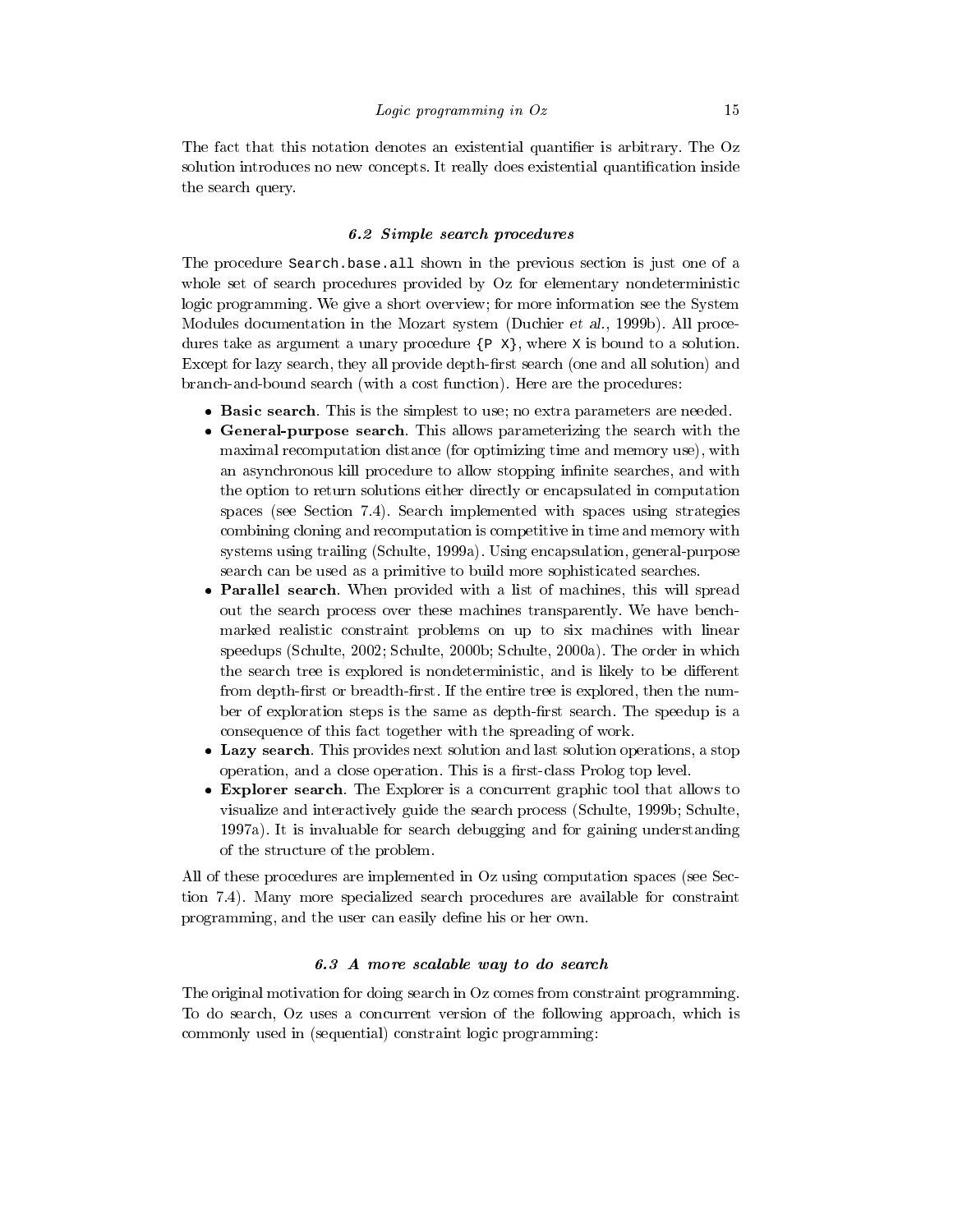16 P. Van Roy et al.

```
functor Fractions % Name of module specification
  import FD % Needs the module FD
  export script:P % Procedure P defines the problem
define
  proc {P Sol}
     A B C D E F G H I BC EF HI
  in
     Sol=sol(a:A b:B c:C d:D e:E f:F g:G h:H i:I)
     BC={FD.decl} EF={FD.decl} HI={FD.decl}
     %%% The constraints:
     Sol:::1#9 % Each letter represents a digit
     {FD.distinct Sol} % All digits are different
     BC=:10*B+C % Definition of BC
     EF=:10*E+F % Definition of EF
     HI=:10*H+I % Definition of HI
     A*EF*HI+D*BC*HI+G*BC*EF=:BC*EF*HI % Main constraint
     %%% The distribution strategy:
     {FD.distribute ff Sol}
  end
end
```
Fig. 1. A more scalable way to do search

- $\bullet$  first, declaratively specify the problem by means of constraints. The constraints have an operational as well as a declarative reading. The operational reading species the deductions that the constraints can make locally. To get good results, the constraints must be able to do deductions over big parts of the problem (i.e., deductions that consider many problem variables together). Such constraints are called "global".
- $\bullet\,$  Second, define and explore the search tree in a controlled way, using heuristics  $\,$ to exploit the problem structure. The general technique is called "propagate and distribute", because it alternates propagation steps (where the constraints propagate information amongst themselves) with distribution steps (where a choice is selected in a choice point).6 See, e.g., (Smolka, 1996), for more explanation.

This approach is widely applicable. For example, it is being applied successfully to computational linguistics (Duchier, 1999; Koller & Niehren, 2000; Duchier et al., 1999a). In this section, we show how to solve a simple integer puzzle. Consider the problem of finding nine distinct digits  $A, B, ..., I$ , so that the following equation

 $A/BC + D/EF + G/HI = 1$ 

 $\overline{\phantom{a}}$  fine term  $\overline{\phantom{a}}$  distribution" as used here refers to the distribution of  $\wedge$  over  $\vee$  in the logical formula  $\sigma$  , (a  $\tau$  b) and has nothing to do with distributed systems consisting of independent computers connected by a network.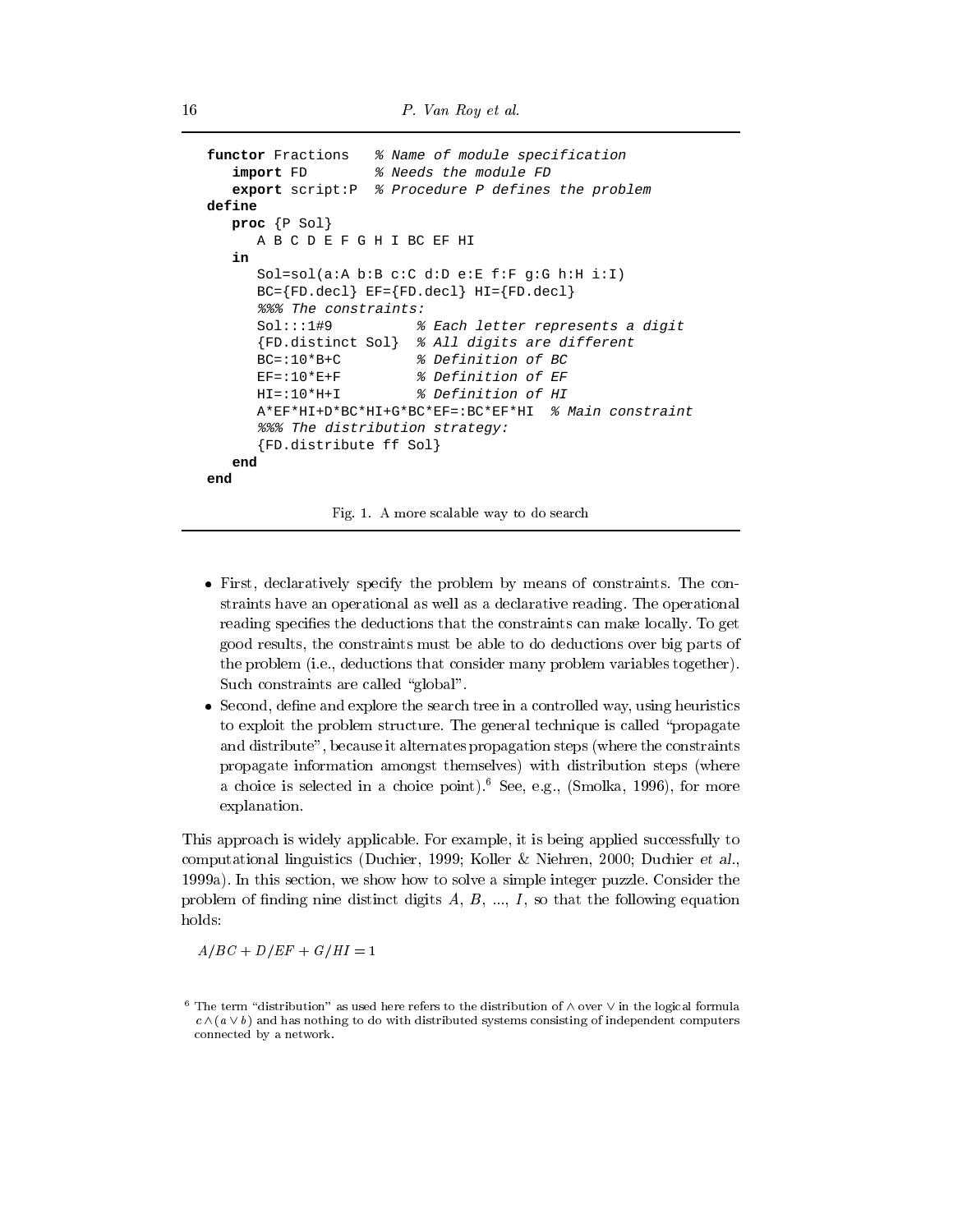Here, BC represents the integer  $10 \times B + C$ . Figure 1 shows how to specify this as a constraint problem. The unary procedure  $\{P \text{ Sol}\}\$ fully defines the problem and the distribution strategy. The problem is specied as a conjunction of constraints on  $\text{Sol}$ , which is bound to a record that contains the solution.<sup>7</sup> The record has fields  $a, ..., i$ , one for each solution variable. The problem constraints are expressed in terms of finite domains, i.e., finite sets of integers. For example, the notation 1#9 represents the set  $\{1, 2, \ldots, 9\}$ . The constraints are defined in the module FD (Duchier et al., 1999b). For example, FD.distinct is a global constraint that asserts that all its component variables are distinct integers.

Fractions defines  $P$  inside a functor, i.e., a module specification, in  $Oz$  terminology. The functor defines explicitly what process-specific resources the module needs. This allows us to set up a parallel search engine that spreads the constraint solving over several machines (Duchier et al., 1998). If execution is always in the same process, then the functor is not needed and it is enough to define the procedure P. Let's set up a parallel search engine:

```
E={New Search.parallel
       init(adventure:1#rsh galley:1#rsh norge:1#rsh)}
```
This sets up an engine on the three machines adventure, galley, and norge. The engine is implemented using computation spaces (see Section 7.4) and Mozart's support for distributed computing (see (Haridi et al., 1998)). A single process is created on each of these machines using the remote shell operation rsh (other operations are possible including secure shell ssh for secure communication and local shell sh for shared-memory multiprocessors). The following command does parallel search on the problem specified in Fractions:

**local** X **in** {E all(Fractions X)} {Browse X} **end**

This installs the functor Fractions on each of the three machines and generates all the solutions. This is an example of a more scalable way to do search: first use global constraints and search heuristics, and then use parallel execution if necessary for performance.

Oz is currently one of the most advanced languages for programming search. Competitors are CLAIRE and SaLSA (Caseau et al., 1999a; Laburthe & Caseau, 1998; Caseau et al., 1999b) and OPL (Van Hentenryck, 1999). Search is also an important part of constraint programming in general (Marriott & Stuckey, 1999).

#### 7 The Oz execution model

So far, we have highlighted different parts of  $Oz$  without showing how they interact, something like the proverbial elephant that is different things to different people. This section gives the simple execution model that underlies it all. We de fine the execution model in terms of a store (Section 7.1) and a kernel language  $(Section 7.2)$ . Section 7.3 explains how different subsets of the kernel language support different programming paradigms. The section also explains why supporting

 $7$  To be precise, Sol is bound to a feature tree, which is a logical formulation of a record.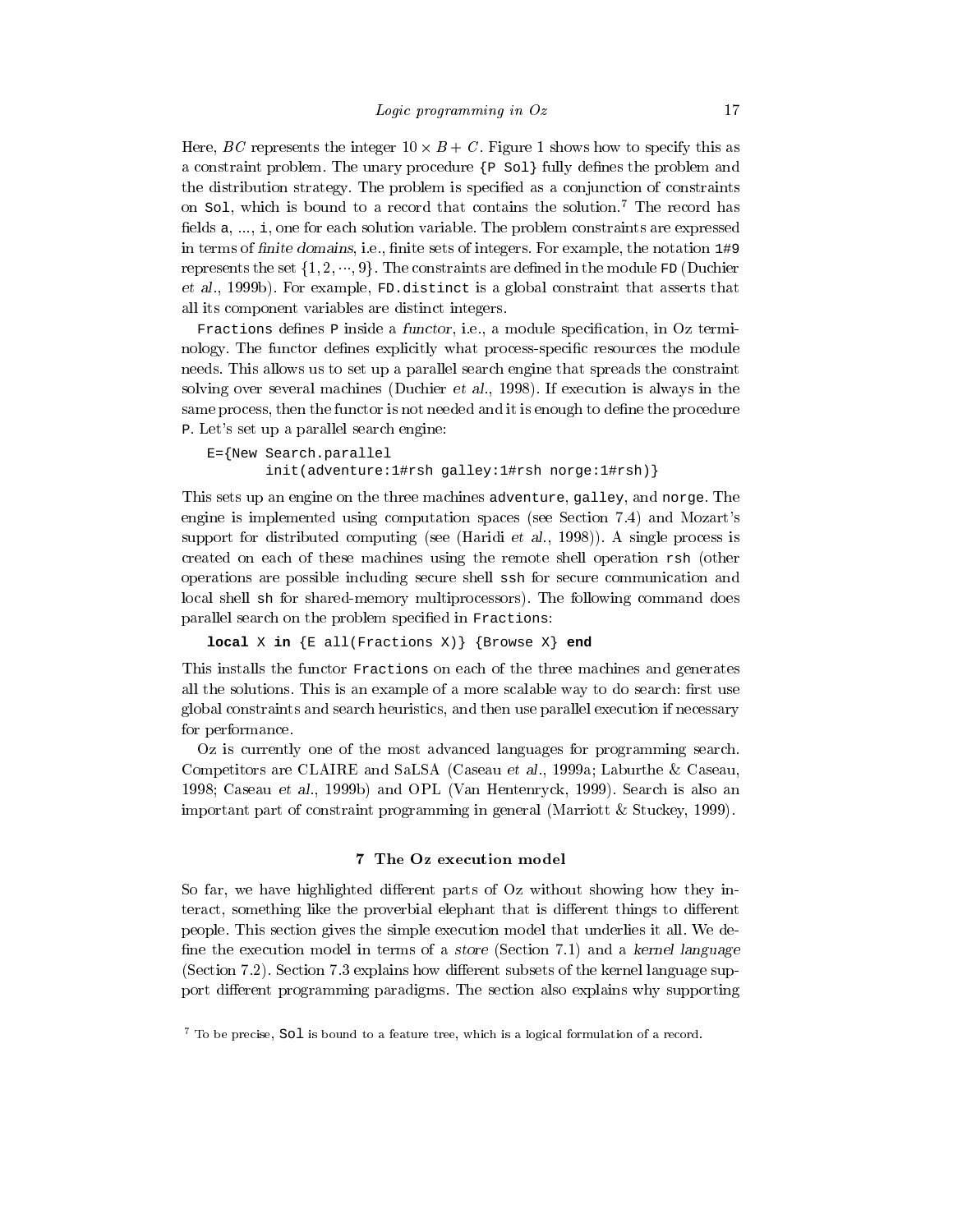

multiple paradigms is useful. Finally, Section 7.4 denes computation spaces and how they are used to program search.

The Oz store consists of four parts (see Figure 2): a thread store, a constraint store, a mutable store, and a trigger store. The constraint store contains equality constraints over the domain of rational trees. In other words, this store contains logic variables that are either unbound or bound. A bound variable references a term (i.e., atom, record, procedure, or name) whose arguments themselves may be bound or unbound. Unbound variables can be bound to unbound variables, in which case they become identical references. The constraint store is monotonic, i.e., bindings can only be added, not removed or changed.

The mutable store consists of mutable references into the constraint store. Mutable references are also called cells (Henz, 1997a). A mutable reference consists of two parts: its name, which is a value, and its content, which is a reference into the constraint store. The mutable store is nonmonotonic because a mutable reference can be changed.

The trigger store consists of triggers, which are pairs of variables and oneargument procedures. Since these triggers are part of the basic execution model, they are sometimes called implicit triggers, as opposed to the explicit triggers of Section 4.3. Triggers implement by-need computation (i.e., lazy execution) and are installed with the ByNeed operation. We will not say much about triggers in this article. For more information, see (Van Roy & Haridi, 2002; Mehl et al., 1998).

The thread store consists of a set of threads. Each thread is defined by a statement  $S_i$ . Threads can only have references in the constraint store, not into the other stores. This means that the only way for threads to communicate and synchronize is through shared references in the constraint store. We say a thread is runnable, also called ready, if it can execute its statement. Threads are dataflow threads,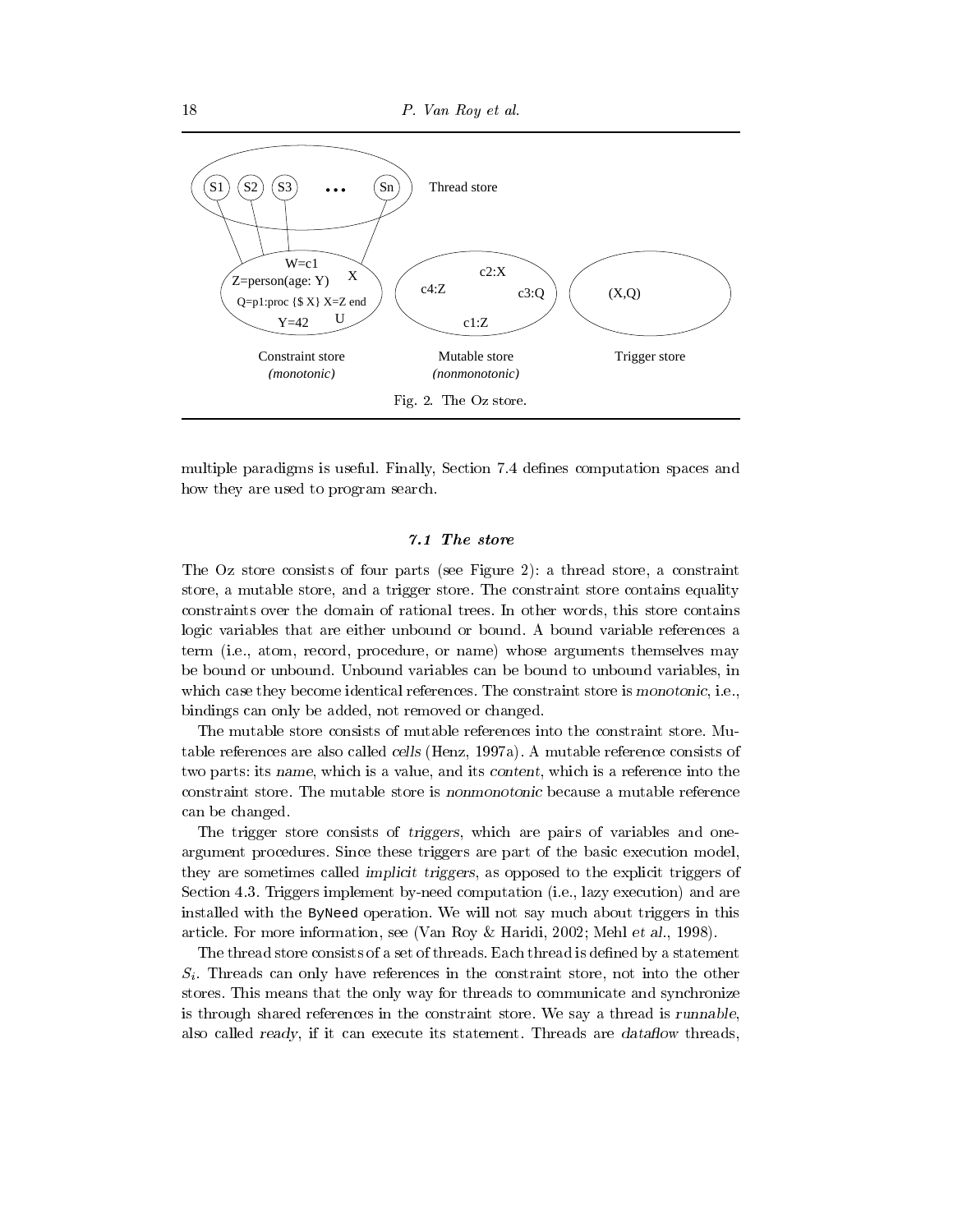```
\langle s \rangle ::= skip
            \langle x \rangle_1 = \langle x \rangle_2\langle x \rangle = \langle \mathsf{I} \rangle \left( \langle \mathsf{f} \rangle_1 : \langle x \rangle_1 \dots \langle \mathsf{f} \rangle_n : \langle x \rangle_n \right)\langle s \rangle_1 \langle s \rangle_2local \langle x \rangle in \langle s \rangle end
            if \langle x \rangle then \langle s \rangle_1 else \langle s \rangle_2 end
            case \langle x \rangle of \langle \vert \rangle (\langle f \rangle_1 : \langle x \rangle_1 \dots \langle f \rangle_n : \langle x \rangle_n) then \langle s \rangle_1 else \langle s \rangle_2 end
            proc \{\langle x \rangle \langle y \rangle_1 \dots \langle y \rangle_n\} \langle s \rangle end
           \{\langle x \rangle \langle y \rangle_1 ...\langle y \rangle_n \} CORE
            thread \langle s \rangle end<br>
CONCURRENCY
            \{ByNeed \langle x \rangle \langle y \rangle\} LAZINESS\text{try}(s) catch \langle x \rangle then \langle s \rangle end
            raise \langle x \rangle end EXCEPTIONS
             {NewName(x)} {SECURTY}\{IsDet \langle x \rangle \langle y \rangle\}\{NewCell \langle x \rangle \langle y \rangle\}\{Exchange \langle x \rangle \langle y \rangle \langle z \rangle\} STATE
         j hspacei SEARCH SEARCH SEARCH SEARCH SEARCH SEARCH SEARCH SEARCH SEARCH SEARCH SEARCH SEARCH SEARCH SEARCH SE
                                        Fig. 3. The Oz kernel language.
```
i.e., a thread becomes runnable when the arguments needed by its statement are bound. If an argument is unbound then the thread automatically suspends until the argument is bound. Since the constraint store is monotonic, a thread that is runnable will stay runnable at least until it executes one step of its statement. The system guarantees weak fairness, which implies that a runnable thread will eventually execute.

#### 7.2 The kernel language

All Oz execution can be dened in terms of a simple kernel language, whose syntax is defined in Figure 3. The full Oz language provides syntactic support for additional language entities (such as functions, ports, objects, classes, and functors). The system hides their efficient implementation while respecting their definitions in terms of the kernel language. This performance optimization can be seen as a second kernel language, in between full Oz and the kernel language. The second kernel language is implemented directly.

From the kernel language viewpoint, *n*-ary functions are just  $(n + 1)$ -ary procedures, where the last argument is the function's output. In Figure 3, statements are denoted by  $\langle s \rangle$ , computation space operations by  $\langle space \rangle$  (see Figure 6), logic variables by  $\langle x \rangle$ ,  $\langle y \rangle$ ,  $\langle z \rangle$ , record labels by  $\langle f \rangle$ , and record field names by  $\langle f \rangle$ .

The semantics of the kernel language is given in (Van Roy & Haridi, 2002) (ex-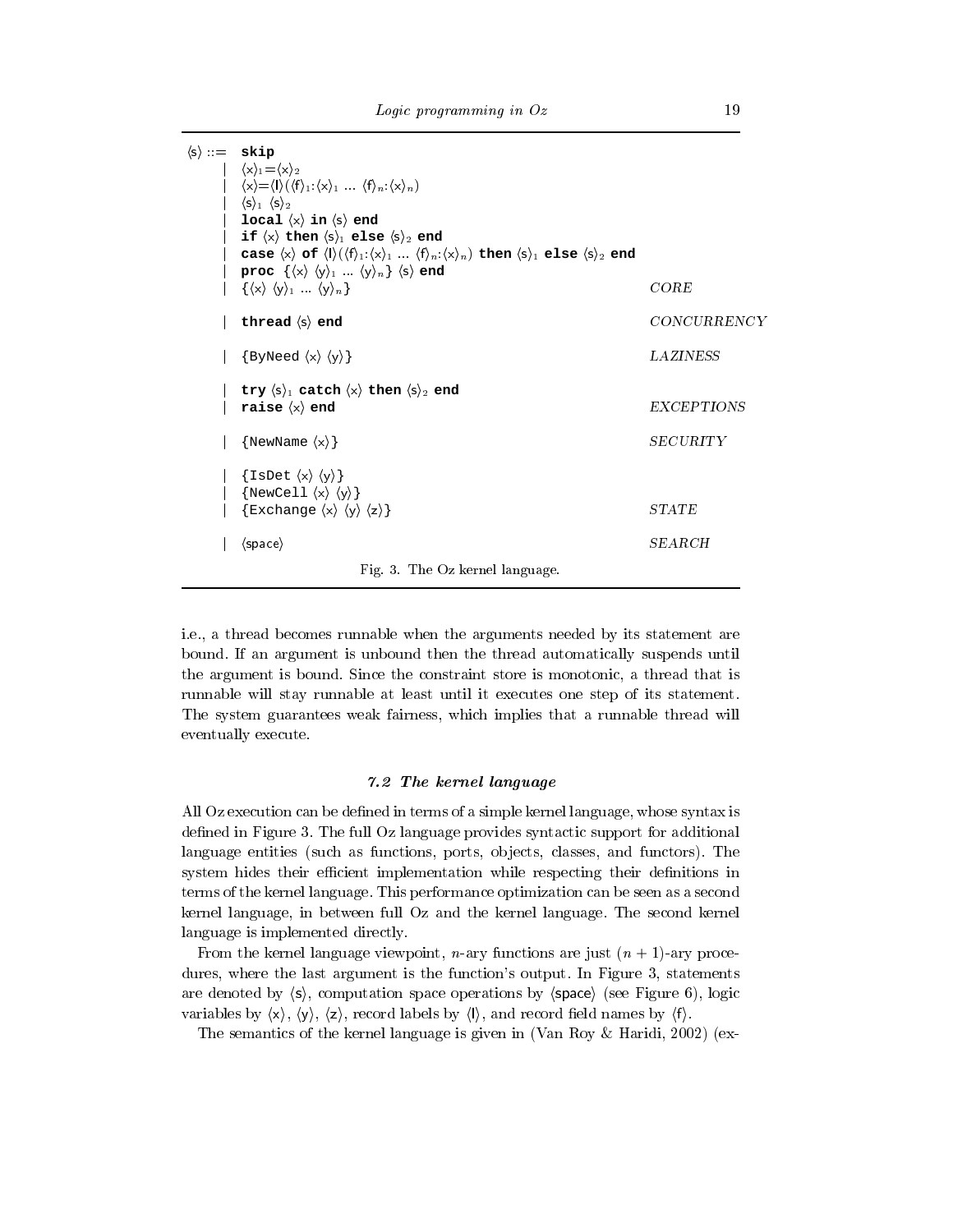cept for spaces) and (Schulte, 2002; Schulte, 2000b) (for spaces). For comparison, the semantics of the original Oz language is given in (Smolka, 1995a). The kernel language splits naturally into seven parts:

- $\bullet$  CORE: The core is strict functional programming over a constraint store. This is exactly deterministic logic programming with explicit sequential control. The **if** statement expects a boolean argument (**true** or **false**). The **case** statement does pattern matching. The **local** statement introduces new variables (**declare** is a syntactic variant whose scope extends over the whole program).
- $\bullet$  CONCURRENCY: The concurrency support adds explicit thread creation. Together with the core, this gives dataflow concurrency, which is a form of declarative concurrency. Compared to a sequential program, this gives the same results but incrementally instead of all at once. This is deterministic logic programming with more flexible control than the core alone. This is discussed at length in (Van Roy & Haridi, 2002).
- $LAZINESS$ : The laziness support adds the ByNeed operation, which allows to express lazy execution, which is the basic idea of nonstrict functional languages such as Haskell (Mehl et al., 1998; Mehl, 1999; Hudak et al., 1992).<sup>8</sup> Together with the core, this gives demand-driven concurrency, which is another form of declarative concurrency. Lazy execution gives the same results as eager execution, but calculates only what is needed to achieve the results. Again, this is deterministic logic programming with more flexible control than the core alone. This is important for resource management and program modularity. Lazy execution can give results in cases when eager execution does not terminate.
- EXCEPTIONS: The exception-handling support adds an operation, **try**, to create an exception context and an operation, **raise**, to jump to the innermost enclosing exception context.
- $\bullet$  SECURITY: The security support adds name values, which are unforgeable constants that do not have a printable representation. Calling {NewName X} creates a fresh name and binds it to  $x$ . A name is a first-class "right" or "key" that supports many programming techniques related to security and encapsulation.
- $\bullet$  STATE: The state support adds explicit cell creation and an exchange operation, which atomically reads a cell's content and replaces it with a new content. This is sufficient for sequential object-oriented programming (Smolka, 1995b; Henz, 1997b; Henz, 1997a). Another, equivalent way to add state is by means of ports, which are explained in Section 5.
- $\bullet$  SEARCH: The search support adds operations on computation spaces (shown as  $\langle space \rangle$ , which are explained in Section 7.4. This allows to express nondeterministic logic programming (see Sections 3 and 6). A computation space encapsulates a choice point, i.e., don't-know nondeterminism, allowing the

<sup>&</sup>lt;sup>8</sup> In Mozart, the module Value contains this operation: ByNeed=Value.byNeed.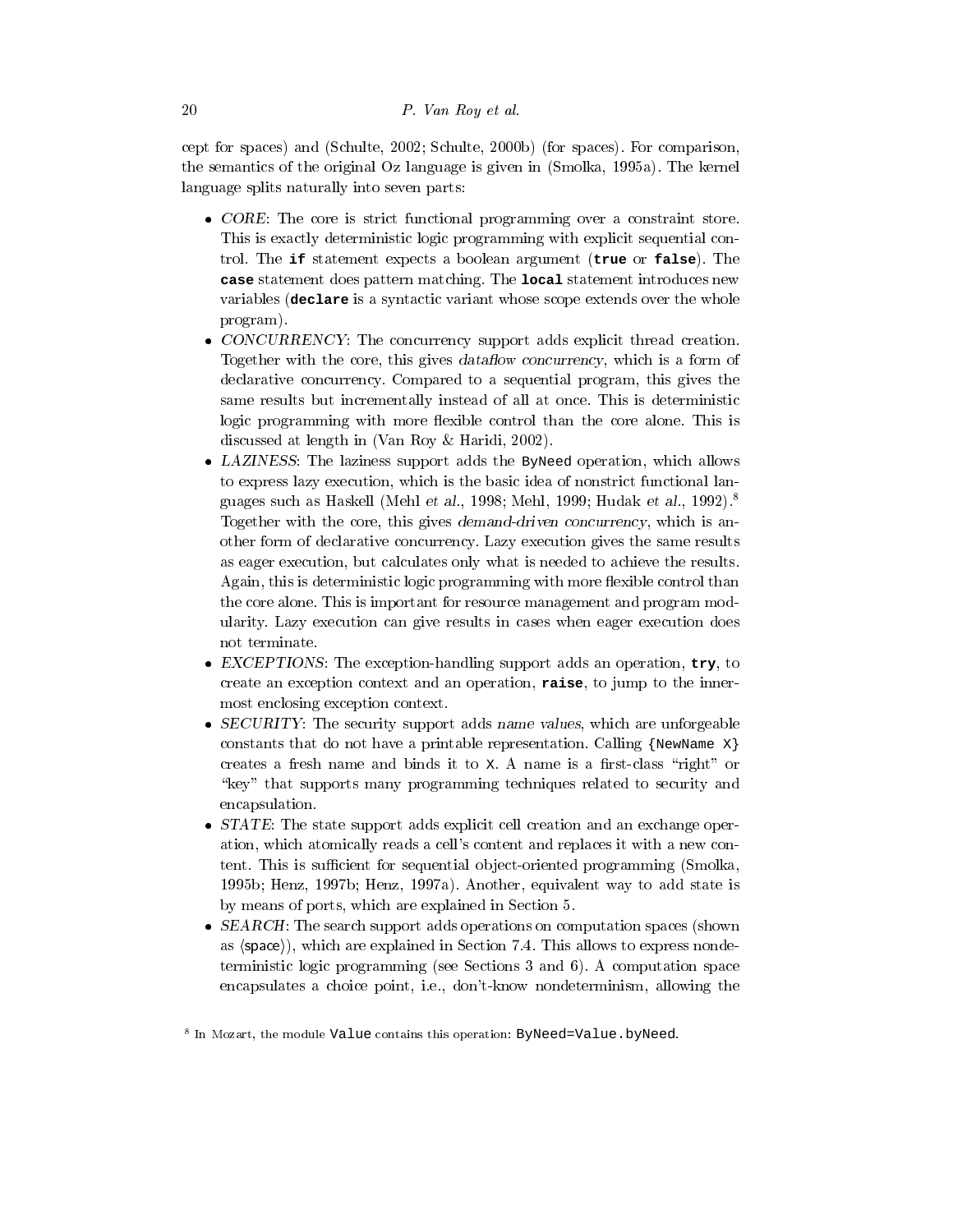program to decide how to pick alternatives. Section 7.4 explains spaces in more detail and shows how to program search with them. The **choice** statement, which is used in the examples of Sections 3 and 6.1, can be programmed with spaces (see Section 7.4.5).

#### 7.2.1 Concurrency and state

Adding both concurrency and state to the core results in the most expressive computation model. There are two basic approaches to program in it: message passing with active objects or atomic actions on shared state. Active objects are used in Erlang (Armstrong et al., 1996). Atomic actions are used in Java and other concurrent ob ject-oriented languages (Lea, 2000). These two approaches have the same expressive power, but are appropriate for different classes of applications (multiagent versus data-centered) (Van Roy & Haridi, 2002; Lauer & Needham, 1978).

#### 7.2.2 Nondeterministic choice

Concurrent logic programming is obtained by extending the core with concurrency and nondeterministic choice. This gives a model that is more expressive than declarative concurrency and less expressive than concurrency and state used together. Nondeterministic choice means to wait concurrently for one of several conditions to become true. For example, we could add the operation WaitTwo to the core with concurrency. {WaitTwo X Y} blocks until either X or Y is bound to a nonvariable term.9 It then returns with 1 or 2. It can return 1 if X is bound and 2 if Y is bound. WaitTwo does not need to be added as an additional concept; it can be programmed in the core with concurrency and state.

# 7.2.3 Lazy functions

The lazy annotation used in Section 4.3 is defined in terms of ByNeed. Calling  $\{ByNeed P X\}$  adds the trigger  $(X, P)$  to the trigger store. This makes X behave as a read-only variable. Doing a computation that needs X or attempts to bind X will block the computation, execute  $\{P \ Y\}$  in a new thread, bind Y to X, and then continue. We say a value is needed by an operation if the thread executing the operation would suspend if the value were not present. For example, the function:

```
fun lazy {Generate N}
  N|{Generate N+1}
end
```
is defined as:

 $^9$  In Mozart, the module Record contains this operation: {WaitTwo X Y} is written as {Record.waitOr X#Y}.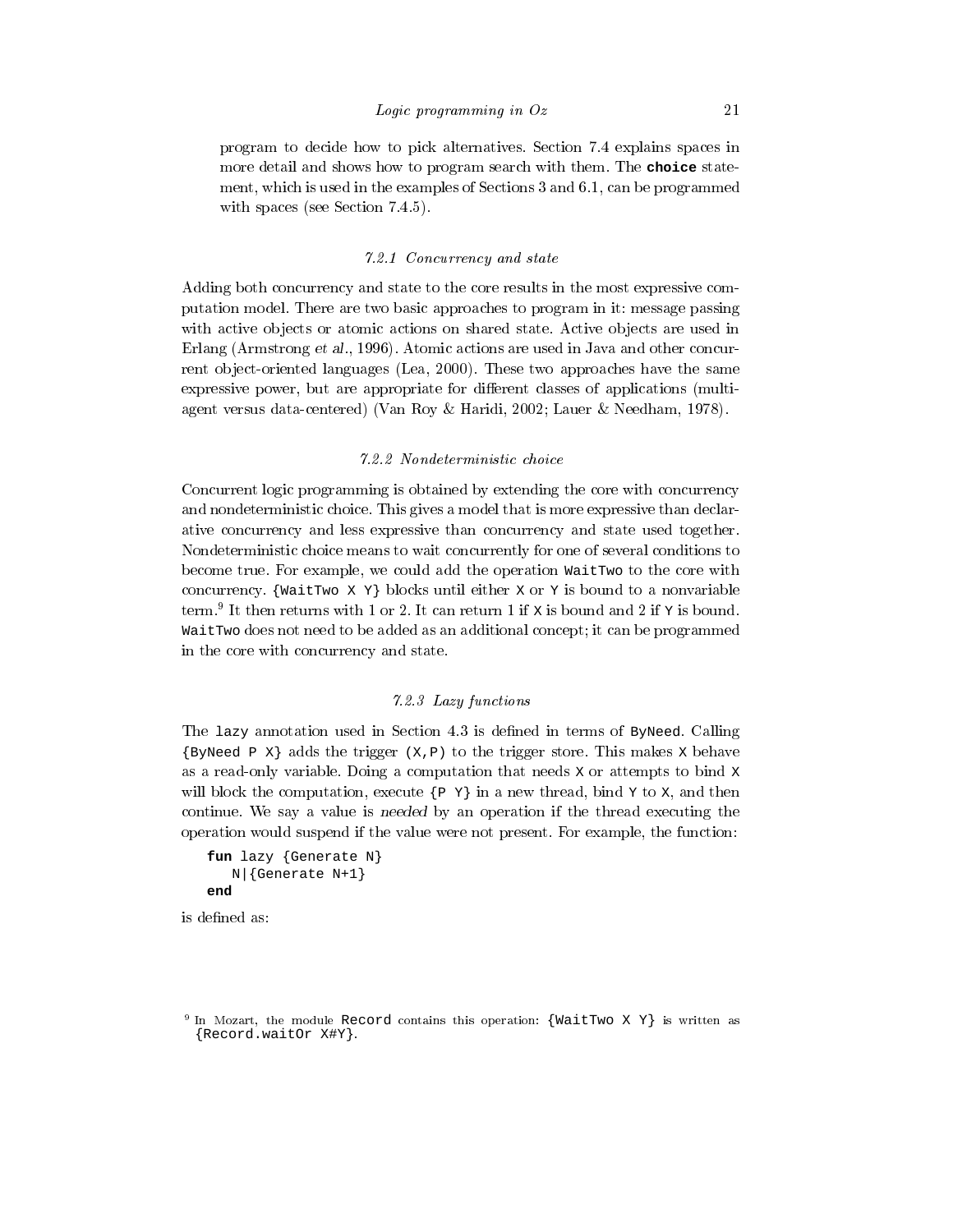

Fig. 4. Some programming paradigms in Oz.

```
fun {Generate N}
P X in
   proc {P Y} Y=N|{Generate N+1} end
   {ByNeed P X}
   X
end
```
P will only be called when the value of {Generate N} is needed. We make two comments about this definition. First, the lazy annotation is given explicitly by the programmer. Functions without it are eager. Second, Mozart threads are extremely lightweight, so the definition is practical. This is a different approach than in nonstrict languages such as Haskell, where lazy evaluation is the default and strictness analysis is used to regain the efficiency of eager evaluation (Hudak et al., 1992).

# 7.3 Multiparadigm programming

Many different programming styles or "paradigms" are possible by limiting oneself to different subsets of the kernel language. Some popular styles are object-oriented programming (programming with state, encapsulation, and inheritance), functional programming (programming with values and pure functions), constraint programming (programming with deduction and search), and sequential programming (programming with a totally-ordered sequence of instructions). Some interesting subsets of the kernel language are shown in Figure 4. The full Oz language provides syntactic and implementation support that makes these paradigms and many others equally easy to use. The execution model is simple and general, which allows the different styles to coexist comfortably. This ability is known as multiparadigm programming.

The justication of limiting oneself to one particular paradigm is that the pro-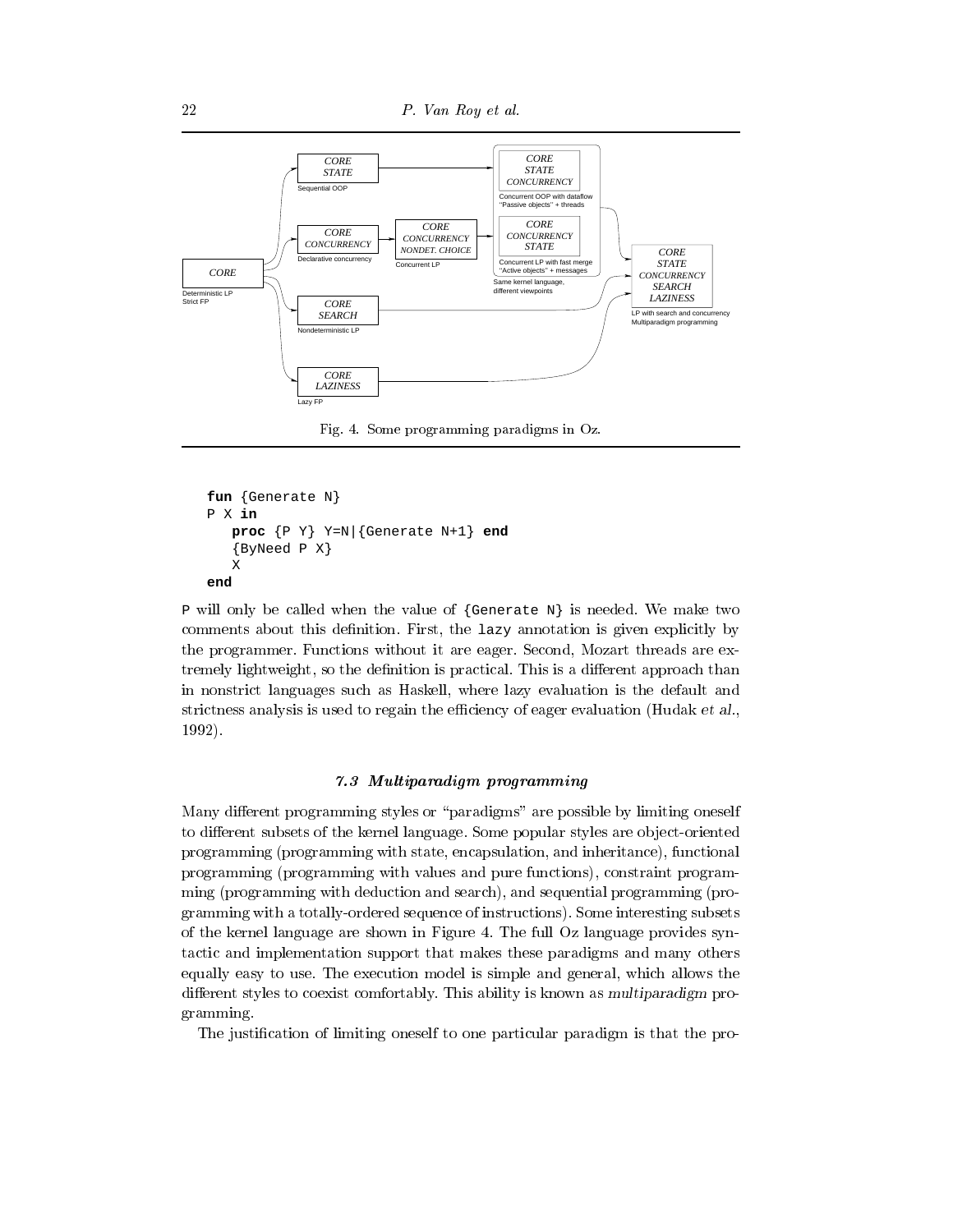gram may be easier to write or reason about. For example, if the **thread** construct is not used, then the program is purely sequential. If the ByNeed operation is not used, then the program is strict. Experience shows that different levels of abstraction often need different paradigms (see Section 9.4) (Schlichting & Thomas, 1991; Van Roy & Haridi, 2002). Even if the same basic functionality is provided, it may be useful to view it according to different paradigms depending on the application needs (Lauer & Needham, 1978).

How is it possible for such a simple kernel language to support such different programming styles? It is because paradigms have many concepts in common, as Figures 3 and 4 show. A good example is sequential object-oriented programming, which can be built from the core by adding just state (see (Smolka, 1995b) for details):

- $\bullet$  Procedures behave as objects when they internally reference state.
- $\bullet$  -Methods are different procedures that reference the  $same$  state.
- Classes are records that group related method definitions. Classes are records that group related method denitions.
- $\bullet$  Inheritance is an operation that takes a set of method definitions and one or more class records, and constructs a new class record.
- $\bullet$  Creation of new object instances is done by a higher-order procedure that takes a class record and associates a new state pointer with it.

Oz has style this style style style easy to use and in this style easy to use and implementation supported the to make it efficient. The same applies to the declarative paradigms of functional and logic programming. Strict functions are restricted versions of procedures in which the binding is directional. Lazy functions are implemented with ByNeed.

For logic programming, procedures become relations when they have a logical semantics in addition to their operational semantics. This is true within the core. It remains true if one adds concurrency and laziness to the core. We illustrate the logical semantics with many examples in this article, starting in Section 2. In the core, the if and case statements have a logical semantics, i.e., they check entailment and disentailment. To make the execution *complete*, *i.e.*, to always find a constructive proof when one exists, it is necessary to add search. Oz supports search by means of computation spaces. When combined with the rest of the model, they make it possible to program a wide variety of search algorithms in Oz, as explained in the next section.

# 7.4 Computation spaces

Computation spaces are a powerful abstraction that permits the high-level programming of search abstractions and deep guard combinators, both of which are important for constraint and logic programming. Spaces are a natural way to integrate search into a concurrent system. Spaces can be implemented efficiently: on real-world problems the Mozart 1.1.0 implementation using copying and recomputation iscompetitive in time and memory use with traditional systems using trailing-based backtracking (Schulte, 1999a). Spaces are compositional, i.e., they can be nested, which is important for building well-structured programs.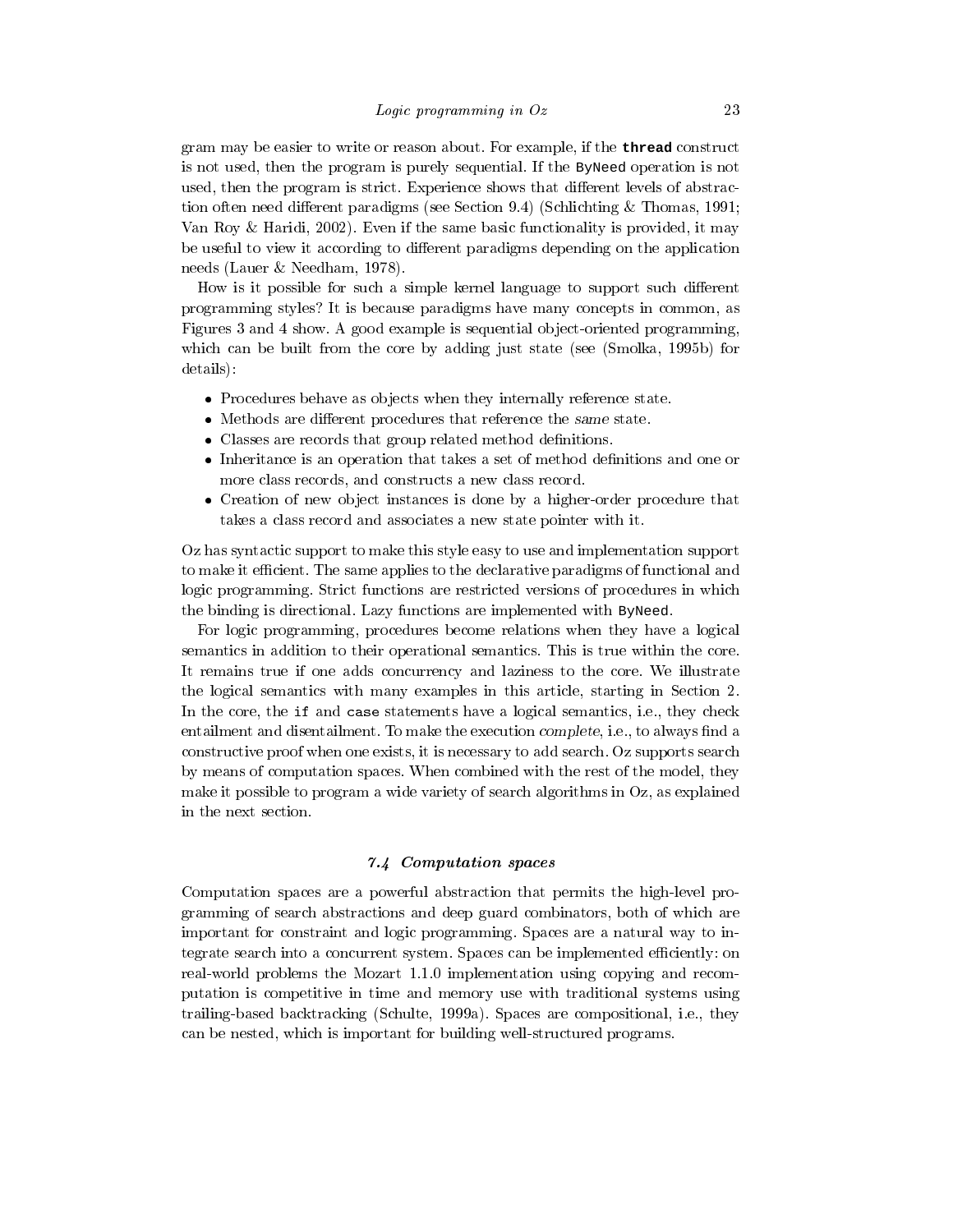

This section defines computation spaces, the operations that can be performed on them (see Figure 6), and gives a few examples of how to use them to program search. The discussion in this section follows the model in (Schulte, 2002; Schulte, 2000b). This model is implemented in Mozart 1.1.0 (Mozart Consortium, 2000) and refines the one presented in the articles (Schulte, 1997b; Schulte, 2000c). The space abstraction can be made language-independent; (Henz et al., 1999) describes a C++ implementation of a similar abstraction that supports both trailing and copying.

# 7.4.1 Denition

A computation space is just an Oz store with its four parts. The store we have seen so far is a single computation space with equality constraints over rational trees. To deal with search, we extend this in two ways. First, we allow spaces to be nested. Second, we allow other constraint systems in a space. Since spaces are used to encapsulate potential variable bindings, it is important to be precise about the visibility of variables and bindings. Figure 5 gives an example. The general rules for the structure of computation spaces are as follows:

 $\bullet$  There is always a top level computation space where threads may interact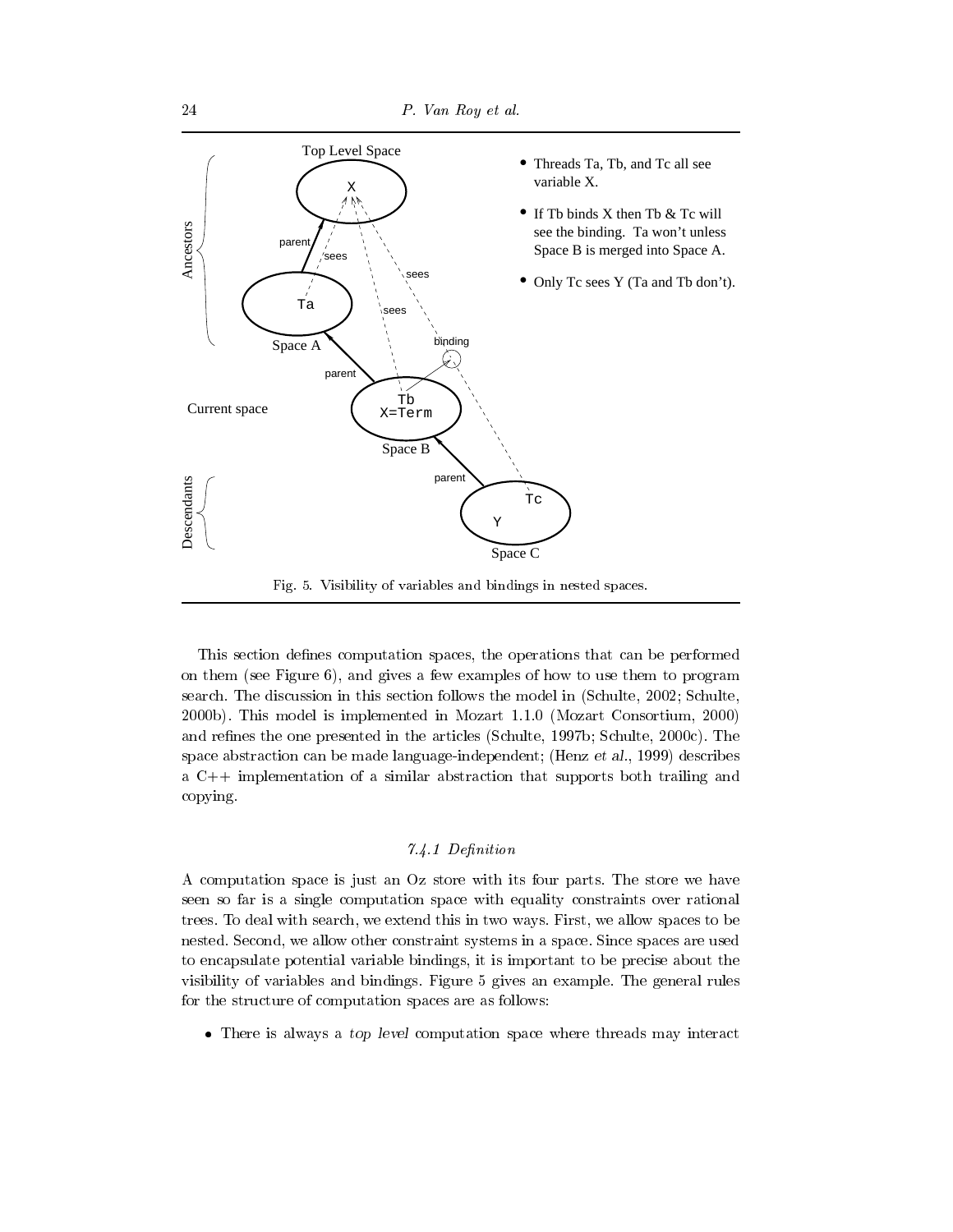with the external world. The top level space is just the store of Section 7.1. Because the top level space interacts with the external world, its constraint store always remains consistent, that is, each variable has at most one binding that never changes once it is made. A thread that tries to add an inconsistent binding to the top level constraint store will raise a failure exception.

- $\bullet$  A thread may create a new computation space. The new space is called a child space. The current space is the child's parent space. At any time, there is a tree of computation spaces in which the top level space is the root. With respect to a given space, a higher one in the tree (closer to the root) is called an ancestor and a lower one is called a descendant.
- A thread always belongs to exactly one computation space. A variable always belongs to exactly one computation space.
- $\bullet$  A thread sees and may access variables belonging to its space as well as to all ancestor spaces. The thread cannot see the variables of descendant spaces.
- A thread cannot see the variables of a child space, unless the child space is merged with its parent. Space merging is an explicit program operation. It causes the child space to disappear and all the child's content to be added to the parent space.
- $\bullet$  A thread may add bindings to variables visible to it. This means that it may bind variables belonging to its space or to its ancestor spaces. The binding will only be visible in the current space and its descendants. That is, the parent space does not see the binding unless the current space is merged with it.
- $\bullet$  If a thread in a child space tries to add an inconsistent binding to its constraint store, then the space fails.

# 7.4.2 State of a space

A space is runnable if it or a descendant contains a runnable thread, and blocked otherwise. Let us run all threads in the space and its descendants, until the space is blocked. Then the space can be in one of the following further states:

- $\bullet$  The space is stable. This means that no additional bindings done in an ancestor can make the space runnable. A stable space can be in four further states:
	- | The space is succeeded. This means that it contains no choice points. A succeeded space contains a solution.
	- | The space is distributable. This means that the space has one thread that is suspended on a choice point with two or more alternatives. A space can have at most one choice point; attempting to create another gives a run-time error.
	- $\overline{\phantom{a}}$  The space is failed. This is defined in the previous section; it means that the space attempted to bind the same variable to two different values. No further execution happens in the space.
	- The space is merged. This means that the space has been discarded and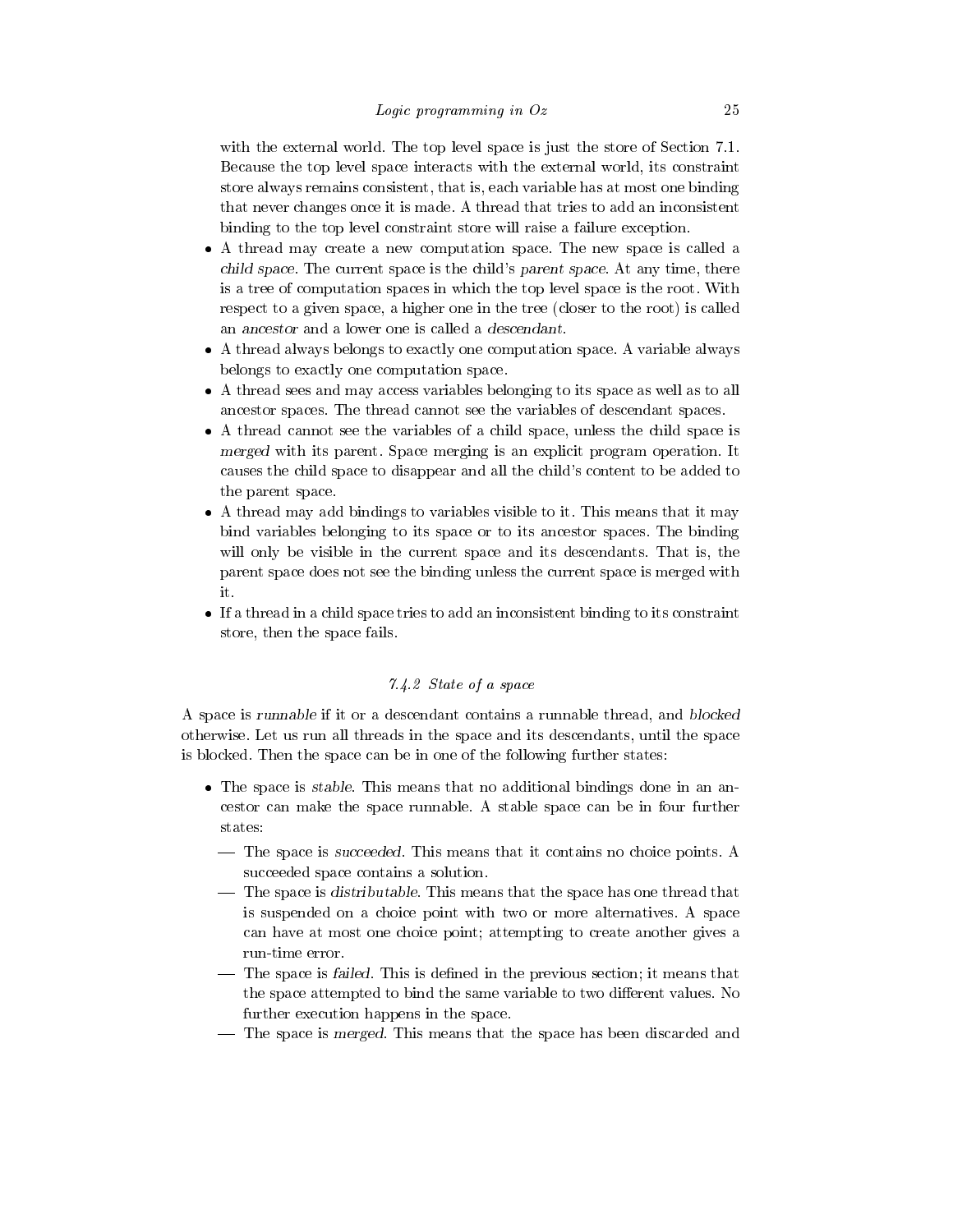#### 26 P. Van Roy et al.

its constraint store has been added to its parent. Any further operation on the space is an error. This state is the end of a space's lifetime.

 $\bullet$  The space is suspended. This means that additional bindings done in an ancestor can make the space runnable. Being suspended is usually a temporary condition due to concurrency. It means that some ancestor space has not yet transferred all required information to the space. A space that stays suspended indefinitely usually indicates a programmer error.

# 7.4.3 Programming search

A search strategy defines how the search tree is explored, e.g., depth-first seach, limited discrepancy search, best-first search, and branch-and-bound search. A distribution strategy defines the shape and content of the search tree, i.e., how many alternatives exist at a node and what constraint is added for each alternative. Computation spaces can be used to program search strategies and distribution strategies independent of each other. That is, any search strategy can be used together with any distribution strategy. Here is how it is done:

- $\bullet\,$  Create the space and initialize it by running an internal program that defines all the variables and constraints in the space.
- $\bullet$  Propagate information inside the space. The constraints in a space have an operational semantics. In Oz terminology, an operationalized version of a constraint is called a propagator. Propagators execute concurrently; each propagator executes inside its own thread. Each propagator reads its arguments and attempts to add information to the constraint store by restricting the domains of its arguments.
- All propagators execute until no more information can be added to the store in this manner. This is a fixpoint calculation. When no more information can be added, then the fixpoint is reached and the space has become stable.
- During a space's execution, the computation inside the space can decide to create a choice point. The decision which constraint to add for each alternative defines the distribution strategy. One of the space's threads will suspend when the choice point is created.
- When the space has become stable, then execution continues outside the space, to decide what to do next. There are different possibilities depending on whether or not a choice point has been created in the space. If there is none, then execution can stop and return with a solution. If there is one, then the search strategy decides which alternative to choose and commits to that alternative.

Notice that the distribution strategy is problem-dependent: to add a constraint we need to know the problem's constraints. On the other hand, the search strategy is problem-independent: to pick an alternative we do not need to know which constraint it corresponds to. The next section explains the operations we need to implement this approach. Then, Section 7.4.5 gives some examples of how to program search.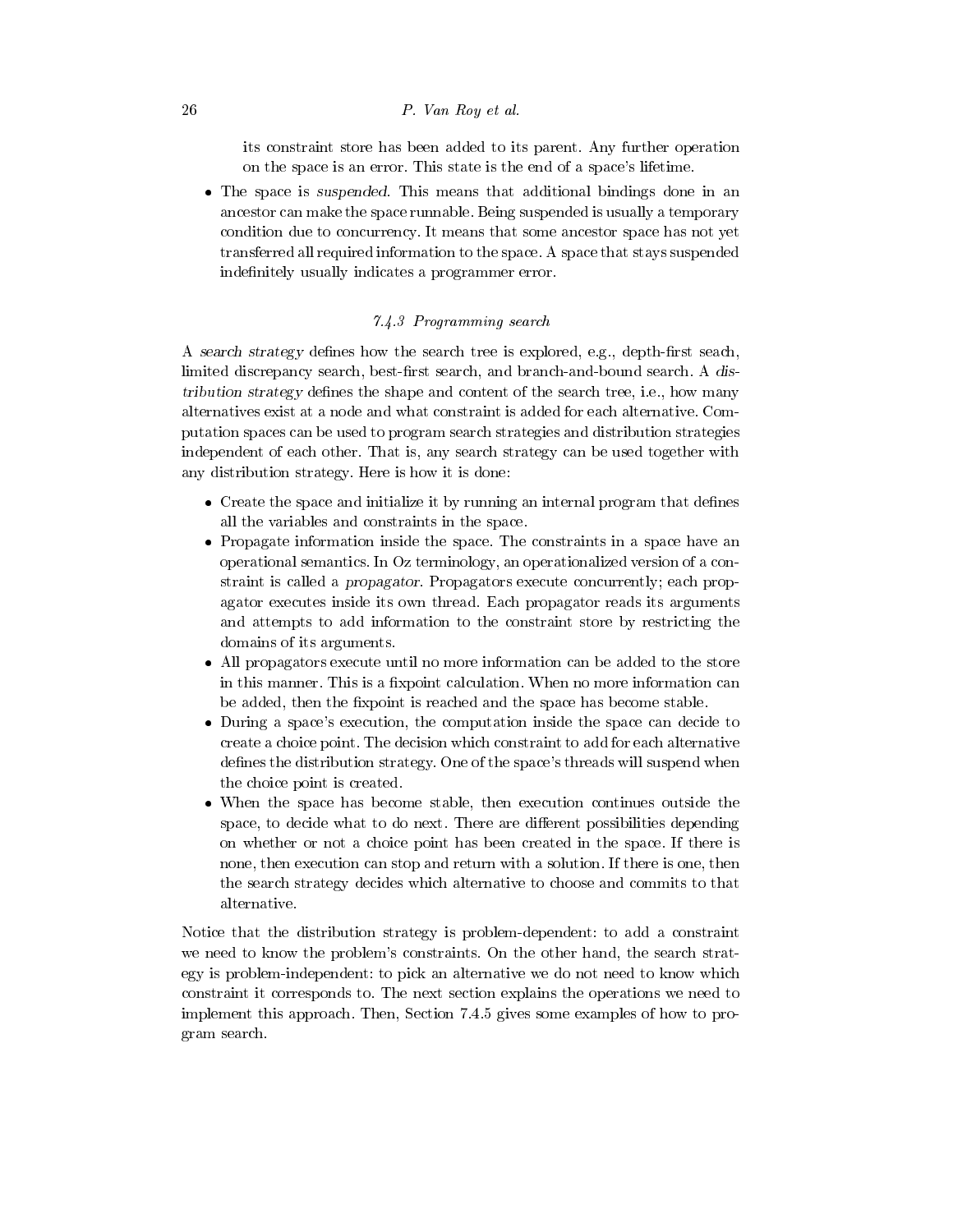```
\langle space \rangle ::= \{ NewSpace \langle x \rangle \langle y \rangle \}{Choose \langle x \rangle \langle y \rangle}\{Ask \langle x \rangle \langle y \rangle\}\{Commit(x) \langle y \rangle\}{Clone \langle x \rangle \langle y \rangle}\{Inject \langle x \rangle \langle y \rangle\}{Merge \langle x \rangle \langle y \rangle}
```
Fig. 6. Primitive operations for computation spaces.

# 7.4.4 Space operations

Now we know enough to define the primitive space operations. There are seven principal ones (see Figure 6).

- {NewSpace P X}, when given a unary procedure P, creates a new computation space X.In this space, a fresh variable R, called the root variable, is created, and {P R} is invoked in a new thread.
- {Choose N Y} is the only operation that executes inside a space. It creates a choice point with N alternatives. Then it blocks, waiting for an alternative to be chosen by a Commit operation on the space (see below). The Choose call defines only the number of alternatives; it does not specify what to do for any given alternative. Choose returns with  $Y=I$  when alternative  $1\leq I\leq N$ is chosen. A maximum of one choice point may exist in a space at any time.
- $\bullet$  {Ask  $\,$  X  $\,$  A} asks the space  $\,$  x for its status. As soon as the space becomes stable, A is bound. If X is failed, merged, or succeeded, then A is bound to failed, merged, or succeeded. If  $X$  is distributable, then A=alternatives( $N$ ), where N is the number of alternatives.
- {Commit X I}, if X is a distributable space, causes the blocked Choose call in the space to continue with I as its result. This may cause a stable space to become not stable again. The space will resume execution until a new fixpoint is reached. The integer I must satisfy  $1 \leq i \leq N$ , where N is the first argument of the Choose call.
- {Clone  $X \subset Y$ }, if X is a stable space, creates an identical copy (a *clone*) of X in C. This allows the alternatives of a distributable space to be explored independently.
- {Inject X P} is similar to space creation except that it uses an existing space x. It creates a new thread in the space and invokes  $\{P \ R\}$  in the thread, where R is the space's root variable. This may cause a stable space to become not stable again. The space will resume execution until a new fixpoint is reached. Adding constraints to an existing space is necessary for some search strategies such as branch-and-bound and saturation.
- {Merge X Y} binds Y to the root variable of space X and discards the space.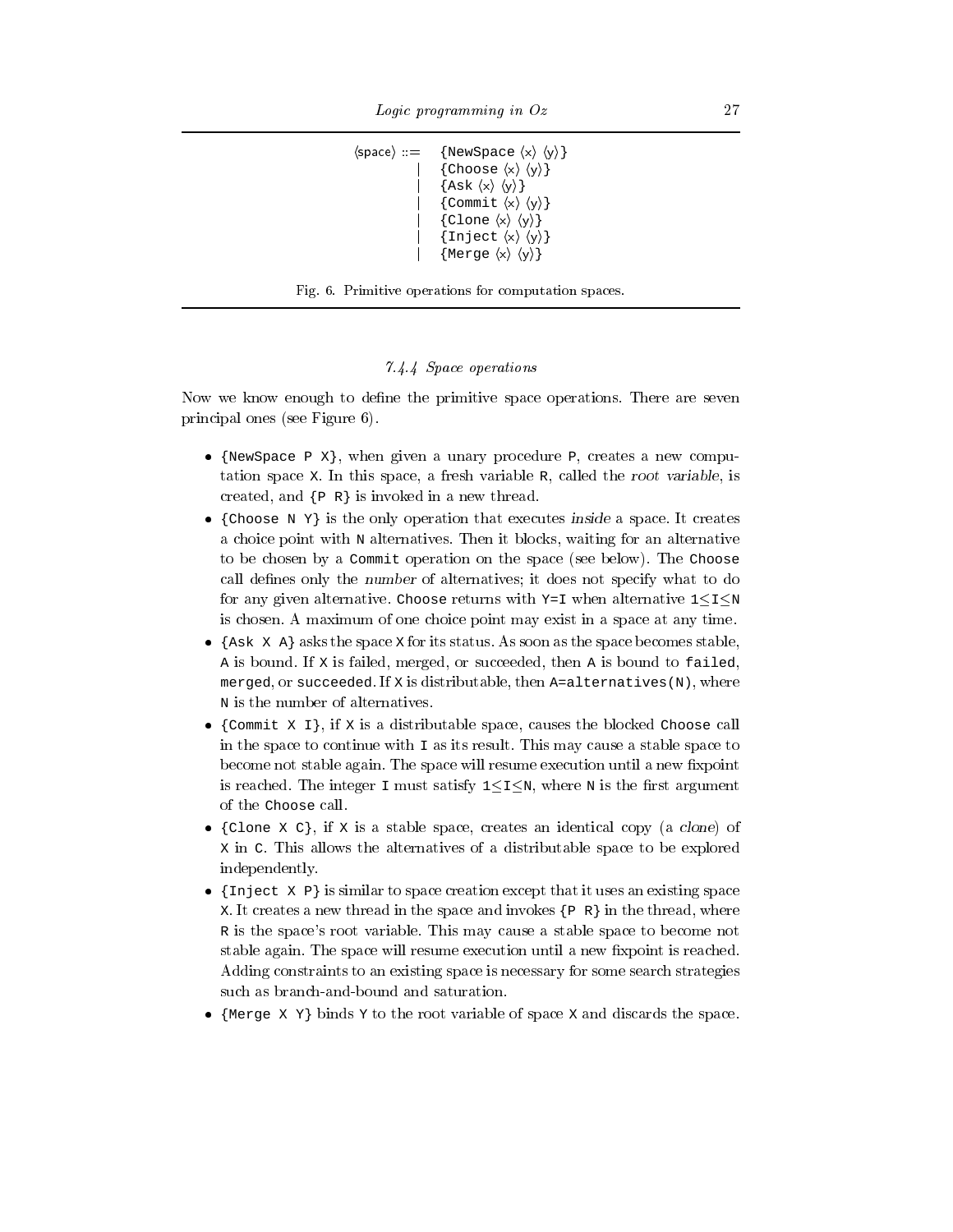

Fig. 7. Communication between a space and its search strategy.

# 7.4.5 Using spaces

These seven primitive operations are enough to define many search strategies and distribution strategies. The basic technique is to use Choose, Ask, and Commit to communicate between the inside of the space and the outside of the space. Figure 7 shows how the communication works: first the space informs the search strategy of the total number of alternatives  $(N)$ . Then the search strategy picks one  $(I)$  and informs the space. Let us now present briefly a few examples of how to use spaces. For complete information on these examples and many other examples we refer the reader to (Schulte, 2002; Schulte, 2000b).

Depth-first search. Our first example implements a search strategy. Figure 8 shows how to program depth-first single solution search in the case of binary choice points. This explores the search tree in depth-first manner and returns the first solution it finds. The problem is defined as a unary procedure  $\{P \text{ Sol}\}\$  that gives a reference to the solution Sol, just like the example in Section 6.3. The solution is returned in a one-element list as [Sol]. If there is no solution, then nil is returned. In P, choice points are defined with the Choose operation.

Naive choice point. Our second example implements a distribution strategy. Let us implement a naive choice point, namely one that defines a set of alternative statements to be chosen. This can be defined as follows: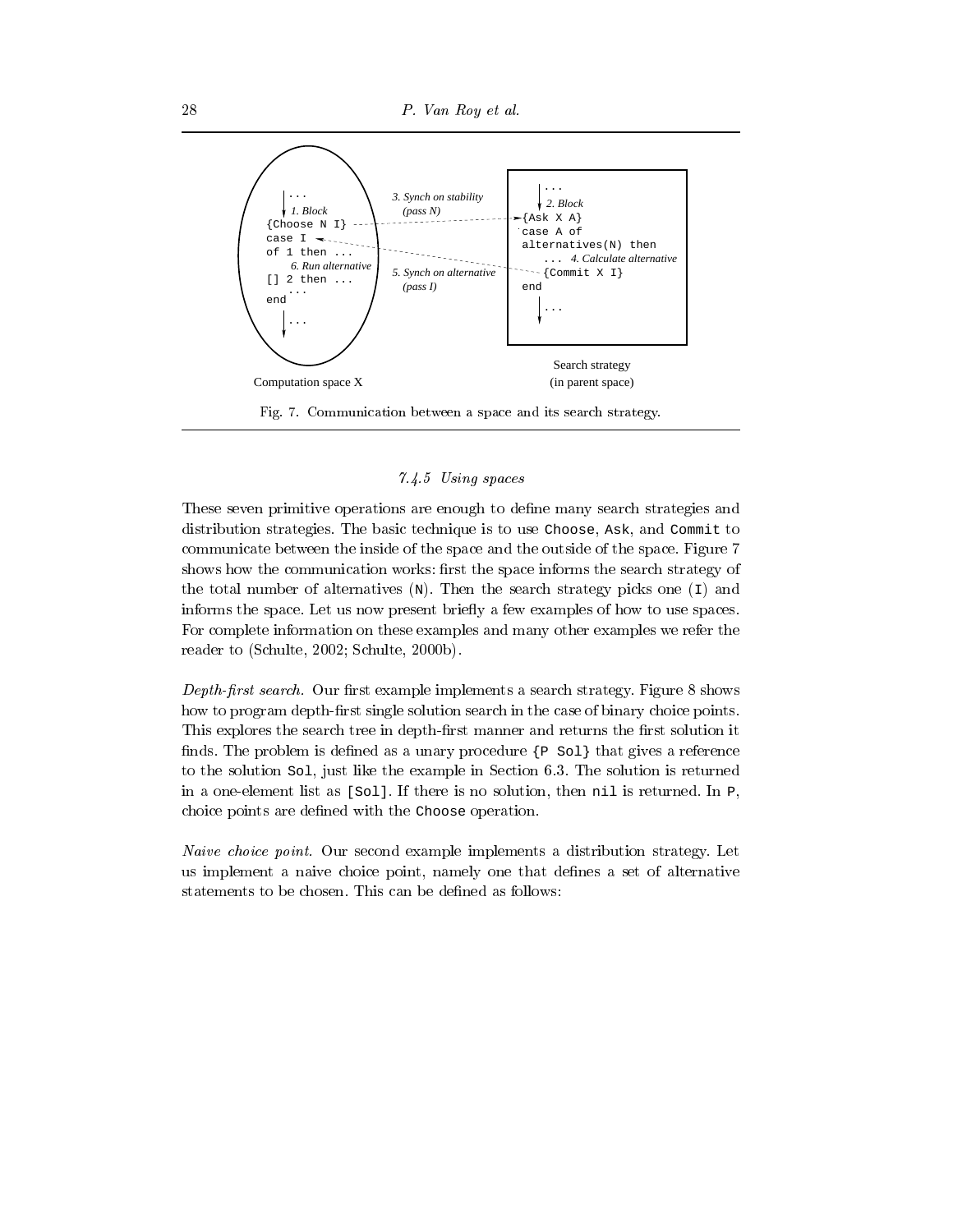```
fun {DFE S}
   case {Ask S}
   of failed then nil
   [] succeeded then [S]
   [] alternatives(2) then C={Clone S} in
      {Commit S 1}
      case {DFE S} of nil then {Commit C 2} {DFE C}
      [] [T] then [T]
      end
   end
end
% Given procedure {P Sol}, returns solution [Sol] or nil:
fun {DFS P}
   case {DFE {NewSpace P}} of nil then nil
   [] [S] then [{Merge S}]
   end
end
```
Fig. 8. Depth-first single solution search.

```
case {Choose N}
of 1 then S1
[] 2 then S_2...
[] N then S_nend
```
Oz provides the following more convenient syntax for this technique:

**choice**  $S_1$  [] ... []  $S_n$  **end** 

This is exactly how the **choice** statement is dened. This statement can be used with any search strategy, such as the depth-first strategy we defined previously or other strategies.

Andorra-style disjunction (the **dis** statement). Let us now define a slightly more complex distribution strategy. We dene the **dis** statement, which is an extension of **choice** that eliminates failed alternatives and commits immediately if there is a single remaining alternative:

```
dis G_1 then S_1 [] ... [] G_n then S_n end
```
In contrast to **choice**, each alternative of a **dis** statement has both a guard and a body. The guards are used immediately to check failure. If a guard  $G_i$  fails then its alternative is eliminated. This extension is sometimes called determinacydirected execution. It was discovered by D.H.D. Warren and called the Andorra principle (Haridi & Brand, 1988; Santos Costa et al., 1991).

The **dis** statement can be programmed with the space operations as follows. First encapsulate each guard of the **dis** statement in <sup>a</sup> separate space. Then ex-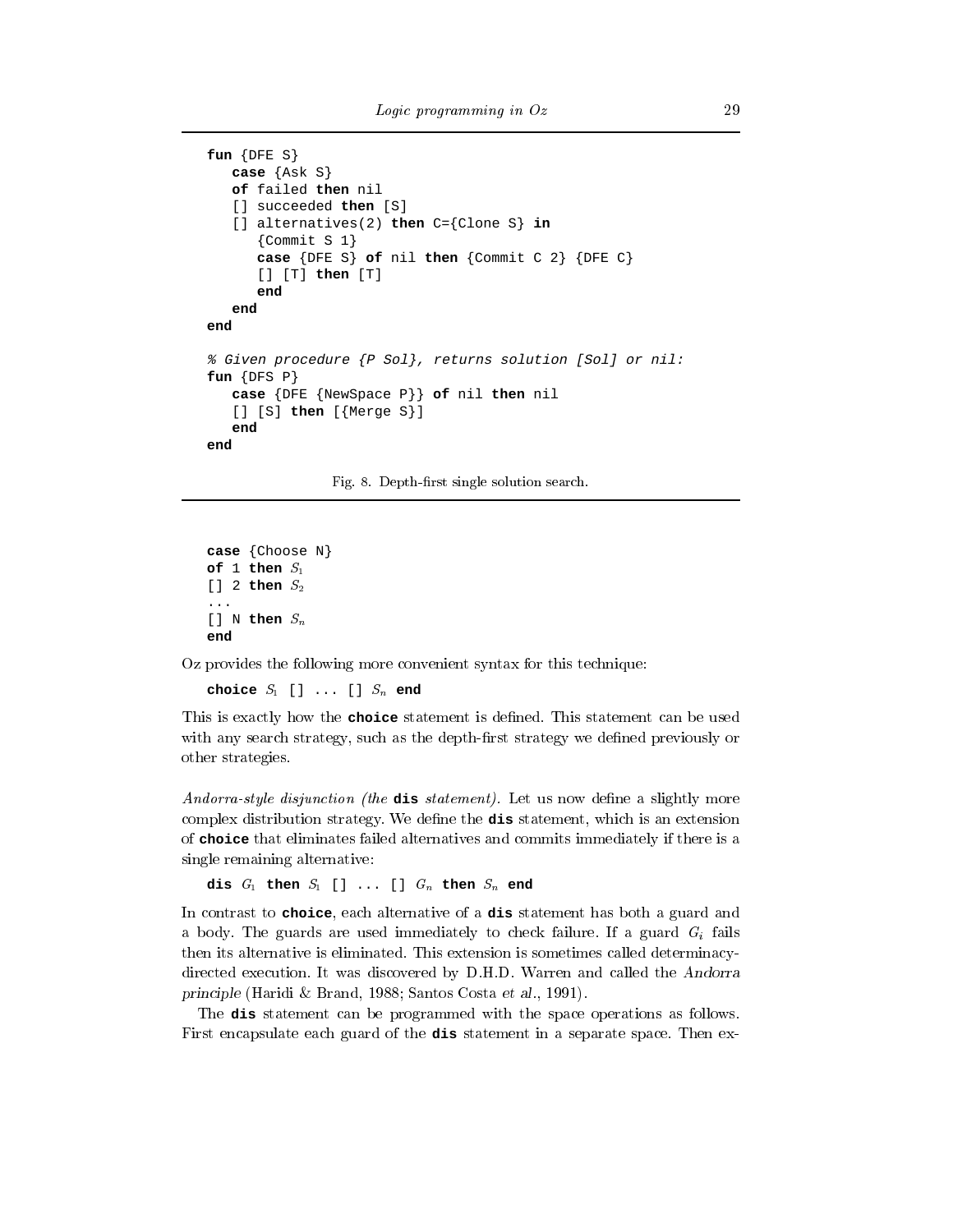# 30 P. Van Roy et al.

ecute each guard until it is stable. Discard all failed guards. Finally, using the Choose operation, create a choice point for the remaining guards. See (Schulte, 2002; Schulte, 2000b) for details of the implementation. It can be optimized to do first-argument indexing in a similar way to Prolog systems. We emphasize that the whole implementation is written within the language.

The first-fail strategy. In practice,  $\text{dis}$  is not strong enough for solving real constraint problems. It is too static: its alternatives are defined textually in the program code. A more sophisticated distribution strategy would look more closely at the actual state of the execution. For example, the first-fail strategy for finite domain constraints looks at all variables and places a choice point on the variable whose domain is the smallest. First-fail can be implemented with Choose and a set of reflective operations on finite domain constraints. The Mozart system provides first-fail as one of many preprogrammed strategies.

Deep guard combinators. A constraint combinator is an operator that takes constraints as arguments and combines them to form another constraint. Spaces are a powerful way to implement constraint combinators. Since spaces are compositional, the resulting constraints can themselves be used as inputs to other constraint combinators. For this reason, these combinators are called deep guard combinators. This is more powerful than other techniques, such as reification, which are flat: their input constraints are limited to simple combinations of built-in constraints. Some examples of deep guard combinators that we can program are deep negation, generalized reication, propagation-based disjunction (such as **dis**), constructive disjunction, and deep committed-choice.

#### 8 Related work

We first give a brief overview of research in the area of multiparadigm programming. We then give a short history of Oz.

#### 8.1 Multiparadigm languages

Integration of paradigms is an active area of research that has produced a variety of different languages. We give a brief glimpse into this area. We do not pretend to be exhaustive; that would be the sub ject of another paper. As far as we know, there is no other language that covers as many paradigms as Oz in an equitable way, i.e., with a simple formal semantics (Smolka, 1995a; Van Roy & Haridi, 2002) and an efficient implementation (Mehl et al., 1995; Mehl, 1999; Scheidhauer, 1998; Schulte, 2002; Schulte, 2000b). An early discussion of multiparadigm programming in  $Oz$  is given in (Martin Müller *et al.*, 1995). It gives examples in functional, logic, and ob ject-oriented styles.

A short-term solution to integrate different paradigms is to use a *coordination* model (Carriero & Gelernter, 1989; Carriero & Gelernter, 1992). The prototypical coordination model is Linda, which provides a uniform global tuple space that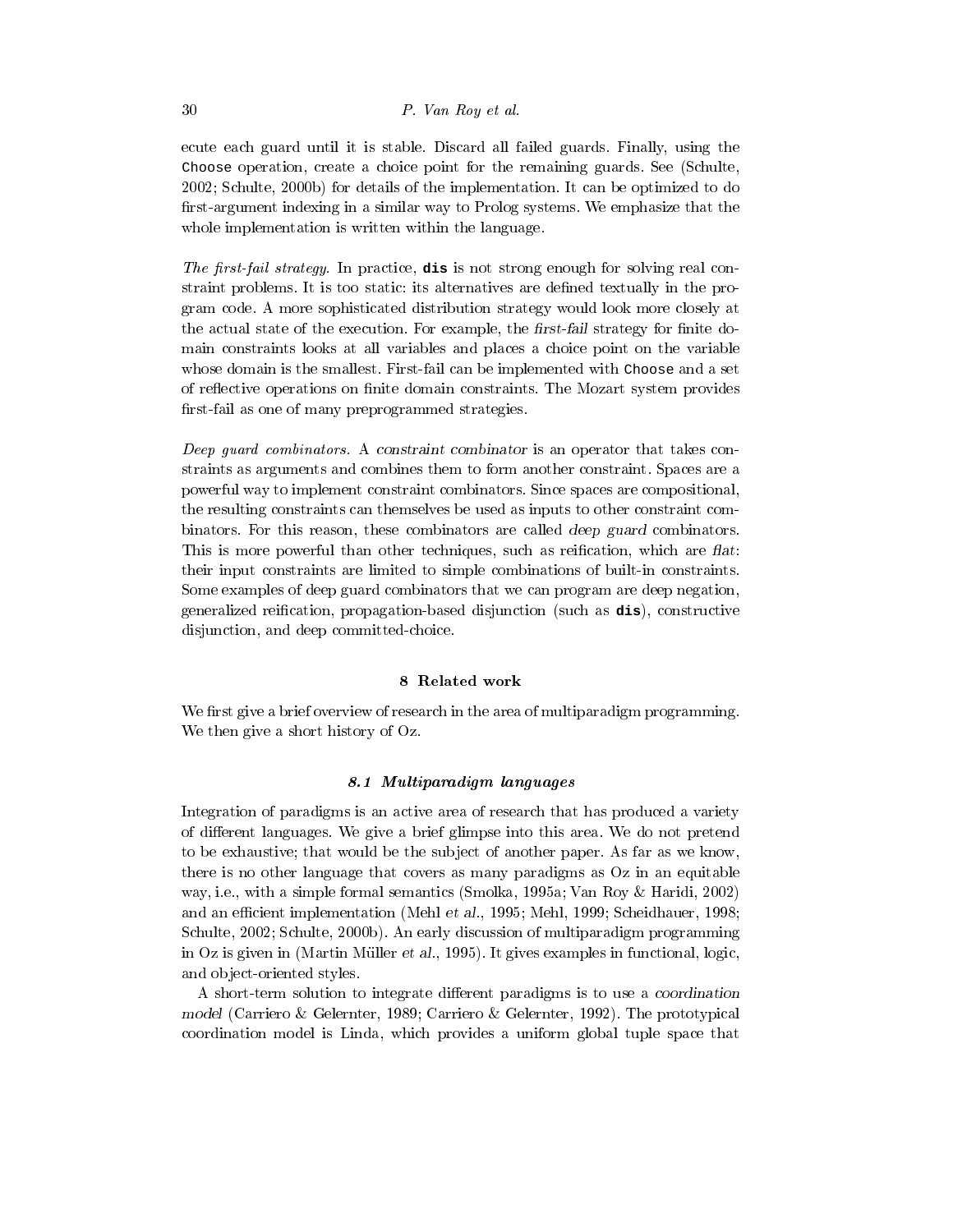can be accessed with a small set of basic operations (concurrent reads and writes) from any process that is connected to it. A Linda layer can act as "glue" between languages of different paradigms. Let us now look at more substantive solutions.

Within the imperative paradigm, there have been several efforts to add the abilities of functional programming. Smalltalk has \blocks", which are lexically-scoped closures (Goldberg & Robson, 1983). Java has inner classes, which (with minor limitations) are lexically-scoped closures. Java supports the final annotation, which allows programming with stateless ob jects. Using inner classes and final allows to do functional programming in Java. However, this technique is verbose and its use is discouraged (Arnold & Gosling, 1998). More ambitious efforts are  $C++$  libraries such as  $FC++$  (McNamara & Smaragdakis, 2000) and language extensions such as Pizza (Odersky & Wadler, 1997) and Brew (Baumgartner et al., 2001), which translate into Java. These provide much better support for functional programming.

Within the functional paradigm, the easiest way to allow imperative programming is to add locations with destructive assignment. This route was taken by languages such as Lisp (Steele, Jr., 1984), Scheme (Clinger & Rees, 1991), and SML (Harper et al., 1986). The M-structures of Id (Nikhil, 1994a) and its successor pH (Nikhil, 1994b; Nikhil & Arvind, 2001) fall in this category as well. Objective Caml is a popular ob ject-oriented dialect of ML that takes this approach (Chailloux et al., 2000; Rémy & Vouillon, 1998). Oz also takes this approach, building an object system from a functional core by adding the cell as its location primitive.

In Haskell, state is integrated using the monadic style of programming (Wadler, 1992; Peyton Jones & Wadler, 1993) which generalizes the continuation-passing style. Because Haskell is a nonstrict language, it cannot easily add locations with destructive assignment. The monadic style allows to control the sequentialization necessary for various kinds of side effecting  $(I/O,$  error handling, nondeterministic choice). However, because it imposes a global state threading, it has difficulties when integrated with concurrency. See (Van Roy & Haridi, 2002) for a discussion of the relative merits of the state threading approach versus the location approach.

Within the logic paradigm, there have been many attempts to add an object system (Davison, 1993). Prominent examples are Prolog++ (Moss, 1994) and SICStus Ob jects (Carlsson et al, 1999). These approaches use locations as primitives, much like the functional approach.

Functions have been added in several ways to logic languages. A first approach is LIFE, which provides functions as a kind of relation that is called by entailment, i.e, the function call waits until its arguments have enough information. This delaying mechanism is called *residuation* (Aït-Kaci & Nasr, 1989; Aït-Kaci & Podelski, 1993; Ait-Kaci & Lincoln, 1988; Ait-Kaci et al., 1994). A second approach extends the basic resolution step to include the deterministic evaluation of functions. This execution strategy, called narrowing, underlies the Curry language (Hanus, 1994; Hanus, 1997). A third approach is taken by Lambda Prolog (Nadathur & Miller, 1995). It uses a more powerful logic than Horn logic as a basis for programming. In particular, functional programming is supported by providing  $\lambda$  terms as data structures, which are handled by a form of higher-order unification. A fourth approach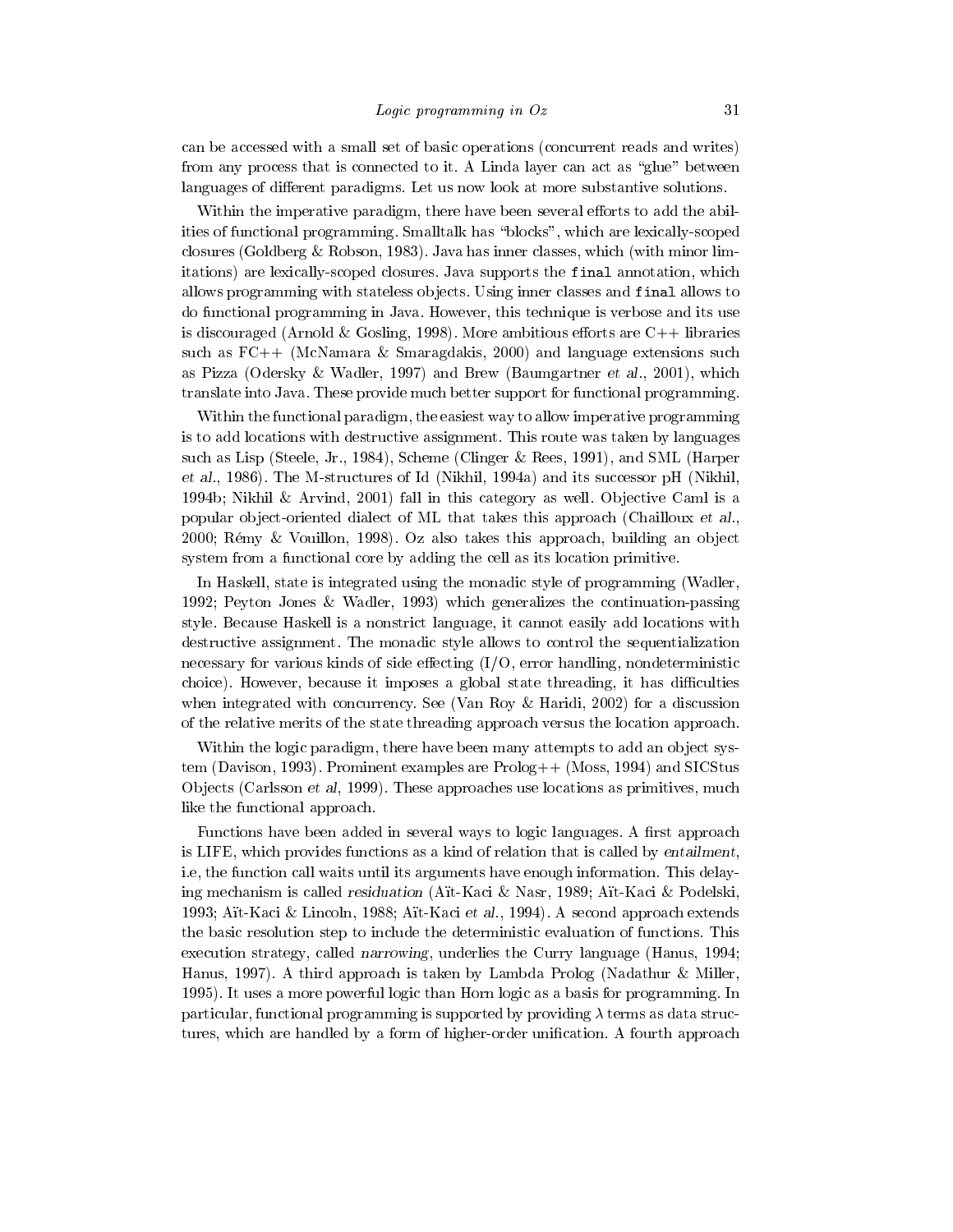is taken by HiLog (Chen et al., 1993), which introduces a higher-order syntax that can be encoded into the first-order predicate calculus.

The Oz approach is to provide first-class procedure values and to consider them as constants for the purposes of unication. This approach cleanly separates the logical aspects from the higher-order programming aspects. All the other approaches mentioned are more closely tied to the resolution operation. In addition, the Oz approach provides the full power of lexically-scoped closures as values in the language. Finally, Oz provides entailment checking as a separate operation, which allows it to implement call by entailment.

Erlang is a notable example of a multiparadigm language. It has a layered design (Armstrong et al., 1996; Wikström, 1994). Erlang programs consist of active objects that send messages to each other. A strict functional language is used to program the internals of the active ob jects. Each active ob ject contains one thread that runs a recursive function. The object state is contained in the function arguments. This model is extended further with distribution and fault tolerance.

The layered approach is also taken by pH, a language designed for defining algorithms with implicit parallelism (Nikhil, 1994b; Nikhil & Arvind, 2001). Its core is based on Haskell. It has two extensions. The first extension is a single-assignment data type, I-structures. This allows to write functional programs that have dataflow behavior. The second extension is a mutable data type, M-structures. This allows stateful programs. This design has similarities to Oz, with logic variables being the single-assignment extension and cells the mutable extension.

Concurrent logic programming has investigated in depth the use of logic variables for synchronization and communication. They are one of the most expressive mechanisms for practical concurrent programming (Bal et al., 1989; Van Roy & Haridi, 2002). Since logic variables are constrained monotonically, they can express monotonic synchronization. This allows declarative concurrency, which is concurrent programming with no observable nondeterminism. The concurrent logic language Strand evolved into the coordination language PCN (Foster, 1993) for imperative languages. In the functional programming community, the futures of Multilisp (Halstead, 1985) and the I-structures of Id (Nikhil, 1994a) allow to synchronize on the result of a concurrent computation. Both realize a restricted form of logic variable. Finally, the Goffin project (Chakravarty et al., 1995) uses a first-order concurrent constraint language as a coordination language for Haskell processes.

The multiparadigm language Leda was developed for educational purposes (Budd, 1995). It is sequential, supports functional and ob ject-oriented programming, and has basic support for backtracking and a simple form of logic programming that is a subset of Prolog.

# 8.2 History of Oz

Oz is a recent descendant of a long line of logic-based languages that originated with Prolog (see Figure 9). We summarize briefly the evolutionary path and give some of the important milestones along the way. First experiments with concurrency were done in the venerable IC-Prolog language where coroutining was used to simulate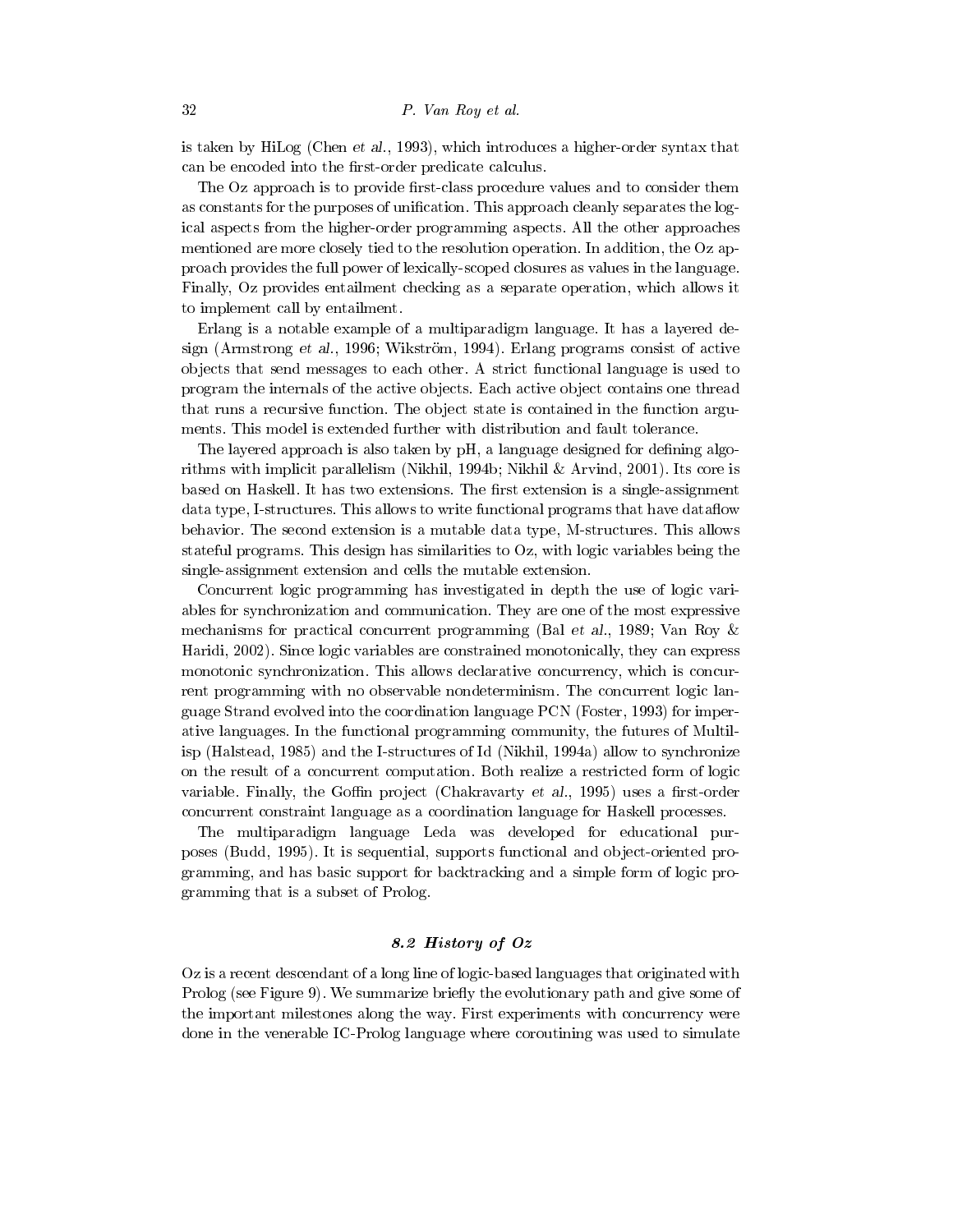

concurrent processes (Clark & McCabe, 1979; Clark et al., 1982). This led to Parlog and Concurrent Prolog, which introduced the process model of logic programming, usually known as concurrent logic programming (Clark, 1987; Shapiro, 1983; Shapiro, 1987). The advent of GHC (Guarded Horn Clauses) simplied concurrent logic programming considerably by introducing the notion of quiet guards (Ueda, 1985). A clause matching a goal will fire only if the guard is entailed by the constraint store. This formulation and its theoretical underpinning were pioneered by the work of Maher and Saraswat as they gave a solid foundation to concurrent logic programming (Maher, 1987; Saraswat & Rinard, 1990; Saraswat, 1993). The main insight is that logical notions such as equality and entailment can be given an operational reading. Saraswat's concurrent constraint model is a model of concurrent programming with a logical foundation. This model was subsequently used as the basis for several languages including AKL and Oz.

On the practical side, systems with "flat" guards (which are limited to basic constraints or system-provided tests) were the focus of much work (Tick, 1995). The flat versions of Concurrent Prolog and GHC, called FCP and FGHC respectively, were developed into large systems (Institute for New Generation Computer Technology, 1992; Shapiro, 1989). The KL1 (Kernel Language 1) language, derived from FGHC, was implemented in the high-performance KLIC system. This system runs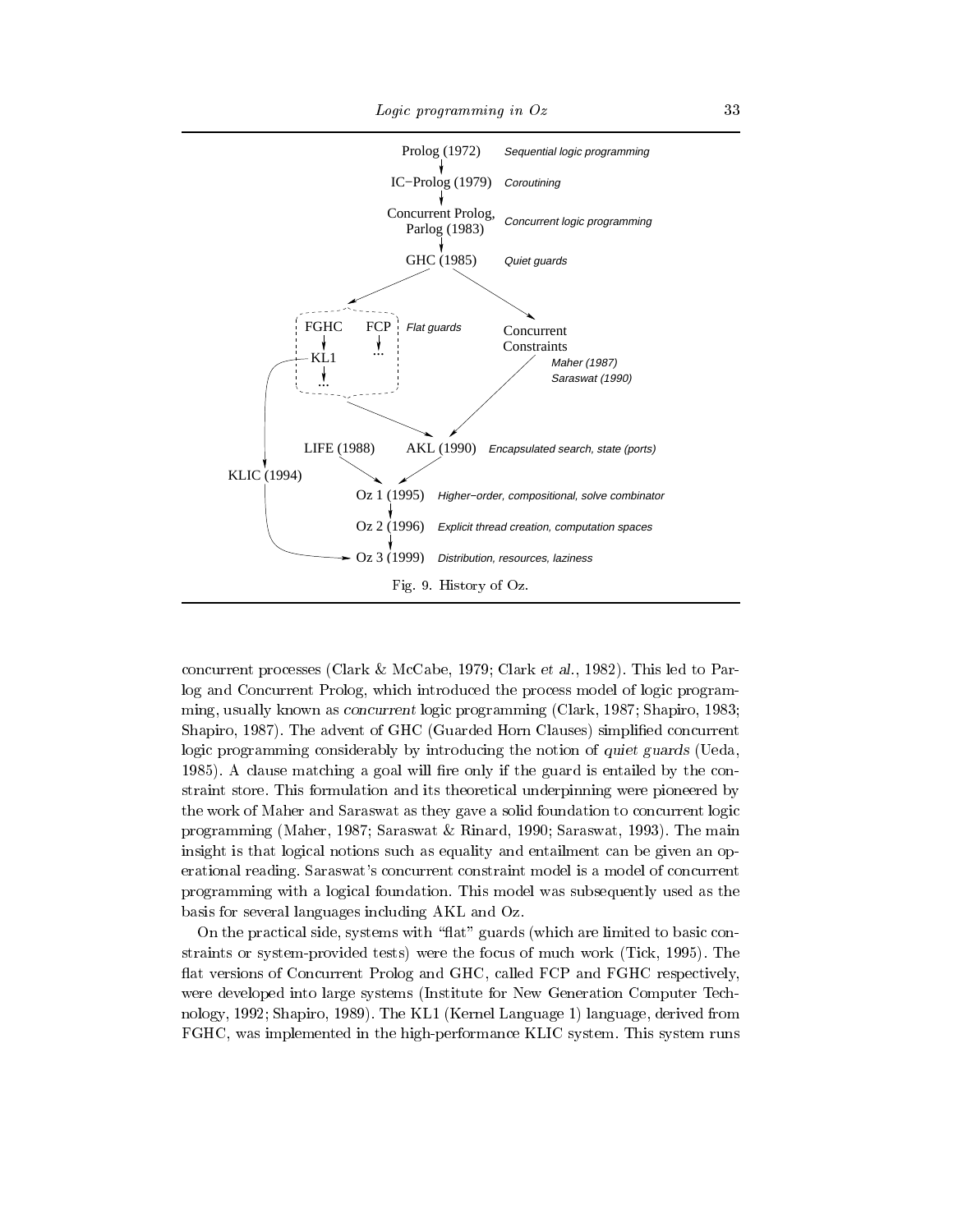on sequential, parallel, and distributed machines (Fujise et al., 1994). Some of the implementation techniques in the current Mozart system were inspired by KLIC, notably the distributed garbage collection algorithm.

An important subsequent development was AKL (Andorra Kernel Language) (Janson & Haridi, 1991; Janson, 1994; Janson etal., 1993), which added state (in the form of ports), encapsulated search, and an efficient implementation of deep guards. AKL is the first language that combines the abilities of constraint logic programming and concurrent logic programming. AKL implements encapsulated search using a precursor of computation spaces. When local propagation within a space cannot choose between different disjuncts, then the program can try each disjunct by cloning the computation space.

The initial Oz language, Oz 1, was inspired by AKL and LIFE, and added higherorder procedures, programmable search based on the solve combinator (a less expressive precursor of spaces (Schulte et al., 1994; Schulte & Smolka, 1994)), compositional syntax, and the cell primitive for mutable state (Smolka, 1995b). Oz 1 features a new record data type that was inspired by LIFE (Smolka & Treinen, 1994; Van Roy et al., 1996). Concurrency in Oz 1 is implicit and based on lazy thread creation. When a statement blocks, a new thread is created that contains only the blocked statement. The main thread is not suspended but continues with the next statement. Oz 1 features a concurrent object system designed for lazy thread creation, based on state threading and monitors.

Oz 2 improves on its predecessor Oz 1 with an improved concurrency model and an improved model for encapsulated search. Oz 2 replaces the solve combinator of Oz 1 by computation spaces. In contrast to the solve combinator, spaces allow programming important search strategies such as parallel search, the Oz Explorer, and strategies based on recomputation. Oz 2 abandons implicit concurrency in favor of an explicit thread creation construct. Thread suspension and resumption are still based on dataflow using logic variables. Our experience shows that explicit concurrency makes it easier for the user to control application resources. It allows the language to have an efficient and expressive object system without sequential state threading in method definitions. It allows a simple debugging model and it makes it easy to add exception handling to the language.

The current Oz language, Oz 3, conservatively extends Oz 2 with support for first-class module specifications, called functors (Duchier et al., 1998), and for open, robust, distributed programming (Haridi et al., 1998; Van Roy et al., 1999; Haridi et al., 1999; Van Roy, 1999b; Smolka et al., 1995). A functor specifies a module in terms of the other modules it needs. Distribution is transparent, i.e., the language semantics is unchanged independent of how the program is distributed. With respect to logic programming, the distributed extension has two properties:

- $\bullet$  The top level space is efficiently distributed over multiple processes. In particular, the top level store is implemented by a practical algorithm for distributed rational tree unification (Haridi et al., 1999).
- $\bullet$  -A child computation space is a stationary entity that exists completely in one  $\bullet$ process. Due to the communication overheads involved, we have not found it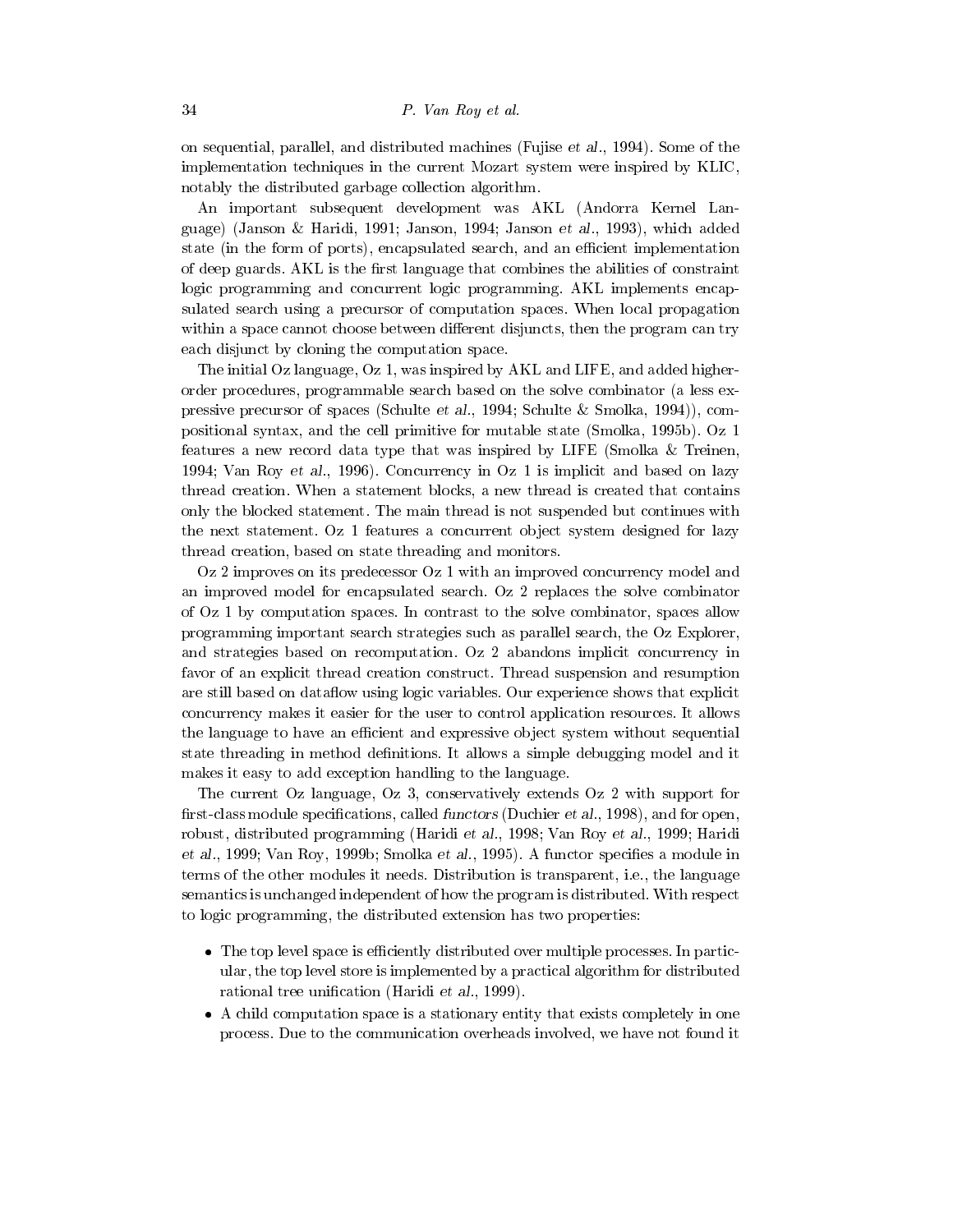worthwhile to distribute one child space over multiple processes. Constraint propagation within a child space is therefore completely centralized. Parallel search engines (see example in Section 6.3) are implemented by putting child spaces in different processes.

In all versions of Oz, concurrency is intended primarily to model logical concurrency in the application rather than to achieve parallelism (speedup) in the implementation. However, the distributed implementation is useful for parallel execution. It is optimized to be particularly ecient on shared-memory multiprocessors. For that case, we have experimented with an implementation of interprocess communication using shared pages between address spaces (Haridi et al., 1998).

# 9 Lessons learned

One of the goals of the Oz project was to use logic programming for real-world problems. During the course of the project, we have tried out many implementations and programming techniques, and built many applications. From this experience, we have learned many lessons both for practical logic programming and for multiparadigm programming. Here is a summary of the most important of these lessons. We agree with the conclusions of Hughes, namely that higher-order procedures are essential and that laziness (demand-driven execution) is useful (Hughes, 1989).

# 9.1 Be explicit ("magic" does not work)

- Provide explicit concurrency (older concurrent logic programming systems have implicit concurrency). This is important for interaction with the environment, efficiency, facilitating reasoning  $(e.g., for termination)$ , and debugging. It is also important for distributed programming.
- Provide explicit search (Prolog has implicit search). The ma jority of Prolog programs solve algorithmic problems, which do not need search, yet one cannot use Prolog without learning about search. Furthermore, for search problems the search must be very controllable, otherwise it does not scale to real applications. Prolog's implicit search is much too weak; this means that inefficient approaches such as meta-interpreters are needed. We conclude that Prolog's search is ineffective for both algorithmic and search problems.
- $\bullet$  -Provide explicit state (in C++ and Java, state is implicit, e.g., Java variables are stateful unless declared final). By explicit state we mean that the language should declare mutable references only where they are needed. Explicit state should be used sparingly, since it complicates reasoning about programs and is costly to implement in a distributed system. On the other hand, explicit state is crucial for modularity, i.e., the ability to change a program component without having to change other components.
- Provide explicit laziness (in Haskell, laziness is implicit for all functions). Explicitly declaring functions as lazy makes them easy to implement and documents the programmer's intention. This allows the system to pay for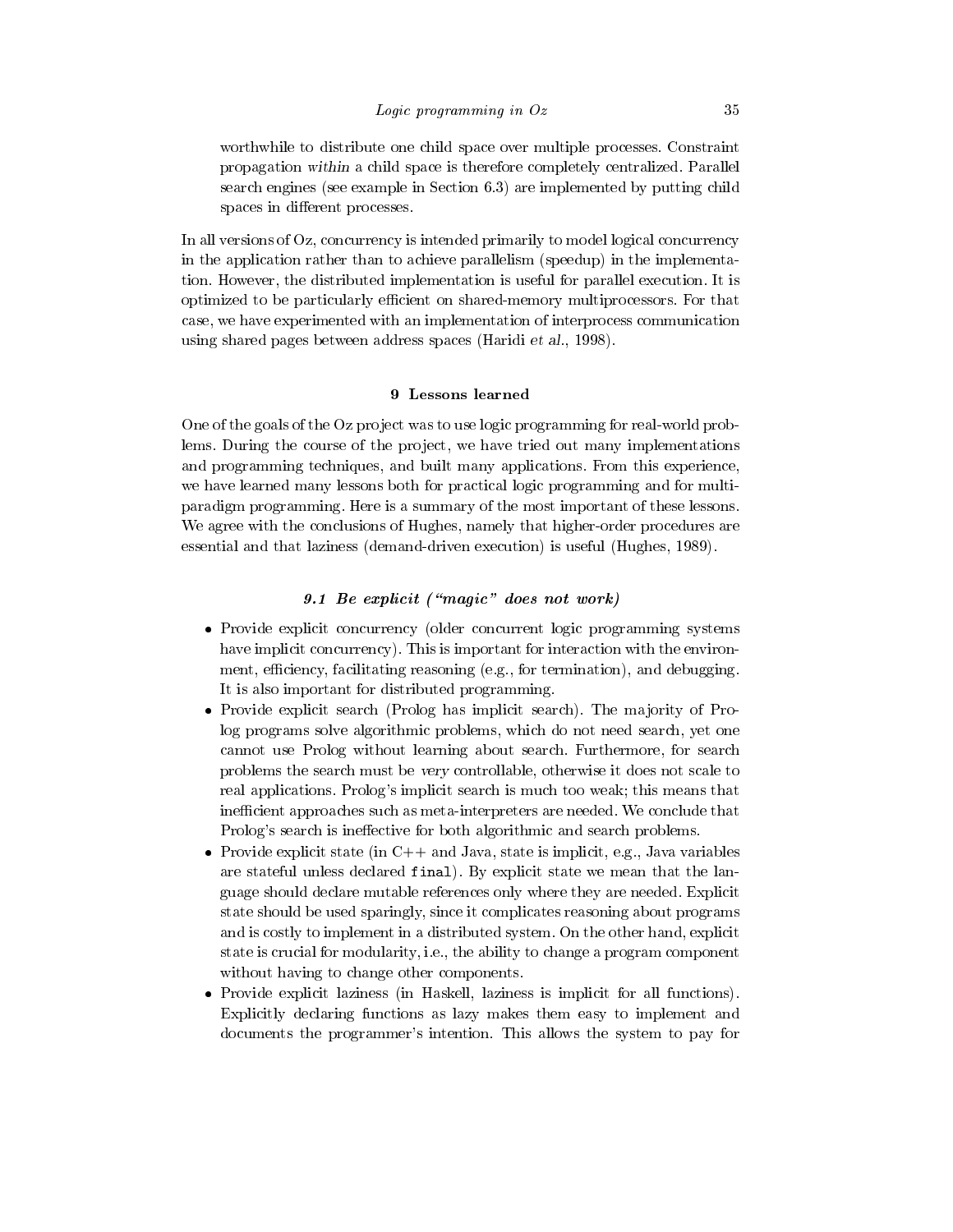#### 36 P. Van Roy et al.

laziness only where it is used. A second reason is declarative concurrency: supporting it well requires eager as well as lazy functions. A third reason is explicit state. With implicit laziness (and a fortiori with nonstrictness), it is harder to reason about functions that use explicit state. This is because the order of function evaluation is not determined by syntax but is data dependent.

#### 9.2 Provide primitives for building abstractions

- $\bullet$  Full compositionality is essential: everything can be nested everywhere. For maximum usefulness, this requires higher-order procedures with lexical scoping. User-defined abstractions should be carefully designed to be fully compositional.
- $\bullet$  lne language should be complete enough so that it is easy to define new abstractions. The developer should have all the primitives necessary to build powerful abstractions. For example, in addition to lexical scoping, it is important to have read-only logic variables, which allow to build abstractions that export logic variables and still protect them (Mehl et al., 1998). There is no distinction between built-in abstractions and application-specic ones, except possibly regarding performance. Examples of built-in abstractions are the ob ject system, reentrant locks, distribution support, and user interface support.

#### 9.3 Factorize and be lean

Complexity is a source of problems and must be reduced as much as possible:

- $\bullet$  -factorize the design at *all* levels of abstraction, both in the language and the implementation. Keep the number of primitive operations to a minimum. This goal is often in conflict with the goal of having an efficient implementation. Satisfying both is difficult, but sometimes possible. One approach that helps is to have a second kernel language, as explained in Section 7.2.Another approach is "loosening and tightening". That is, develop the system in semiindependent stages, where one stage is factored and the next stage brings the factors together. A typical example is a compiler consisting of a naive code generator followed by a smart peephole optimizer.
- $\bullet$  It is important to have a sophisticated module system, with lazy loading, support for mutually-dependent modules, and support for application deployment. In Mozart, both Oz and C++ modules can be loaded lazily, i.e., only when the module is needed. In this way, the system is both lean and has lots of functionality. Lazy loading of Oz modules is implemented with the ByNeed operation (see Section 7.2). Support for mutually-dependent Oz modules means that cyclic dependencies need to bottom out only at run-time, not at load-time. This turns out to be important in practice, since modules often depend on each other. Support for application deployment includes the ability to statically link a collection of modules into a single module. This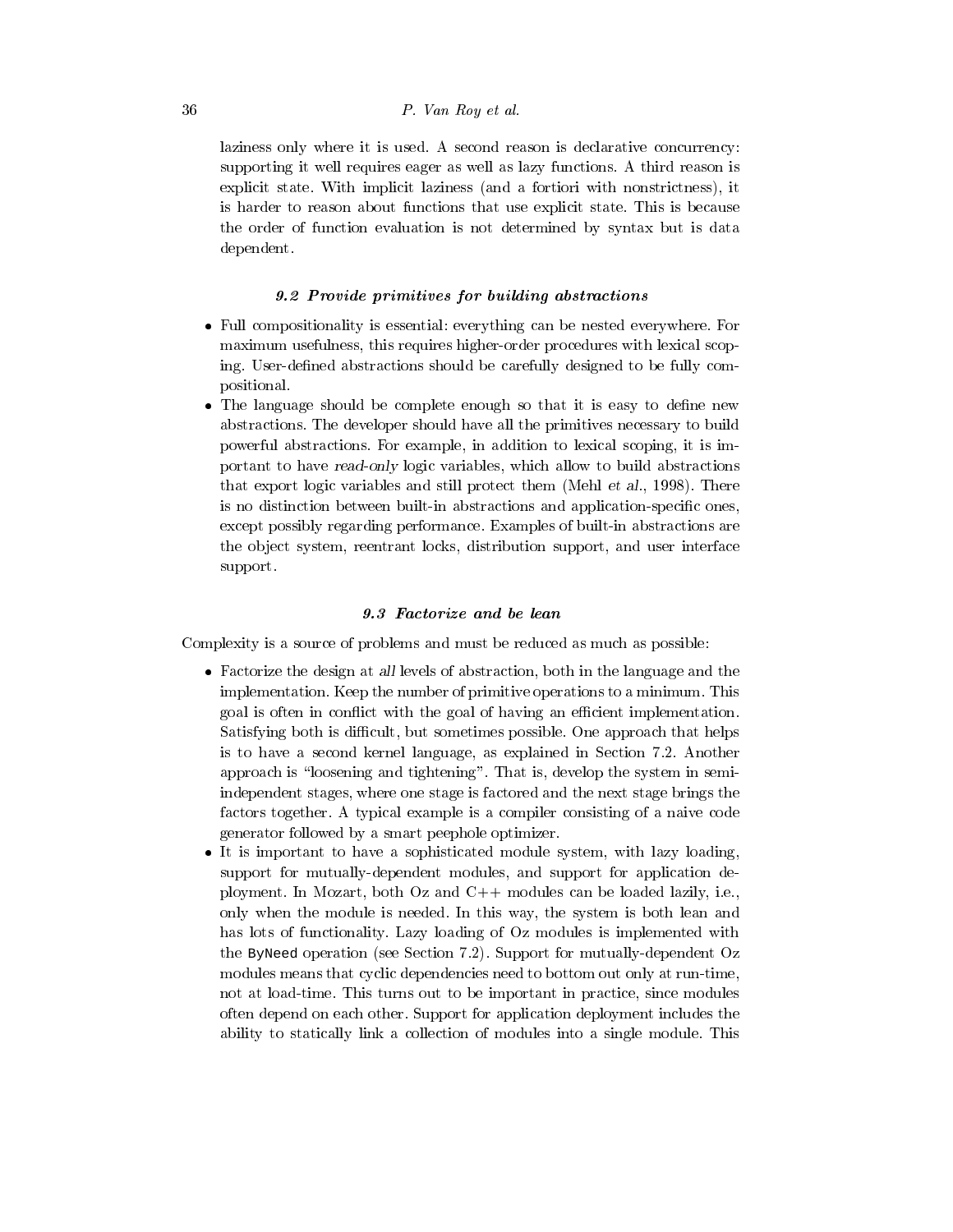simplifies how modules are offered to users. A final point is that the module system is written within the language, using records, explicit laziness, and functors implemented by higher-order procedures.

 $\bullet$  It is important to have a powerful interface to a lower-level language. Mozart has a  $C++$  interface that allows to add new constraint systems (Mehl *et al.*, 2000; Muller, 2000). These constraint systems are fully integrated into the system, including taking advantage of the full power of computation spaces. The current Mozart system has four constraint systems, based on rational trees (for both "bound records" and "free records" (Van Roy et al., 1996)), finite domains (Schulte & Smolka, 1999), and finite sets (Müller, 1999). Mozart also supports memory management across the interface, with garbage collection from the Oz side (using finalization and weak pointers) and manual control from the  $C++$  side.

# 9.4 Support true multiparadigm programming

In any large programming project, it is almost always a good idea to use more than one paradigm:

- $\bullet$  Different parts are often best programmed in different paradigms.<sup>10</sup> For example, an event handler may be defined as an active object whose new state is a function of its previous state and an external event. This uses both the ob ject-oriented and functional paradigms and encapsulates the concurrency in the active object.
- $\bullet\,$  Different levels of abstraction are often best expressed in different paradigms. For example, consider a multi-agent system programmed in a concurrent logic language. At the language level, the system does not have the concept of state. But there is a higher level, the agent level, consisting of stateful entities called "agents" sending messages to each other. Strictly speaking, these concepts do not exist at the language level. To reason about them, the agent level is better specified as a graph of active objects.

It is always possible to encode one paradigm in terms of another. Usually this is not a good idea. We explain why in one particularly interesting case, namely pure concurrent logic programs with state (Janson etal., 1993). The canonical way to encode state in a pure concurrent logic program is by using streams. An active object is a recursive predicate that reads an internal stream. The object's current state is the internal stream's most-recent element. A reference to an active ob ject is a stream that is read by that ob ject. This reference can only be used by one sender ob ject, which sends messages by binding the stream's tail. Two sender ob jects sending messages to a third ob ject are coded as two streams feeding a stream merger, whose output stream then feeds the third ob ject. Whenever a new

 $^\circ$  - Another approach is to use multiple languages with well-defined interfaces. This is more complex, but can sometimes work well.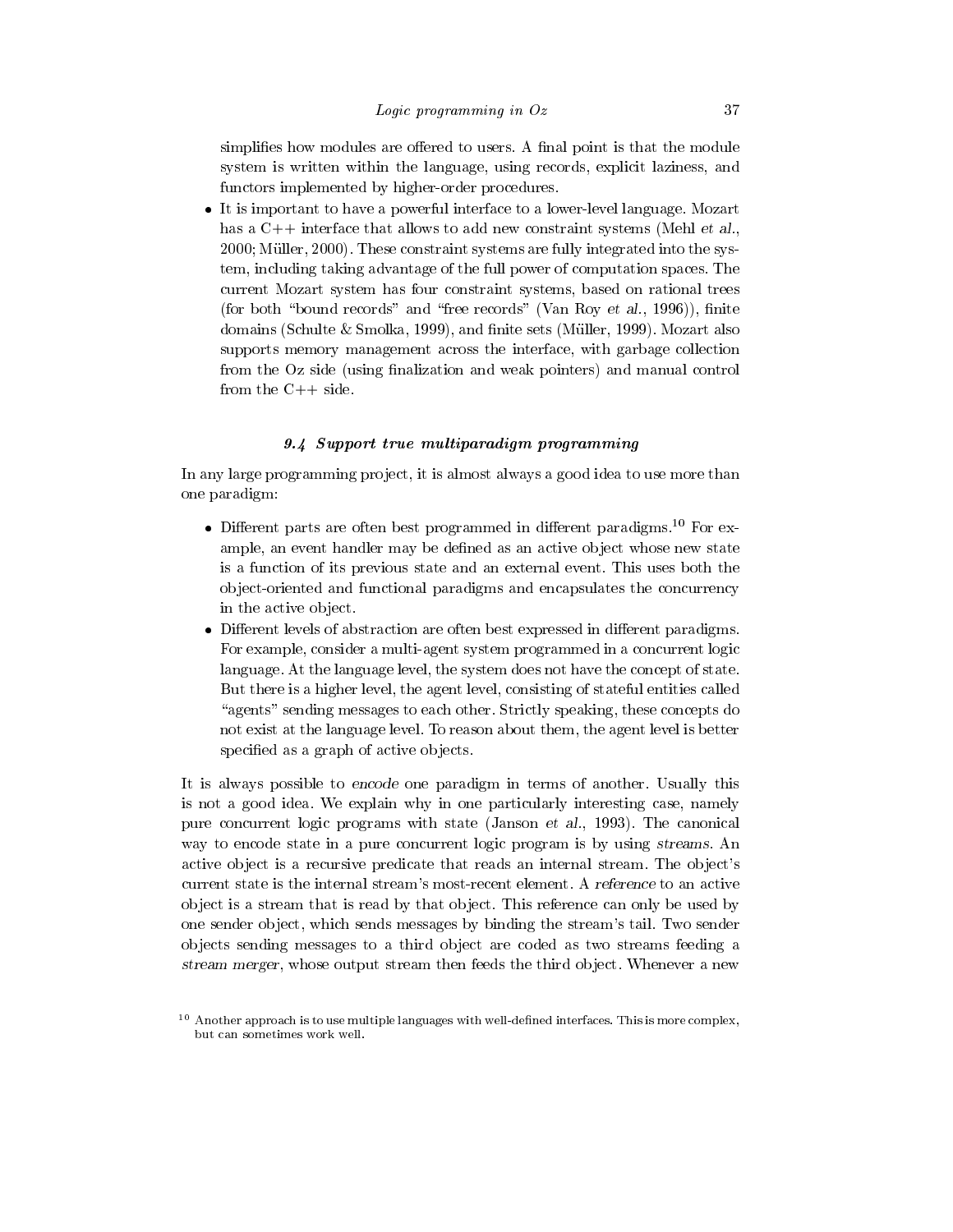reference is created, a new stream merger has to be created. The system as a whole is therefore more complex than a system with state:

- $\bullet$  The communication graph of the active objects is encoded as a network of streams and stream mergers. In this network, each object has a tree of stream mergers feeding into it. The trees are created incrementally during execution, as ob ject references are passed around the system.
- $\bullet$  To regain efficiency, the compiler and run-time system must be smart enough to discover that this network is equivalent to a much simpler structure in which senders send directly to receivers. This "decompilation" algorithm is so complex that to our knowledge no concurrent logic system implements it.

On the other hand, adding state directly to the execution model makes the system simpler and more uniform. In that case, programmer-visible state (e.g., active objects with identities) is mapped directly to execution model state (e.g., using ports for many-to-one communication), which is compiled directly into machine state. Both the compiler and the run-time system are simple. One may argue that the stateful execution model is no longer \pure". This is true but irrelevant, since the stateful model allows simpler reasoning than the "pure" stateless one.

Similar examples can be found for other concepts, e.g., higher-orderness, concurrency, exception handling, search, and laziness (Van Roy & Haridi, 2002). In each case, encoding the concept increases the complexity of both the program and the system implementation. In each case, adding the concept to the execution model gives a simpler and more uniform system. We conclude that a programming language should support multiple paradigms.

#### 9.5 Combine dynamic and static typing

We define a type as a set of values along with a set of operations on those values. We say that a language has checked types if the system enforces that operations are only executed with values of correct types. There are two basic approaches to checked typing, namely dynamic and static typing. In static typing, all variable types are known at compile time. No type errors can occur at run-time. In dynamic typing, the variable type is known with certainty only when the variable is bound. If a type error occurs at run-time, then an exception is raised. Oz is a dynamically-typed language. Let us examine the trade-offs in each approach.

Dynamic typing puts fewer restrictions on programs and programming than static typing. For example, it allows Oz to have an incremental development environment that is part of the run-time system. It allows to test programs or program fragments even when they are in an incomplete or inconsistent state. It allows truly open programming, i.e., independently-written components can come together and interact with as few assumptions as possible about each other. It allows programs, such as operating systems, that run indefinitely and grow and evolve.

On the other hand, static typing has at least three advantages when compared to dynamic typing. It allows to catch more program errors at compile time. It allows for a more efficient implementation, since the compiler can choose a representation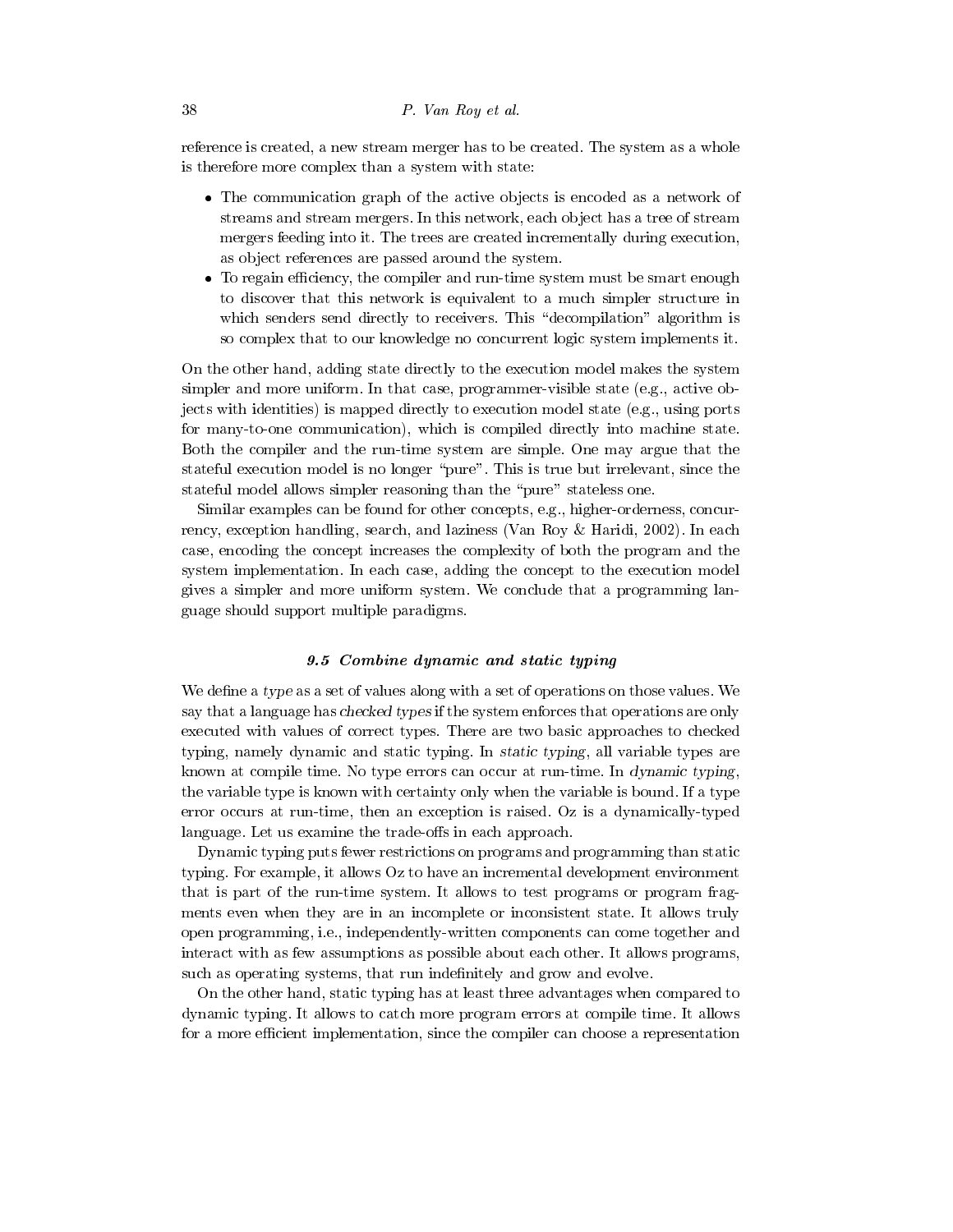appropriate for the type. Last but not least, it allows for partial program verication, since some program properties can be guaranteed by the type checker.

In our experience, we find that neither approach is always clearly better. Sometimes flexibility is what matters; at other times having guarantees is more important. It seems therefore that the right type system should be \mixed", that is, be a combination of static and dynamic typing. This allows the following development methodology, which is consistent with our experience. In the early stages of application development, when we are building prototypes, dynamic typing is used to maximize flexibility. Whenever a part of the application is completed, then it is statically typed to maximize correctness guarantees and efficiency. For example, module interfaces and procedure arguments could be statically typed to maximize early detection of errors. The most-executed part of a program could be statically typed to maximize its efficiency.

Much work has been done to add some of the advantages of dynamic typing to a statically-typed language, while keeping the good properties of static typing:

- $\bullet$  -Polymorphism adds nexibility to functional and object-oriented languages.
- $\bullet$  -type inferencing, pioneered by ML, relieves the programmer of the burden of  $\bullet$ having to type the whole program explicitly.

Our proposal for a mixed type system would go in the opposite direction. In the mixed type system, the default is dynamic typing. Static typing is done as soon as needed, but not before. This means that the trade-off between flexibility and having guarantees is not frozen by the language design, but is made available to the programmer. The design of this mixed type system is a subject for future research.

Mixed typing is related to the concept of "soft typing", an approach to type checking for dynamically-typed languages (Cartwright&Fagan, 1991). In soft typing, the type checker cannot always decide at compile time whether the program is correctly typed. When it cannot decide, it inserts run-time checks to ensure safe execution. Mixed typing differs from soft typing in that we would like to avoid the inefficiency of run-time checking, which can potentially change a program's time complexity. The statically-typed parts should be truly statically typed.

# 9.6 Use an evolutionary development methodology

The development methodology used in the Oz project has been refined over many years, and is largely responsible for the combination of expressive power, semantic simplicity, and implementation efficiency in Mozart. The methodology is nowhere fully described in print; there are only partial explanations (Smolka, 1995b; Van Roy, 1999b). We summarize it here.

At all times during development, there is a robust implementation. However, the system's design is in continuous flux. The system's developers continuously introduce new abstractions as solutions to practical problems. The burden of proof is on the developer proposing the abstraction: he must prototype it and show an application for which it is necessary. The net effect of a new abstraction must be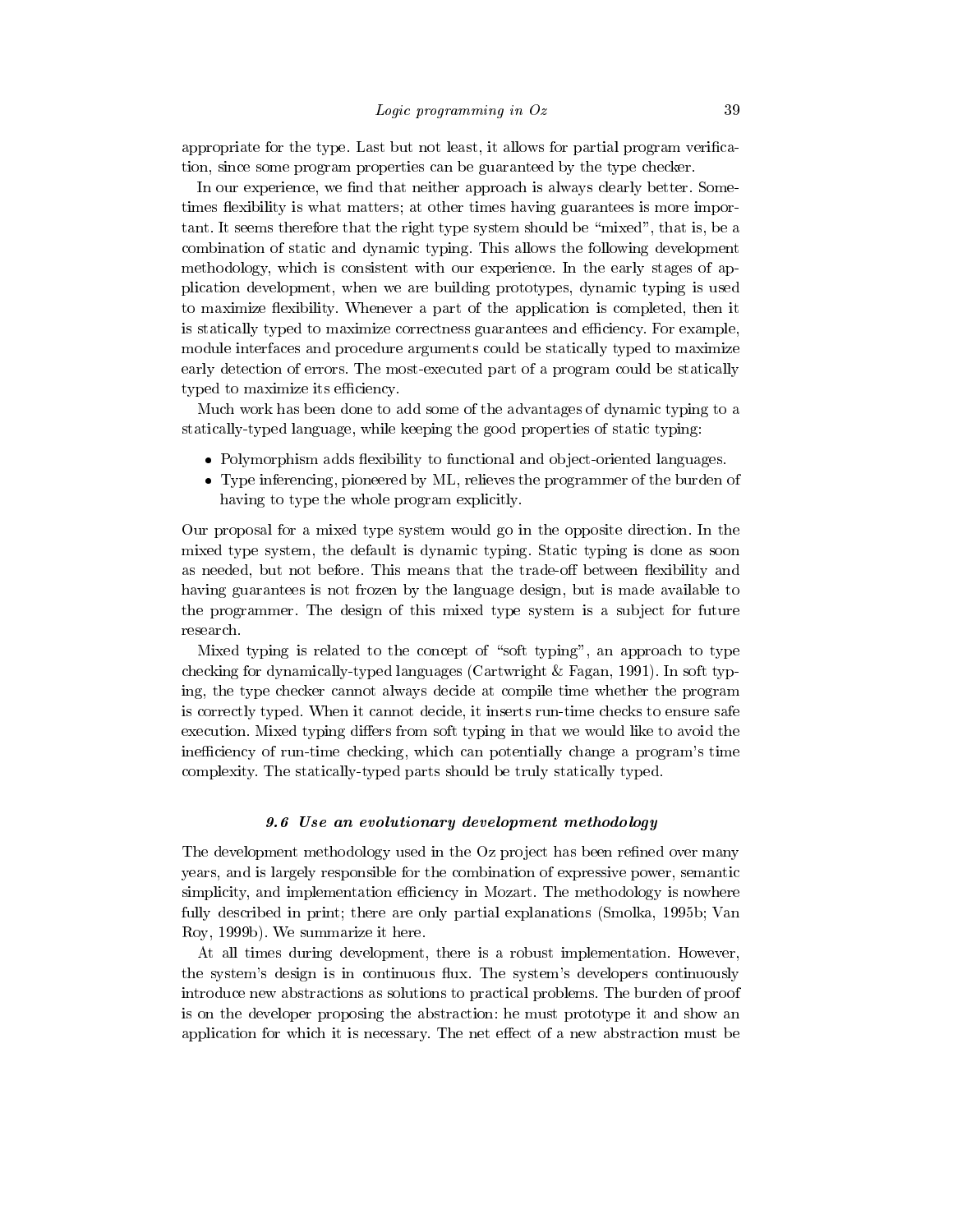# 40 P. Van Roy et al.

either to simplify the system or to greatly increase its expressive power. If this seems to be the case, then intense discussion takes place among all developers to simplify the abstraction as much as possible. Often it vanishes: it can be completely expressed without modifying the system. This is not always possible. Sometimes it is better to modify the system: to extend it or to replace an existing abstraction by a new one.

The decision whether to accept an abstraction is made according to several criteria including aesthetic ones. Two ma jor acceptance criteria are related to implementation and formalization. The abstraction is acceptable only if its implementation is efficient and its formalization is simple.

This methodology extends the approaches put forward by Hoare, Ritchie, and Thompson (Hoare, 1987; Ritchie, 1987; Thompson, 1987). Hoare advocates designing a program and its specification concurrently. He also explains the importance of having a simple core language. Ritchie advises having the designers and others actually use the system during the development period. In Mozart, as in most Prolog systems, this is possible because the development environment is part of the run-time system. Thompson shows the power of a well-designed abstraction. The success of Unix was made possible due to its simple, powerful, and appropriate abstractions.

With respect to traditional software design processes, this methodology is closest to exploratory programming, which consists in developing an initial implementation, exposing it to user comment, and refining it until the system is adequate (Sommerville, 1992). The main defect of exploratory programming, that it results in systems with ill-defined structure, is avoided by the way the abstractions are refined and by the double requirement of efficient implementation and simple formalization.

The two-step process of first generating abstractions and then selecting among them is analogous to the basic process of evolution. In evolution, an unending source of different individuals is followed by a filter, survival of the fittest (Darwin, 1964). In the analogy, the individuals are abstractions and the filters are the two acceptance criteria of efficient implementation and simple formalization. Some abstractions thrive (e.g., compositionality with lexical scoping), others die (e.g., the "generate and test" approach to search is dead, being replaced by propagate and distribute), others are born and mature (e.g., dynamic scope, which is currently under discussion), and others become instances of more general ones (e.g., deep guards, once basic, are now implemented with spaces).

#### 10 Conclusions and perspectives

The Oz language provides powerful tools for both the algorithmic and search classes of logic programming problems. In particular, there are many tools for taming search in real-world situations. These tools include global constraints, search heuristics, and interactive libraries to visualize and guide the search process.

Oz is based on a lean execution model that subsumes deterministic logic programming, concurrent logic programming, nondeterministic logic programming, constraint programming, strict and nonstrict functional programming, and concurrent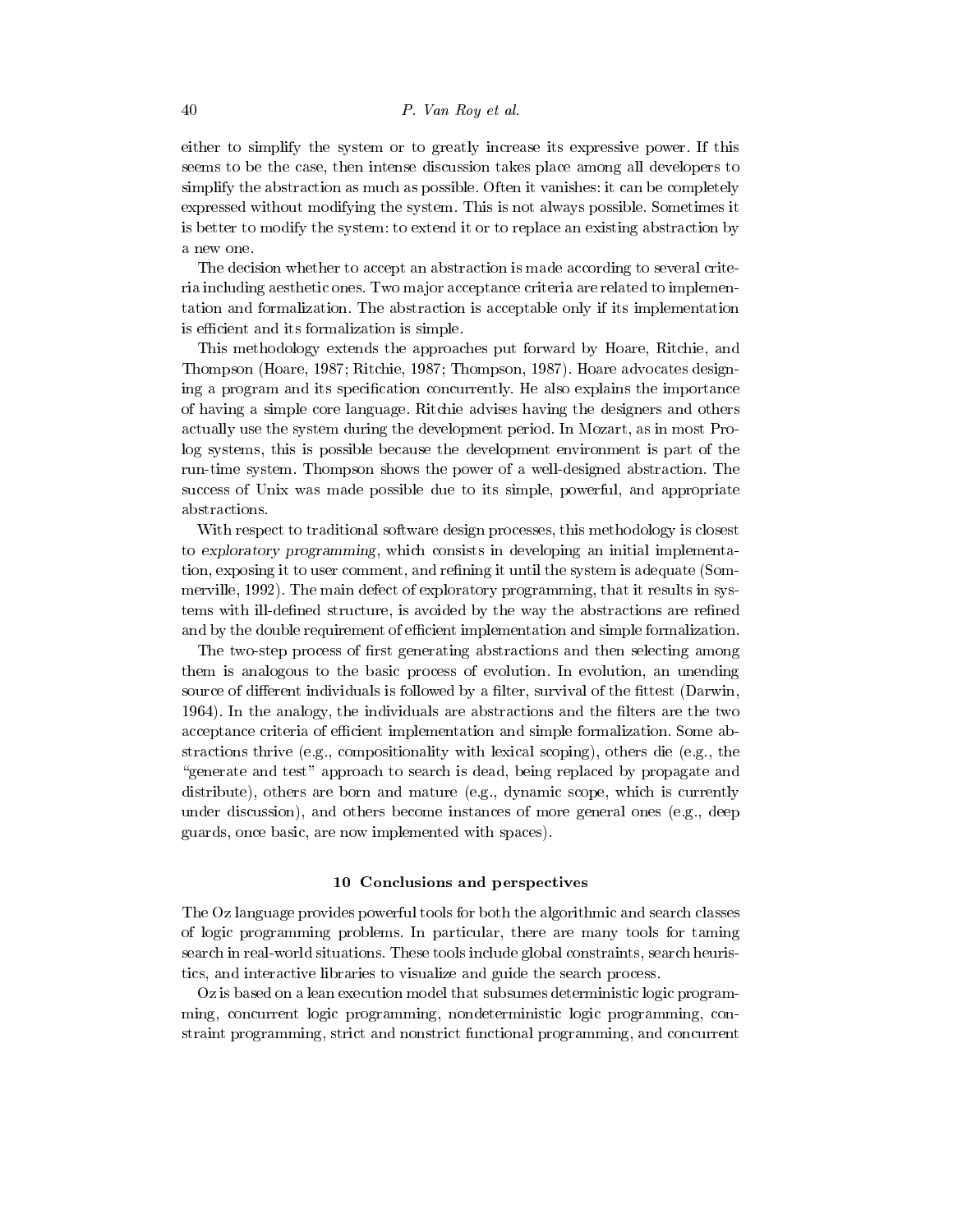ob ject-oriented programming. Oz supports declarative concurrency, a little-known form of concurrent programming that deserves to be more widely known. Because of appropriate syntactic and implementation support, all these paradigms are easy to use. We say that  $Oz$  is multiparadigm. It is important to be multiparadigm because good program design often requires different paradigms to be used for different parts of a program. To a competent Oz programmer, the conventional boundaries between paradigms are articial and irrelevant.

The Mozart system implements Oz and is in continuing development by the Mozart Consortium (Mozart Consortium, 2000). Research and development started in 1991. The current release has a full-featured development environment and is being used for serious application development. This article covers most of the basic language primitives of Oz. We only briefly discussed the object system, the module system (i.e., functors), and constraint programming, because of space limitations. In addition to ongoing research in constraint programming, we are doing research in distribution, fault tolerance, security, transactions, persistence, programming environments, software component architectures, tools for collaborative applications, and graphic user interfaces. Another important topic, as yet unexplored, is the design of a mixed type system that combines the advantages of static and dynamic typing. The work on distribution and related areas started in 1995 (Smolka et al., 1995). Most of these areas are traditionally given short shrift by the logic and functional programming communities, yet they merit special attention due to their importance for real-world applications.

#### Acknowledgements

This article is based on the work of many people over many years. We thank all the contributors and developers of the Mozart system. Many of the opinions expressed are shared by other members of the Mozart Consortium. We thank Danny De Schreye for suggesting the ICLP99 tutorial on which this article is based. We thank Krzysztof Apt, Manuel Hermenegildo, Kazunori Ueda, and others for their questions and comments at the ICLP99 tutorial where the original talk was given. We thank the anonymous referees for their comments that helped us much improve the presentation. Finally, we give a special thanks to Juris Reinfelds. This research was partly financed by the Walloon Region of Belgium in the PIRATES project.

#### References

- Abelson, Harold, Sussman, Gerald Jay, & Sussman, Julie. (1996). Structure and interpretation of computer programs, second edition. Cambridge, Mass: The MIT Press.
- Ait-Kaci, Hassan, & Lincoln, Patrick. 1988 (Feb.). LIFE: A natural language for natural language. MCC Technical Report ACA-ST-074-88. MCC, ACA Program.
- Ait-Kaci, Hassan, & Nasr, Roger. (1989). Integrating logic and functional programming. Journal of lisp and symbolic computation,  $2, 51-89$ .
- Ait-Kaci, Hassan, & Podelski, Andreas. (1993). Towards a meaning of LIFE. J. log. prog.,  $16(3-4), 195-234.$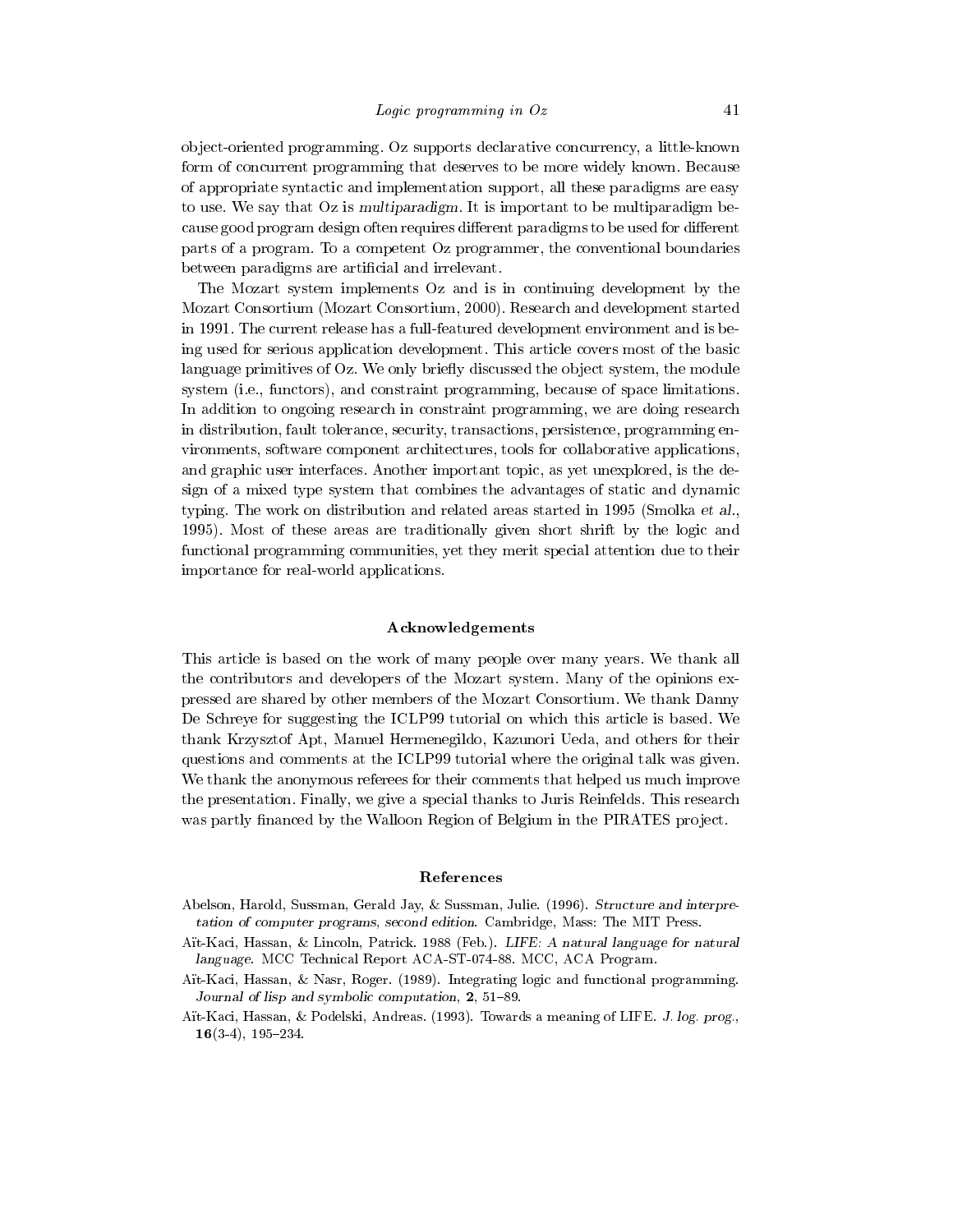- Hassan, Dumant, Bruno, Meyer, Richard, Podelski, Ait Kaci. Andreas.  $\&$ Van Roy, Peter. (1994). The Wild LIFE handbook. Available at http://www.info.ucl.ac.be/people/PVR/handbook.ps.
- Armstrong, Joe, Williams, Mike, Wikstrom, Claes, & Virding, Robert. (1996). Concurrent programming in Erlang. Englewood Cliffs, N.J.: Prentice-Hall.
- Arnold, Ken, & Gosling, James. (1998). The Java programming language, second edition. Addison Wesley.
- Ashenhurst, Robert L., & Graham, Susan (eds). (1987). ACM Turing Award lectures: The first twenty years. ACM Press.
- Bal, Henri E., Steiner, Jennifer G., & Tanenbaum, Andrew S. (1989). Programming languages for distributed computing systems. Acm computing surveys,  $21(3)$ , 261-322.
- Baumgartner, Gerald, Jansche, Marin, & Peisert, Christophe D. (2001). Support for functional programming in Brew. Pages 111-125 of: Workshop on multiparadigm programming with object-oriented languages (mpool), european conference on object-oriented programming (ecoop). NIC, vol. 7. John von Neumann Institute for Computing.
- Budd, Timothy A. (1995). Multiparadigm programming in Leda. Addison-Wesley.
- Carlsson et al, Mats. 1999 (Dec.). SICStus Prolog 3.8.1. Available at http://www.sics.se.
- Carriero, Nicholas, & Gelernter, David. (1989). Linda in context. Communications of the acm,  $32(4)$ ,  $444-458$ .
- Carriero, Nicholas, & Gelernter, David. (1992). Coordination languages and their significance. Communications of the acm,  $35(2)$ , 96-107.
- Cartwright, Robert, & Fagan, Mike. 1991 (June). Soft typing. Pages 278-292 of: Proceedings of the acm sigplan '91 conference on programming language design and implementation (pldi).
- Caseau, Yves, Josset, Francois-Xavier, & Laburthe, Francois. (1999a). CLAIRE: Combining sets, search and rules to better express algorithms. Pages  $245-259$  of: Proceedings of the 1999 international conference on logic programming (iclp 99). Las Cruces, NM, USA: The MIT Press.
- Caseau, Yves, Laburthe, Francois, & Silverstein, Glenn. 1999b (Oct.). A meta-heuristic factory for vehicle routing problems. Pages  $144-158$  of: Jaffar, Joxan (ed), Proceedings of the fth international conference on principles and practice of constraint programming  $(cp$  '99).
- Chailloux, Emmanuel, Manoury, Pascal, & Pagano, Bruno. (2000). Développement d'applications avec Objective Caml. Paris, France: O'Reilly. In French.
- Chakravarty, M., Guo, Y., & Köhler, M. 1995 (May). Goffin: Higher-order functions meet concurrent constraints. First international workshop on concurrent constraint programming. Venice, Italy.
- Chen, Weidong, Kifer, Michael, & Warren, David S. (1993). HiLog: A foundation for higher-order logic programming. J. log. prog.,  $15(3)$ ,  $187-230$ .
- Clark, Keith L.  $(1987)$ . PARLOG: the language and its applications. Pages 30-53 of: de Bakker, A. J. Nijman J. W., & Treleaven, P. C. (eds), Proceedings of the conference on parallel architectures and languages europe (PARLE). volume II: Parallel languages. Lecture Notes in Computer Science, vol. 259. Eindhoven, The Netherlands: Springer Verlag.
- Clark, Keith L., & McCabe, Frank. (1979). The control facilities of IC-Prolog. Pages  $122–149$  of: Michie, D. (ed), Expert systems in the micro-electronic age. Edinburgh, Scotland: Edinburgh University Press.
- Clark, Keith L.,  $\&$  Tärnlund, Sten-Åke. (1977). A first order theory of data and programs. Pages 939-944 of: Proceedings of the ifip congress. Toronto, Canada: North-Holland.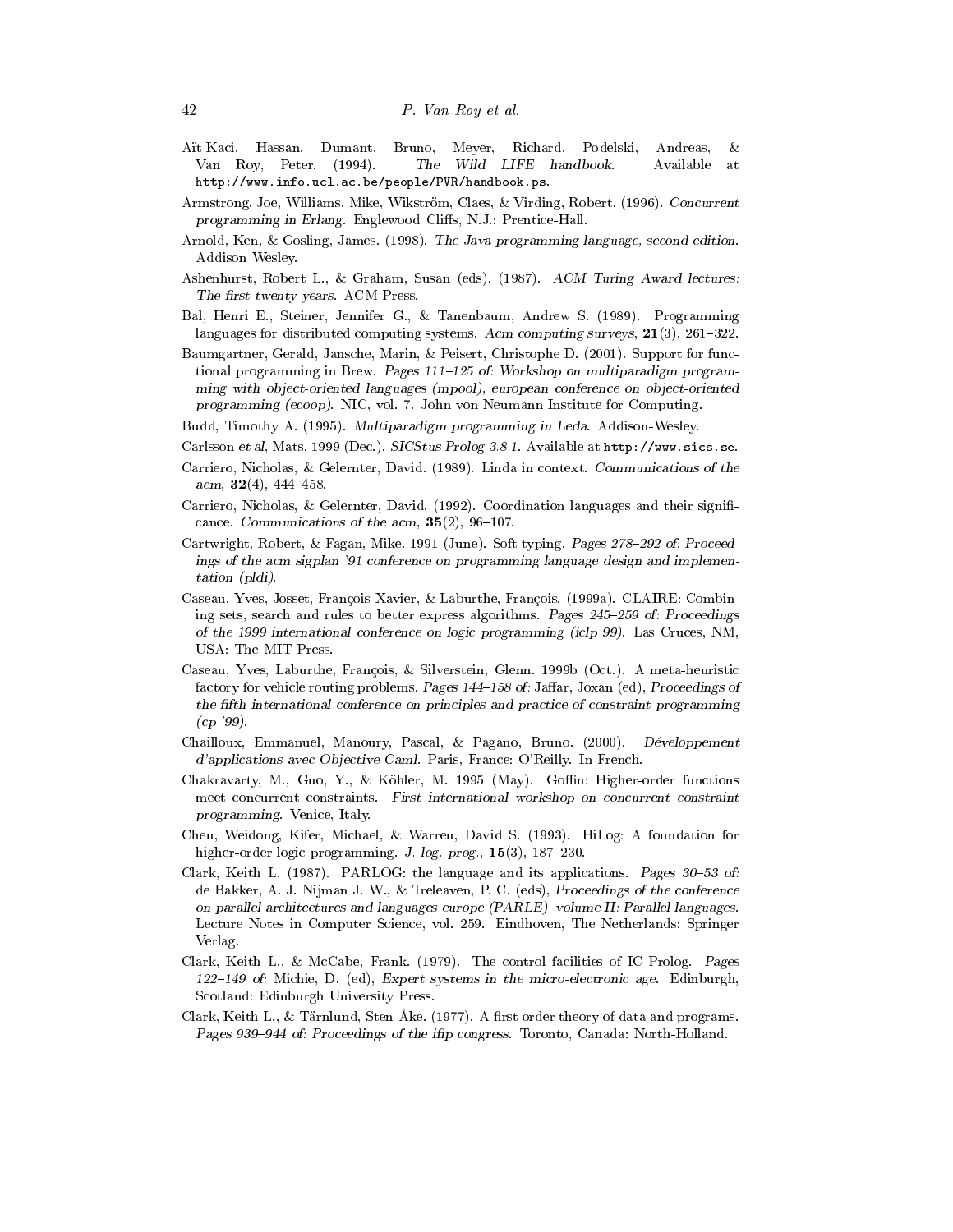- Clark, Keith L., McCabe, Frank G., & Gregory, Steve. (1982). IC-PROLOG language features. Pages 253-266 of: Clark, Keith L., & Tärnlund, Sten-Åke (eds), Logic programming. London: Academic Press.
- Clinger, William, & Rees, Jonathan. (1991). The revised4 report on the algorithmic language Scheme. Lisp pointers,  $IV(3)$ , 1-55.
- Colmerauer, Alain. 1982 (Oct.). PROLOG II reference manual and theoretical model. Tech. rept. Université Aix-Marseille II, Groupe d'Intelligence Artificielle.
- Cousineau, Guy, & Mauny, Michel. (1998). The functional approach to programming. Cambridge University Press.
- Darwin, Charles. (1964). On the origin of species by means of natural selection, or the preservation of favoured races in the struggle for life. Harvard University Press (originally John Murray, London, 1859).
- Davison, Andrew. (1993). A survey of logic programming-based ob ject oriented languages. Research directions in concurrent ob ject-oriented programming. The MIT Press.
- Duchier, Denys. 1999 (July). Axiomatizing dependency parsing using set constraints. Sixth meeting on mathematics of language (mol6).
- Duchier, Denys, Kornstaedt, Leif, Schulte, Christian, & Smolka, Gert. (1998). A Higherorder Module Discipline with Separate Compilation, Dynamic Linking, and Pickling. Tech. rept. Programming Systems Lab, DFKI and Universitat des Saarlandes. DRAFT.
- Duchier, Denys, Gardent, Claire, & Niehren, Joachim. (1999a). Concurrent con straint programming in Oz for natural language processing. Lecture notes, http://www.ps.uni-sb.de/Papers/abstracts/oznlp.html.
- Duchier, Denys, Kornstaedt, Leif, Muller, Tobias, Schulte, Christian, & Van Roy, Pe ter. 1999b (Jan.). System modules. Tech. rept. Mozart Consortium. Available at http://www.mozart-oz.org.
- Foster, Ian. (1993). Strand and PCN: Two generations of compositional programming languages. Tech. rept. Preprint MCS-P354-0293. Argonne National Laboratories.
- Fujise, Tetsuro, Chikayama, Takashi, Rokusawa, Kazuaki, & Nakase, Akihiko. 1994 (Dec.). KLIC: A portable implementation of KL1. Pages 66-79 of: Fifth generation computing systems (fgcs '94).
- Gabbay, Dov M., Hogger, Christopher J., & Robinson, John Alan (eds). (1995). Handbook of logic in articial intelligence and logic programming. Vol. 5. Oxford University Press.
- Garey, Michael R., & Johnson, David S. (1979). Computers and intractibility. W.H. Freeman and Co.
- Goldberg, Adele, & Robson, David. (1983). Smalltalk-80: The language and its implementation. Addison-Wesley.
- Halstead, Robert H. (1985). MultiLisp: A language for concurrent symbolic computation. Acm transactions on programming languages and systems,  $7(4)$ , 501-538.
- Hanus, Michael. (1994). The integration of functions into logic programming: From theory to practice. J. log. prog.,  $19/20$ ,  $583-628$ .
- Hanus, Michael. 1997 (Jan.). A unied computation model for functional and logic programming. Pages  $80-93$  of: Proceedings of the 24th acm sigplan-sigact symposium on principles of programming languages (popl 97).
- Haridi, Seif, & Brand, Per. (1988). Andorra Prolog an integration of Prolog and committed-choice languages. Pages 745-754 of: of New Generation Computer Technology (ICOT), Institute (ed), Proceedings of the international conference on fifth generation computer systems (fgcs), vol. 2. Tokyo, Japan: Ohmsha Ltd. and Springer Verlag.
- Haridi, Seif, & Janson, Sverker. (1990). Kernel Andorra Prolog and its computation model.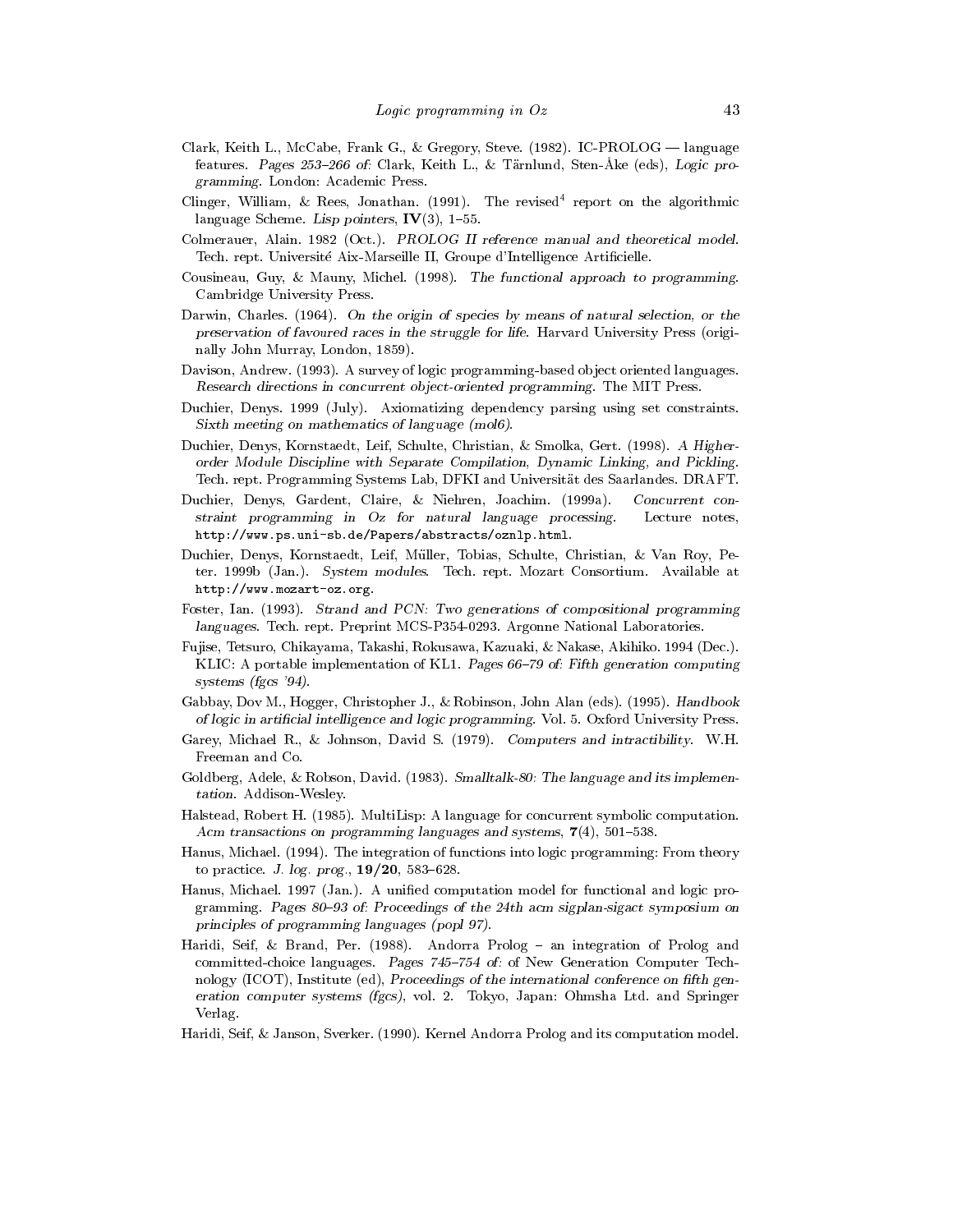Pages 31-48 of: Proceedings of the 7th international conference on logic programming (iclp 90). Jerusalem, Israel: The MIT Press.

- Haridi, Seif, Van Roy, Peter, Brand, Per, & Schulte, Christian. (1998). Programming languages for distributed applications. New generation computing,  $16(3)$ ,  $223-261$ .
- Haridi, Seif, Van Roy, Peter, Brand, Per, Mehl, Michael, Scheidhauer, Ralf, & Smolka, Gert. (1999). Efficient logic variables for distributed computing. Acm transactions on programming languages and systems,  $21(3)$ , 569-626.
- Harper, Robert, MacQueen, Dave, & Milner, Robin. (1986). Standard ML. Tech. rept. ECS-LFCS-86-2. University of Edinburgh, Dept. of Computer Science.
- Henz, Martin. (1997a). Objects for concurrent constraint programming. The Kluwer International Series in Engineering and Computer Science, vol. 426. Boston: Kluwer Academic Publishers.
- Henz, Martin. 1997b (June). Objects in Oz. Ph.D. thesis, Universität des Saarlandes. Fachbereich Informatik, Saarbrucken, Germany.
- Henz, Martin, Muller, Tobias, & Ng, Ka Boon. 1999 (Nov.). Figaro: Yet another con straint programming library. Workshop on parallelism and implementation technology for constraint logic programming, international conference on logic programming (iclp 99).
- Hoare, Charles Antony Richard. (1987). The emperor's old clothes. In: (Ashenhurst & Graham, 1987). 1980 Turing Award Lecture.
- Holmer, Bruce K., Sano, Barton, Carlton, Michael, Roy, Peter Van, & Despain, Alvin M. (1996). Design and analysis of hardware for high performance Prolog. J. log. prog.,  $29(Nov.), 107-139.$
- Hudak, Paul, Peyton Jones, Simon L., Wadler, Philip, Boutel, Brian, Fairnbairn, Jon, Fasel, Joseph H., Guzmán, María M., Hammond, Kevin, Hughes, John, Johnsson, Thomas, Kieburtz, Richard B., Nikhil, Rishiyur S., Partain, Will, & Peterson, John. (1992). Report on the programming language Haskell, a non-strict purely functional language. Acm sigplan notices,  $27(5)$ , R1-R164.
- Hughes, John. (1989). Why functional programming matters. The computer journal,  $32(2), 98-107.$
- Institute for New Generation Computer Technology (ed). (1992). Fifth generation computer systems 1992. Vol. 1,2. Ohmsha Ltd. and IOS Press. ISBN 4-274-07724-1.
- Janson, Sverker. (1994). AKL-a multiparadigm programming language. Ph.D. thesis, Uppsala University and SICS.
- Janson, Sverker, & Haridi, Seif. (1991). Programming paradigms of the Andorra Kernel Language. Pages 167-183 of: Logic programming, proceedings of the 1991 international symposium (islp). San Diego, CA, USA: The MIT Press.
- Janson, Sverker, Montelius, Johan, & Haridi, Seif. (1993). Ports for ob jects in concurrent logic programs. Research directions in concurrent object-oriented programming. The MIT Press.
- Bruno. 1997 Kagedal, Andreas, Van Roy, Peter, & Dumant, Bruno. 1997 (Jan.). Logical available at Logical State Threads 0.1. SICStus Prolog package available at http://www.info.ucl.ac.be/people/PVR/implementation.html.
- Koller, Alexander, & Niehren, Joachim. (2000). Constraint programming in computational linguistics. Barker-Plummer, D., Beaver, D., van Benthem, J., & di Luzio, P. Scotto (eds), Proceedings of the eighth csli workshop on logic language and computation. CSLI Press.
- Laburthe, Francois, & Caseau, Yves. (1998). SALSA: A language for search algorithms. Pages 310-324 of: Maher, Michael, & Puget, Jean-François (eds), Proceedings of the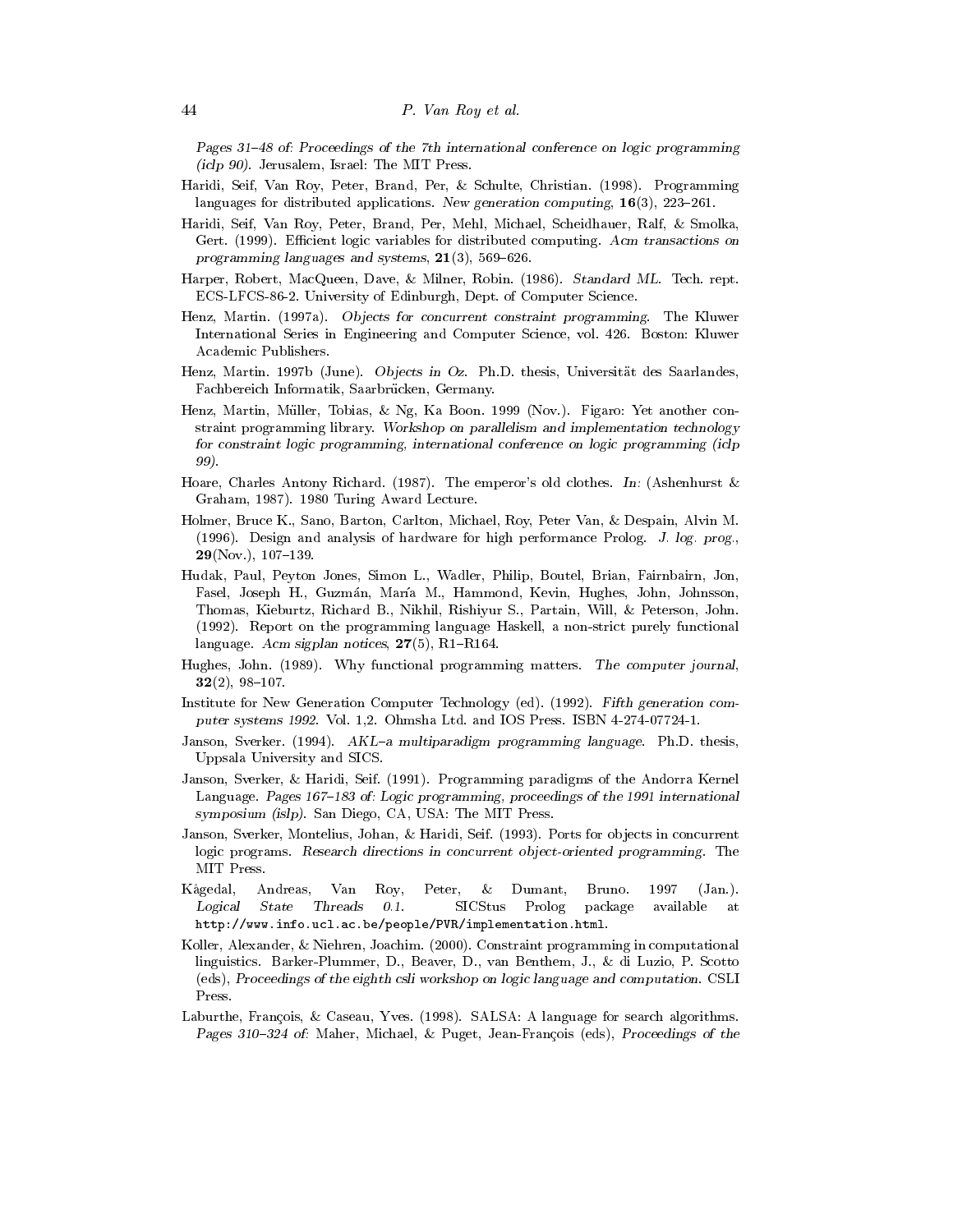fourth international conference on principles and practice of constraint programming (cp '98). Lecture Notes in Computer Science, vol. 1520. Pisa, Italy: Springer Verlag.

- Lauer, Hugh C., & Needham, Roger M. 1978 (Oct.). On the duality of operating system structures. Second international symposium on operating systems, iria. Reprinted in Operating Systems Review,  $13(2)$ , April 1979, pp. 3-19.
- Lea, Doug. (2000). Concurrent programming in Java, second edition. Addison-Wesley.
- Maher, Michael. (1987). Logic semantics for a class of committed-choice programs. Pages 858-876 of: Proceedings of the fourth international conference on logic programming (iclp 87). Melbourne, Australia: The MIT Press.
- Maier, David, & Warren, David S. (1988). Computing with logic: Logic programming with Prolog. Addison-Wesley.
- Marriott, Kim, & Stuckey, Peter J. (1999). Programming with constraints: An introduction. The MIT Press.
- Martin Muller, Tobias Muller, & Van Roy, Peter. 1995 (Dec.). Multiparadigm programming in Oz. Smith, Donald, Ridoux, Olivier, & Van Roy, Peter (eds), Workshop on the future of logic programming, international logic programming symposium (ilps 95).
- McNamara, Brian, & Smaragdakis, Yannis. 2000 (Sept.). Functional programming in  $C++$ . Pages 118-129 of: Proceedings of the fifth acm sigplan international conference on functional programming (icfp '00).
- Mehl, Michael. (1999). The Oz Virtual Machine: Records, Transients, and Deep Guards. Doctoral dissertation, Universität des Saarlandes, Im Stadtwald, 66041 Saarbrücken, Germany.
- Mehl, Michael, Scheidhauer, Ralf, & Schulte, Christian. (1995). An abstract machine for Oz. Pages 151-168 of: Hermenegildo, Manuel, & Swierstra, S. Doaitse (eds), Programming languages, implementations, logics and programs, seventh international symposium, plilp'95. Lecture Notes in Computer Science, vol. 982. Utrecht, The Netherlands: Springer Verlag.
- Mehl, Michael, Schulte, Christian, & Smolka, Gert. 1998 (May). Futures and by-need synchronization for Oz. Draft. Programming Systems Lab, Universitat des Saarlandes.
- Mehl, Michael, Muller, Tobias, Schulte, Christian, & Scheidhauer, Ralf. 2000 (Jan.). Interfacing to C and C++. Tech. rept. Mozart Consortium. Available at http://www.mozart-oz.org.
- Milner, Robin, Tofte, Mads, & Harper, Robert. (1990). Definition of Standard ML. Cambridge, MA, USA: The MIT Press.
- Moss, Chris. (1994). Prolog  $++$ : The power of object-oriented and logic programming. Addison-Wesley.
- Mozart Consortium. 2000 (Jan.). The Mozart programming system (Oz 3), version 1.1.0. Available at http://www.mozart-oz.org.
- Müller, Tobias. 1999 (Jan.). Problem solving with finite set constraints in Oz. A tutorial. Tech. rept. Mozart Consortium. Available at http://www.mozart-oz.org.
- Muller, Tobias. 2000 (Jan.). The Mozart constraint extensions tutorial. Tech. rept. Mozart Consortium. Available at http://www.mozart-oz.org.
- Nadathur, Gopalan, & Miller, Dale. (1995). Higher-order logic programming. Vol. 5 of (Gabbay et al., 1995). Chap. 8.
- Nikhil, Rishiyur S. 1994a (July). ID language reference manual version 90.1. Tech. rept. Memo 284-2. MIT, Computation Structures Group.
- Nikhil, Rishiyur S. (1994b). An overview of the parallel language  $Id a$  foundation for pH, a parallel dialect of Haskell. Tech. rept. Digital Equipment Corporation, Cambridge Research Laboratory.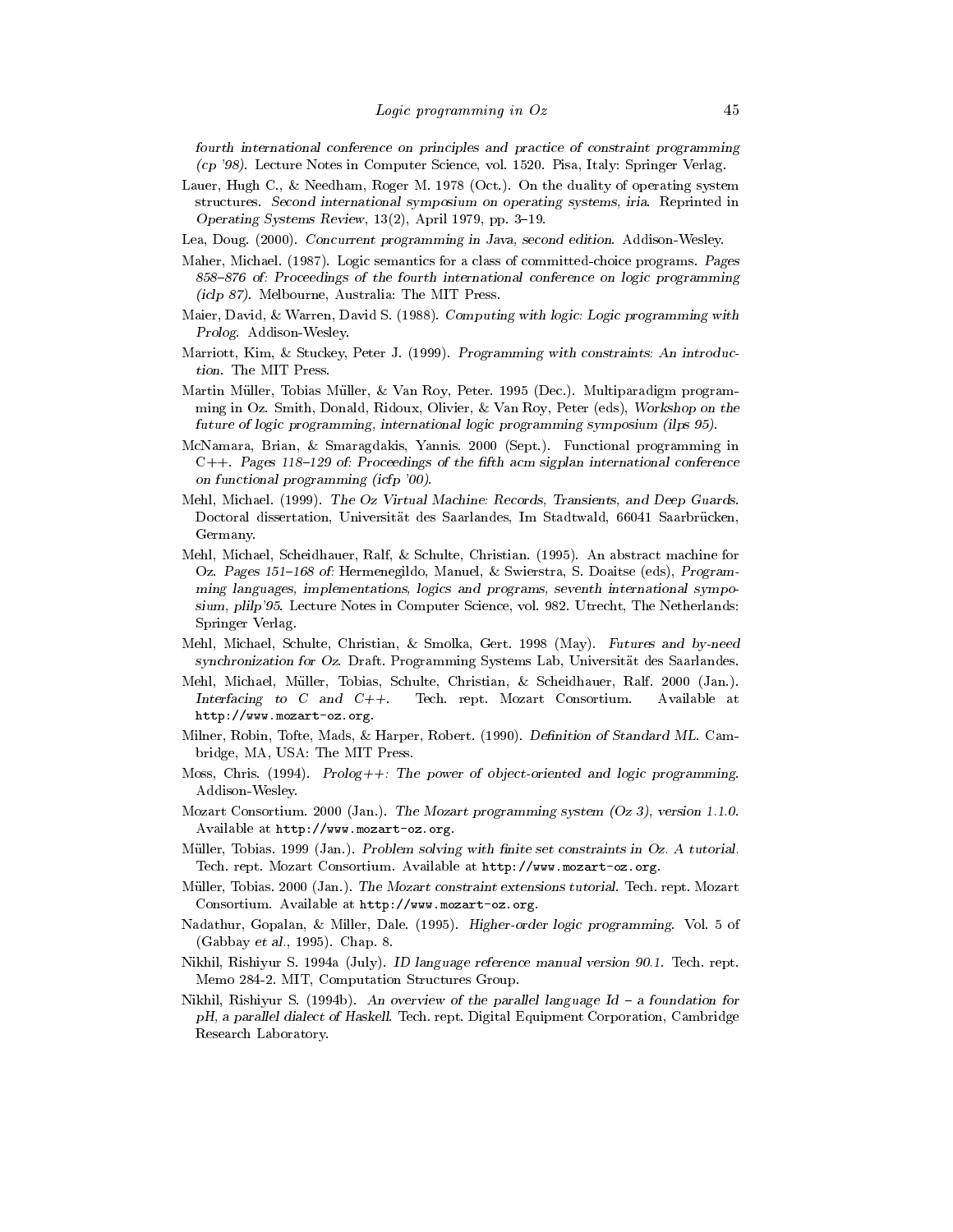- Nikhil, Rishiyur S., & Arvind. (2001). Implicit parallel programming in pH.Morgan Kaufmann.
- Odersky, Martin, & Wadler, Philip. 1997 (Jan.). Pizza into Java: translating theory into practice. Pages 146-159 of: Proceedings of the 24th acm sigplan-sigact symposium on principles of programming languages (popl 97).
- Peyton Jones, Simon L., & Wadler, Philip. 1993 (Jan.). Imperative functional programming. Pages  $71–84$  of: Proceedings of the 20th acm sigplan-sigact symposium on principles of programming languages (popl).
- Rémy, Didier, & Vouillon, Jérôme. (1998). Objective ML: An effective object-oriented extension to ML. Theory and practive of object systems,  $4(1)$ , 27-50.
- Ritchie, Dennis M. (1987). Reflections on software research. In: (Ashenhurst & Graham, 1987). 1983 Turing Award Lecture.
- Robinson, J. A. (1965). A machine-oriented logic based on the resolution principle. J. acm,  $12, 23-41.$
- Santos Costa, Vitor, Warren, David H. D., & Yang, Rong. 1991 (Aug.). Andorra-I: A parallel Prolog system that transparently exploits both And- and Or-parallelism. Pages 83-93 of: Proceedings of the 3rd acm sigplan symposium on principles and practice of parallel programming (ppopp).
- Saraswat, Vijay, & Rinard, Martin. 1990 (Jan.). Concurrent constraint programming. Pages 232-245 of: Proceedings of the 17th acm symposium on principles of programming languages (popl 90).
- Saraswat, Vijay A. (1993). Concurrent constraint programming. The MIT Press.
- Scheidhauer, Ralf. 1998 (Dec.). Design, Implementierung und Evaluierung einer virtuellen Maschine fur Oz. Doctoral dissertation, Universitat des Saarlandes, Im Stadtwald, 66041 Saarbrucken, Germany. In German.
- Schlichting, Richard D., & Thomas, Vicraj T. 1991 (Oct.). A multi-paradigm programming language for constructing fault-tolerant, distributed systems. Tech. rept. TR 91-24. University of Arizona, Department of Computer Science.
- Schulte, Christian. (1997a). Oz Explorer: A visual constraint programming tool. Pages  $286{-}300$  of: Naish, Lee (ed), Proceedings of the fourteenth international conference on logic programming (iclp 97). Leuven, Belgium: The MIT Press.
- Schulte, Christian. (1997b). Programming constraint inference engines. Pages 519-533 of: Smolka, Gert (ed), Proceedings of the 3rd international conference on principles and practice of constraint programming. Lecture Notes in Computer Science, vol. 1330. Schloß Hagenberg, Austria: Springer Verlag.
- Schulte, Christian. (1999a). Comparing trailing and copying for constraint programming. Pages 275-289 of: De Schreye, Danny (ed), Proceedings of the 1999 international conference on logic programming (iclp 99). Las Cruces, NM, USA: The MIT Press.
- Schulte, Christian. 1999b (Jan.). Oz Explorer-Visual constraint programming support. Tech. rept. Mozart Consortium. Available at http://www.mozart-oz.org.
- Schulte, Christian. 2000a (Sept.). Parallel search made simple. Pages 41-57 of: Beldiceanu, Nicolas, Harvey, Warwick, Henz, Martin, Laburthe, Francois, Monfroy, Eric, Muller, Tobias, Perron, Laurent, & Schulte, Christian (eds), Proceedings of TRICS: Techniques foR Implementing Constraint programming Systems, a post-conference workshop of CP 2000.
- Schulte, Christian. (2000b). Programming constraint inference services. Doctoral dissertation, Universitat des Saarlandes, Fachbereich Informatik, Saarbrucken, Germany.
- Schulte, Christian. (2000c). Programming deep concurrent constraint combinators. Pages 215{229 of: Pontelli, Enrico, & Costa, Vtor Santos (eds), Practical aspects of declara-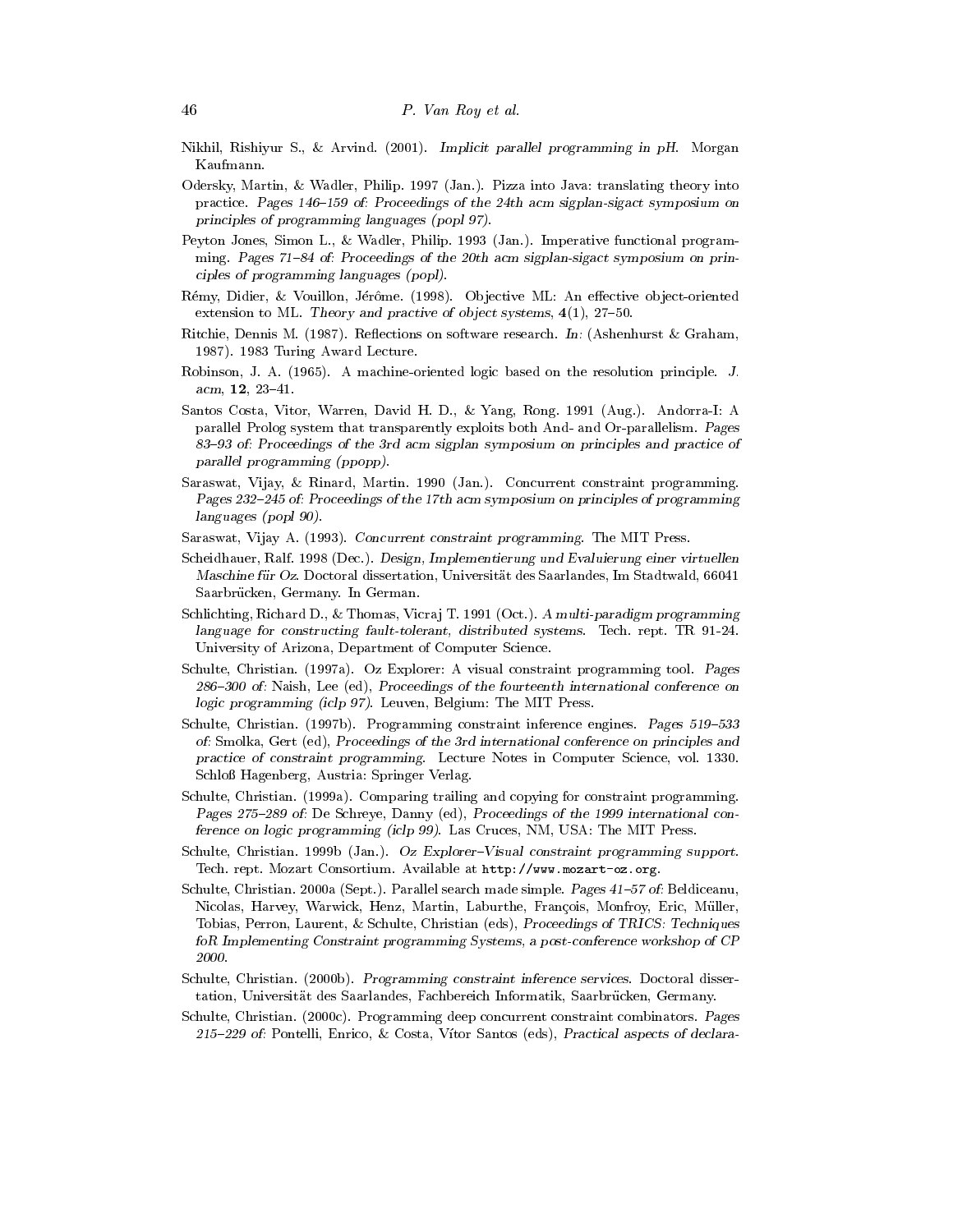tive languages, second international workshop, padl 2000. Lecture Notes in Computer Science, vol. 1753. Boston, MA, USA: Springer Verlag.

- Schulte, Christian. (2002). Programming constraint services. Lecture Notes in Artificial Intelligence, vol. 2302. Berlin, Germany: Springer Verlag.
- Schulte, Christian, & Smolka, Gert. (1994). Encapsulated search in higher-order con current constraint programming. Pages  $505{-}520$  of: Bruynooghe, Maurice (ed), Logic programming: Proceedings of the 1994 international symposium. Ithaca, NY, USA: The MIT Press.
- Schulte, Christian, & Smolka, Gert. 1999 (Jan.). Finite domain constraint programming in Oz. A tutorial. Tech. rept. Mozart Consortium. Available at http://www.mozart-oz.org.
- Schulte, Christian, Smolka, Gert, & Wurtz, Jorg. (1994). Encapsulated search and constraint programming in Oz. Pages 134-150 of: Borning, Alan H. (ed), Second workshop on principles and practice of constraint programming. Lecture Notes in Computer Science, vol. 874. Orcas Island, WA, USA: Springer Verlag.
- Shapiro, Ehud. 1983 (Jan.). A subset of Concurrent Prolog and its interpreter. Tech. rept. TR-003. Institute for New Generation Computer Technology (ICOT), Cambridge, Mass
- Shapiro, Ehud (ed). (1987). Concurrent Prolog: Collected papers. Vol. 1-2. Cambridge, Mass.: The MIT Press.
- Shapiro, Ehud. (1989). The family of concurrent logic programming languages. Acm computing surveys,  $21(3)$ ,  $413-510$ .
- Smolka, Gert. (1995a). The definition of Kernel Oz. Pages 251-292 of: Constraints: Basics and trends. Lecture Notes in Computer Science, vol. 910. Springer Verlag.
- Smolka, Gert.  $(1995b)$ . The Oz programming model. Pages 324-343 of: Computer science today. Lecture Notes in Computer Science, vol. 1000. Springer Verlag.
- Smolka, Gert. (1996). Problem solving with constraints and programming. Acm computing surveys, 28(4es). Electronic Section.
- Smolka, Gert, & Treinen, Ralf. (1994). Records for logic programming. J. log. prog.,  $18(3)$ ,  $229-258$ .
- Smolka, Gert, Schulte, Christian, & Van Roy, Peter. 1995 (Feb.). PERDIO-Persistent and distributed programming in Oz. BMBF project proposal. Available at http://www.ps.uni-sb.de.
- Sommerville, Ian. (1992). Software engineering. Addison-Wesley.
- Steele, Jr., Guy L. (1984). Common LISP: The language. Digital Press.
- Sterling, Leon, & Shapiro, Ehud. (1986). The art of Prolog-advanced programming techniques. Series in Logic Programming. The MIT Press.
- Thompson, Ken. (1987). Reflections on trusting trust. In: (Ashenhurst & Graham, 1987). 1983 Turing Award Lecture.
- Thompson, Simon. (1999). Haskell: The craft of functional programming, second edition. Addison-Wesley.
- Tick, Evan. (1995). The deevolution of concurrent logic programming. J. log. prog., 23(2),  $89 - 123$
- Ueda, Kazunori. (1985). Guarded Horn Clauses. Pages 168-179 of: Wada, Eiti (ed), Logic programming '85, proceedings of the 4th conference. Lecture Notes in Computer Science, vol. 221. Tokyo, Japan: Springer Verlag.
- Van Hentenryck, Pascal. (1999). The OPL programming language. The MIT Press. Software available from ILOG France.